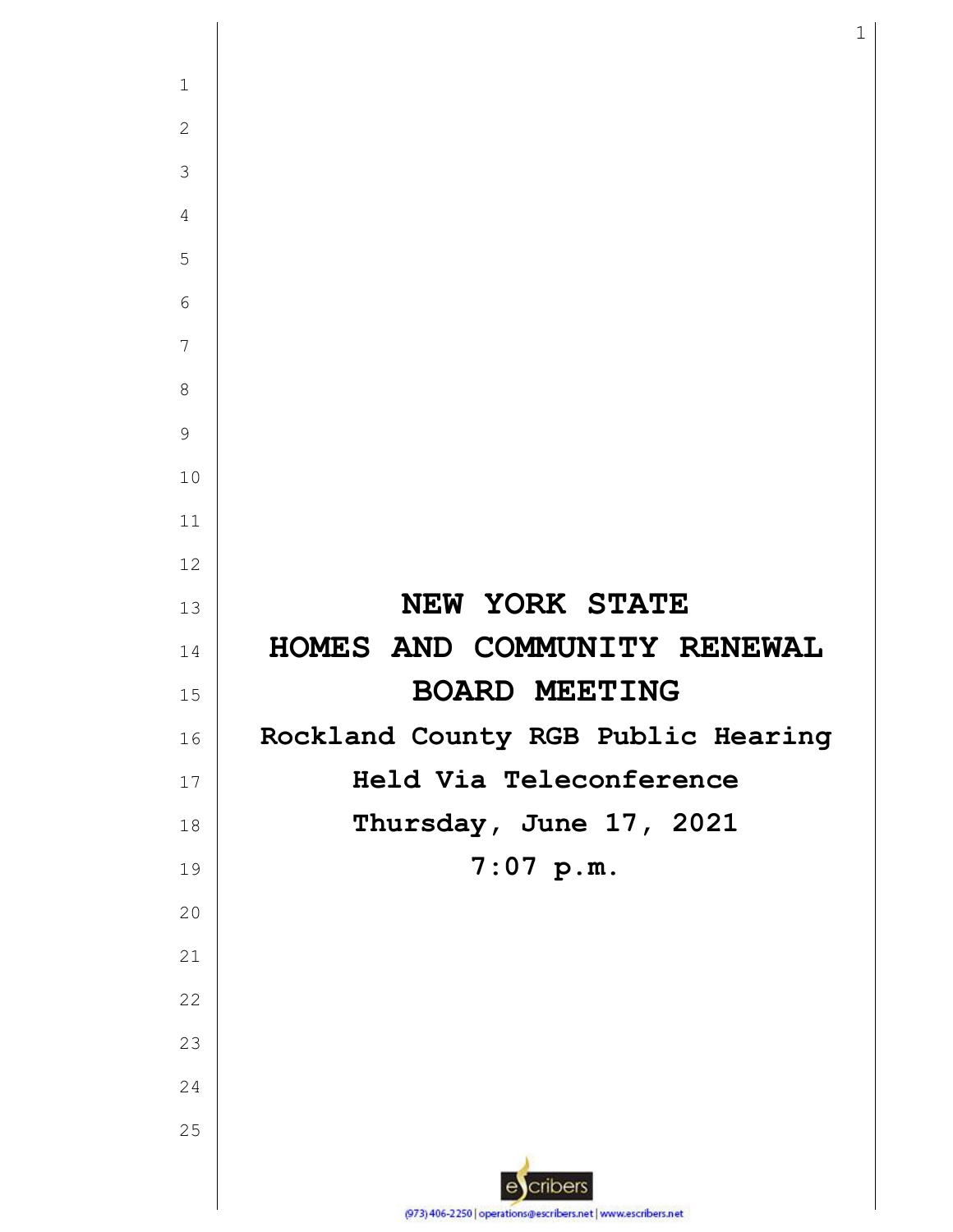1

5

## [START RECORDING]

2 3 4 MR. PETER STECKER: Okay. Good evening. It's 7:07 on Thursday, June 17th. This is the Rockland County Public Hearing and vote meeting.

Chair, I'll send it over to you.

6 7 8 9 10 MS. PATRICIA CALDWELL: Okay. Thank you. Good evening, everyone. Welcome to the Rockland County Rent Guideline Board meeting. Today is Thursday, June 17th, 2021. We're having a regular meeting as well as a hearing.

11 12 13 14 15 16 17 18 19 20 21 The rules and guidelines for the hearing are very simple. If you are an individual, you have a maximum of three minutes to speak. If you are representing a corporation or a landlord, you are allowed (audio interference) -- please do not exceed those timeframes -- MS. KAREN RODRIGUEZ: Hello? MS. CALDWELL: -- we have numerous people wishing to be speak -- MS. RODRIGUEZ: I'm sorry? MS. CALDWELL: -- and we will be starting momentarily.

22 23 MS. RODRIGUEZ: Okay. Zoom, just go into meeting I.D. You want that?

24 MS. CALDWELL: Okay. And just a moment.

25 April, are there any other guidelines or information



(973) 406-2250 | operations@escribers.net | www.escribers.net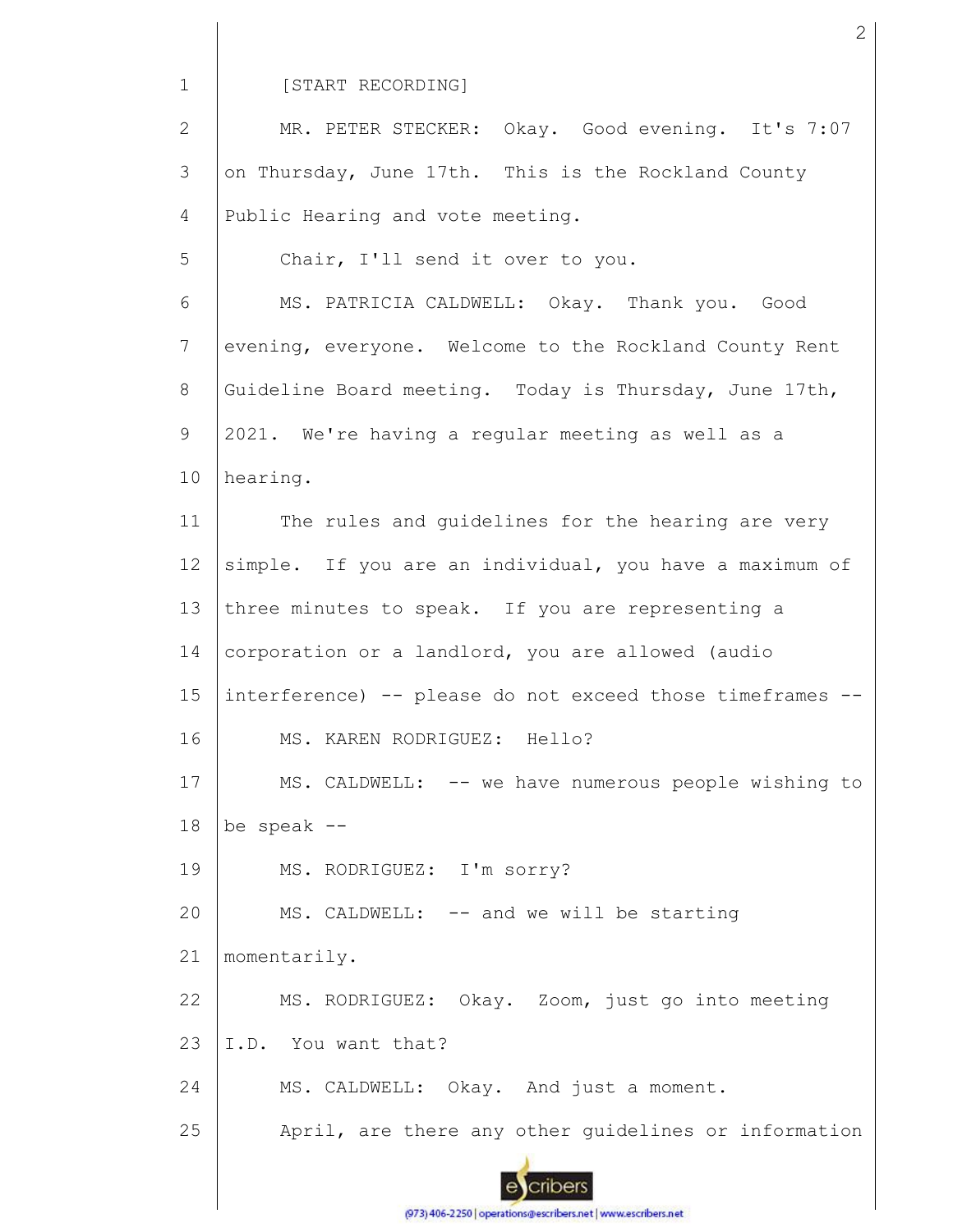1 we need to impart at this time?

2 3 4 5 6 7 8 9 10 11 12 13 14 15 16 17 18 19 20 21 22 23 24 25 MS. APRIL GRAY-HUERTAS: No. The only other thing is that we do have a couple -- at least one comment that we'll get read into the record. The way it will work is that the hearing will be open for all the testimony. For all intents and purposes, at the end of the hearing, the meeting will be called into order to set the guidelines for the Rockland County 2021/'22 guideline increases. MS. CALDWELL: Okay. MS. GRAY-HUERTAS: With that, Peter, I guess we can get started with whoever's first on our list. MS. CALDWELL: Well, first let -- let's have a roll call so we know -- MS. GRAY-HUERTAS: Oh, I'm sorry. My mistake. MS. CALDWELL: -- who's in attendance. MS. GRAY-HUERTAS: All right. MS. CALDWELL: Karen? MS. GRAY-HUERTAS: I'll do that because it appears Karen's still trying to give directions to somebody. MS. CALDWELL: Okay. MS. GRAY-HUERTAS: Alejandra Silva-Exias? MS. ALEJANDRA SILVA-EXIAS: Present. MS. GRAY-HUERTAS: Millie (phonetic) Guzman? MS. MILAGROS GUZMAN: Here. MS. GRAY-HUERTAS: Kim Foskew?

3

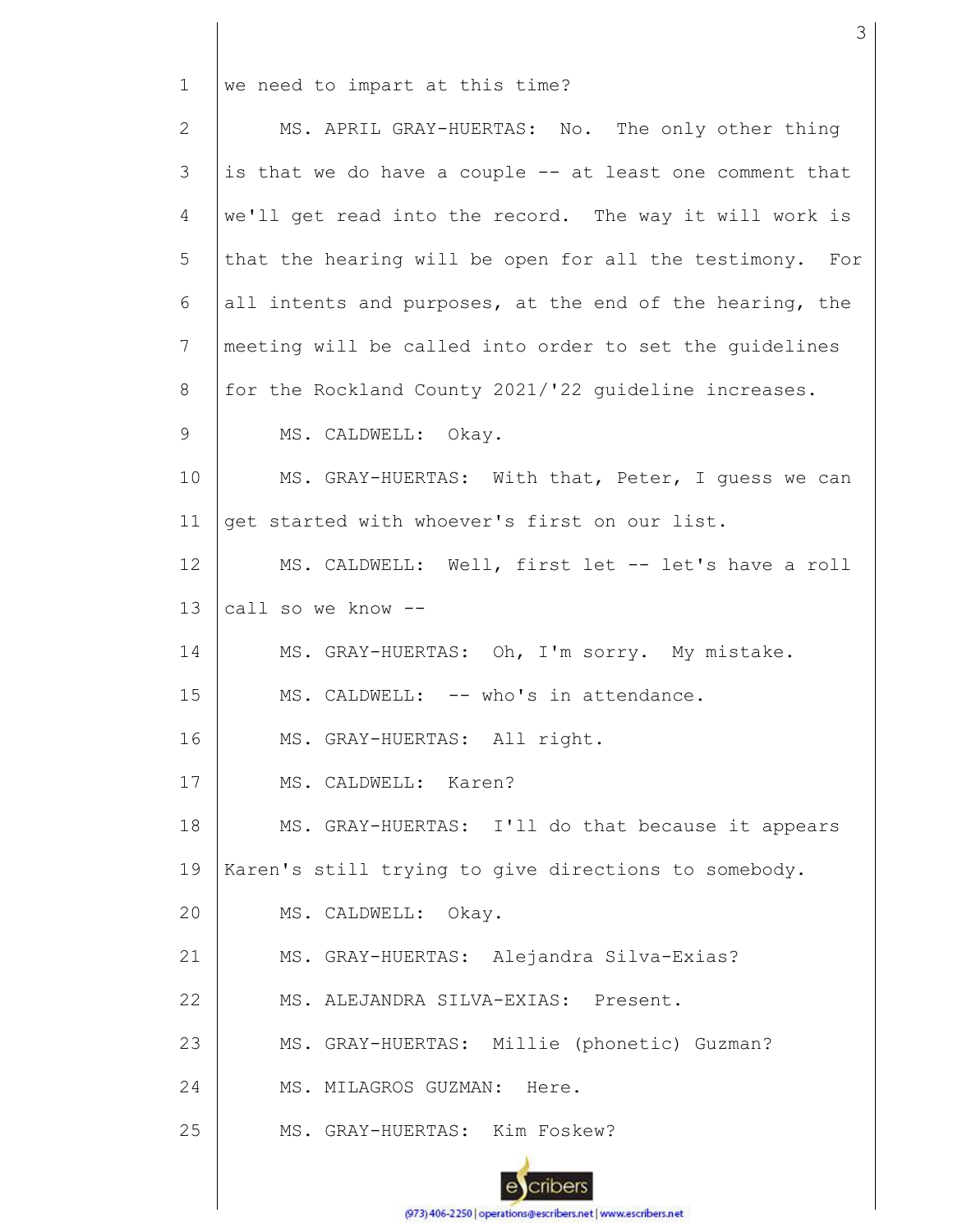1 MS. KIM FOSKEW: Here. MS. GRAY-HUERTAS: Who am I missing on the list? 2 3 Pat Caldwell? 4 MS. CALDWELL: Here. 5 MS. GRAY-HUERTAS: Jarrhett -- his last name I don't 6 know -- 7 MS. FOSKEW: Oates. MS. GRAY-HUERTAS: Oates? Oates. Thank you. 8 9 Sorry. 10 Rabbi Horowitz? 11 And Jain Jacobs? 12 Okay. 13 MS. CALDWELL: Okay. Thank you. 14 And thank you everyone for your patience. We will 15 be starting momentarily. 16 Shall we take testimony from the people who are 17 here, or should we read into the minutes the testimony 18 sent by others who are unable to attend? Which would you prefer to -- in what order, April? 19 20 MS. GRAY-HUERTAS: It's really up to the board. 21 MS. CALDWELL: Okay. MS. FOSKEW: I would say read in. That would just 22 23 be my vote. Read in, and then give Mr. Jacob a few more 24 minutes to get here? 25 MS. CALDWELL: Um-hum. That's a very good idea. cribers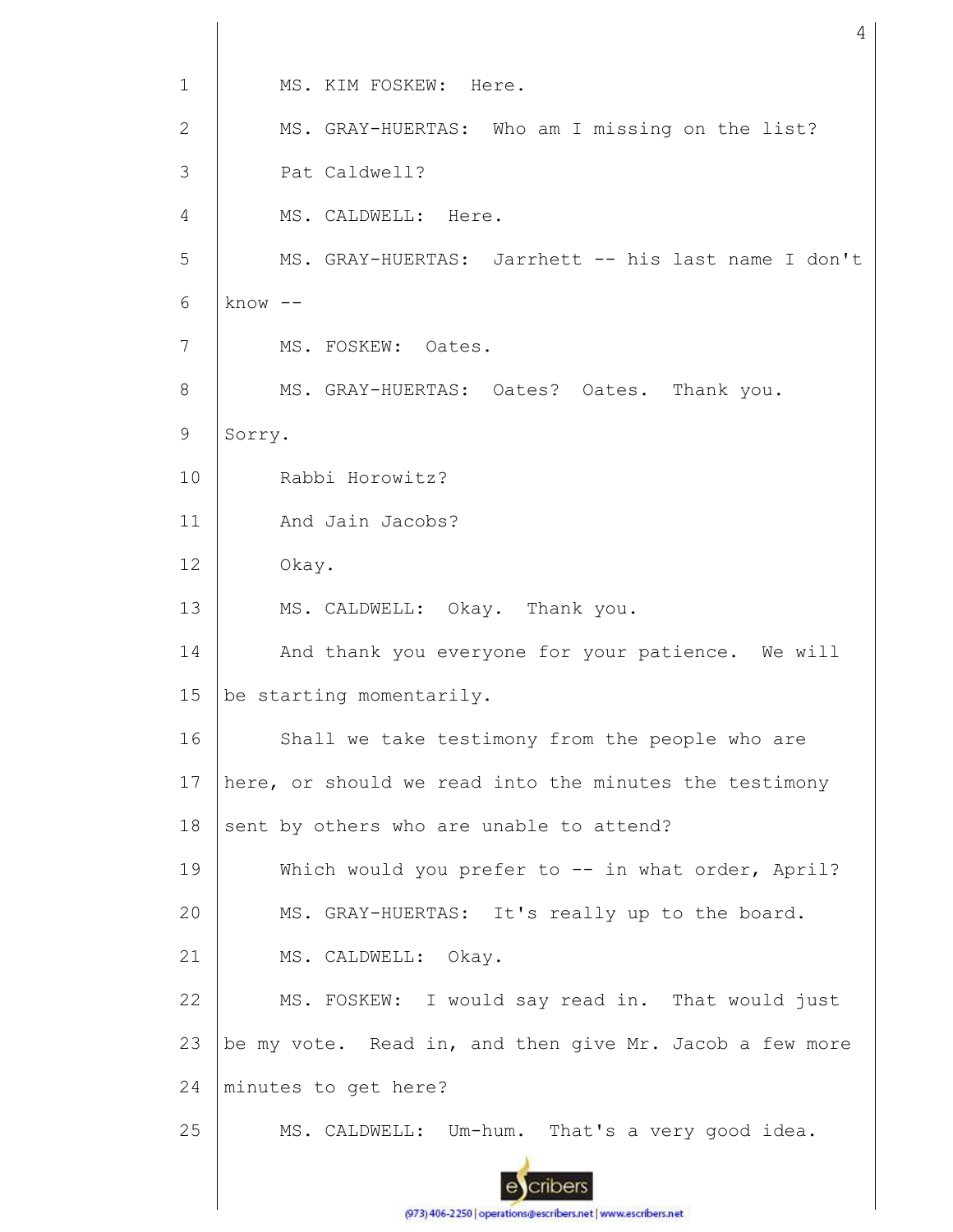| $\mathbf{1}$ | Okay.                                                    |
|--------------|----------------------------------------------------------|
| 2            | April, would you like to do that?                        |
| 3            | MS. GRAY-HUERTAS: Peter, you have that?                  |
| 4            | MR. STECKER: Yeah, I have it up. I can read it.          |
| 5            | Okay. This is a letter from Barry J. Arena, who's a CPA. |
| 6            | Okay. So Mr. Arena says,                                 |
| 7            | "Dear Rockland County Rent Guidelines Board,             |
| 8            | I am writing to you at the request of my client,         |
| 9            | who owns two residential rental projects in              |
| 10           | Rockland County, and in accordance with your             |
| 11           | procedure to submit written comments addressing          |
| 12           | the Board before the June 17th meeting. I, as a          |
| 13           | Certified Public Accountant, have direct                 |
| 14           | knowledge of the operating expenses of the               |
| 15           | projects as I prepare the annual surveys for my          |
| 16           | clients for both projects.                               |
| 17           | The substance of this email will be short and to         |
| 18           | the point. The real estate taxes and insurance           |
| 19           | comprised 35.9 percent of the total operating            |
| 20           | expenses during the year 2016. Those expenses            |
| 21           | now comprise 40.8 percent of the operating               |
| 22           | expenses, with the real estate taxes alone               |
| 23           | increasing 39.1 percent from 2016 to 2020.               |
| 24           | These increased costs are likely being                   |
| 25           | experienced universally by Rockland County               |

ecribers (973) 406-2250 | operations@escribers.net | www.escribers.net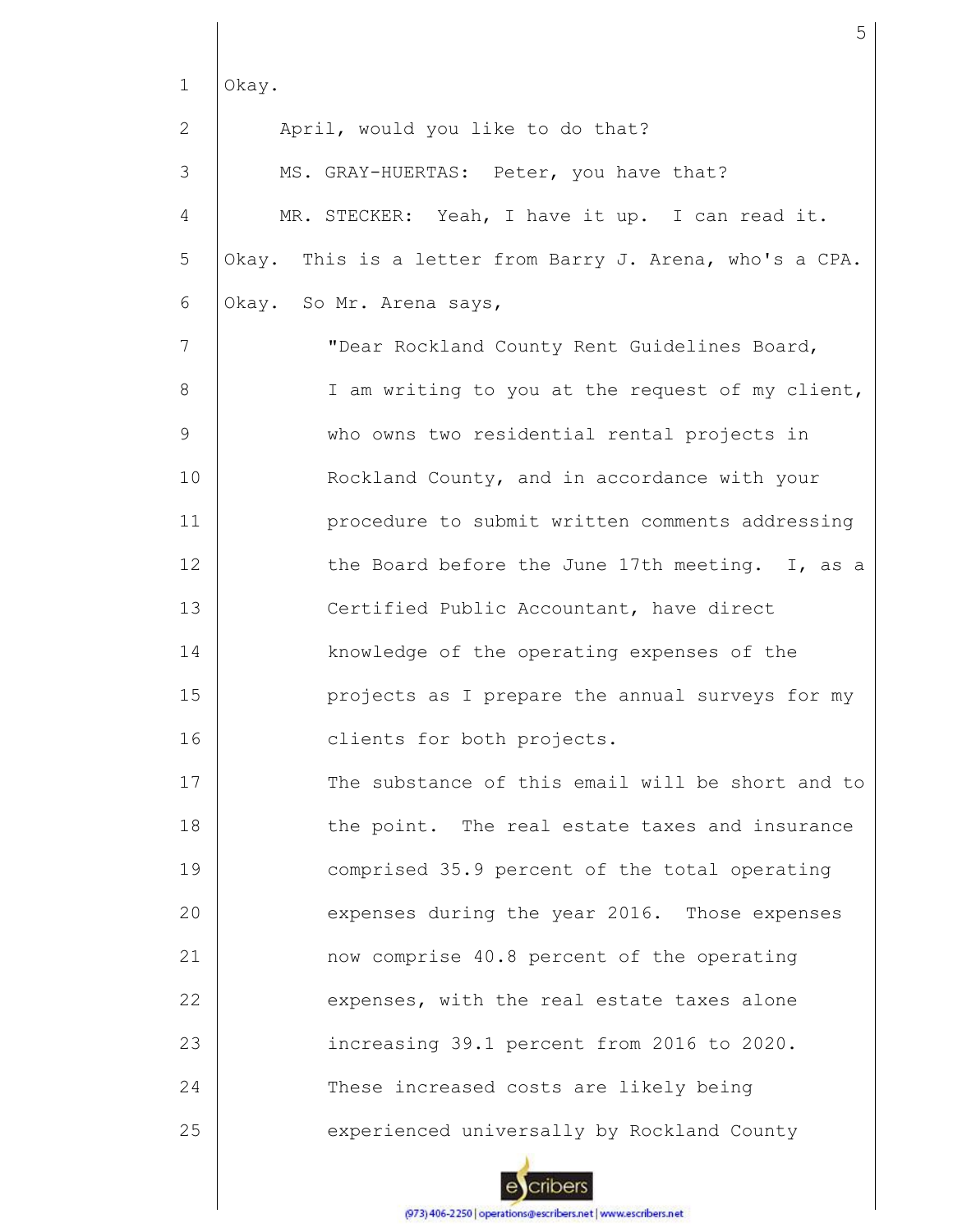| $\mathbf{1}$ | residential rental businesses.                    |
|--------------|---------------------------------------------------|
| 2            | As you are aware, the allowable rent increases    |
| 3            | have been zero percent for one-year leases from   |
| 4            | $10/1/16$ to $9/30/2021$ , a six-year period. The |
| 5            | only increase allowable during that same six      |
| 6            | year period was .5 percent for a two-year lease   |
| 7            | for the period from $10/1/17$ to $9/30/18$ .      |
| 8            | Additionally, the previously allowable 20         |
| 9            | percent increase in legal rent upon a vacancy     |
| 10           | was eliminated entirely. Prior to that change,    |
| 11           | upon a vacancy, the rent could at least be moved  |
| 12           | up to a fair market rent (preferential rent)      |
| 13           | even if that fair market was below the fully      |
| 14           | allowable legal rent. Further, the cost           |
| 15           | individual apartment improvements are now         |
| 16           | recoverable over 168 months. This newly           |
| 17           | implemented regulation causes a cash flow burden  |
| 18           | upon the owner and operators of the smaller       |
| 19           | apartment owners, as it now requires 14 years to  |
| 20           | recover the cost of the individual apartment      |
| 21           | improvements.                                     |
| 22           | The increase in the CPI, New York-Newark-Jersey   |
| 23           | City, for the period from 10/2016 to 5/2021       |
| 24           | (which is the latest available) was 9.92          |
| 25           | percent. I have attached the applicable chart     |

6

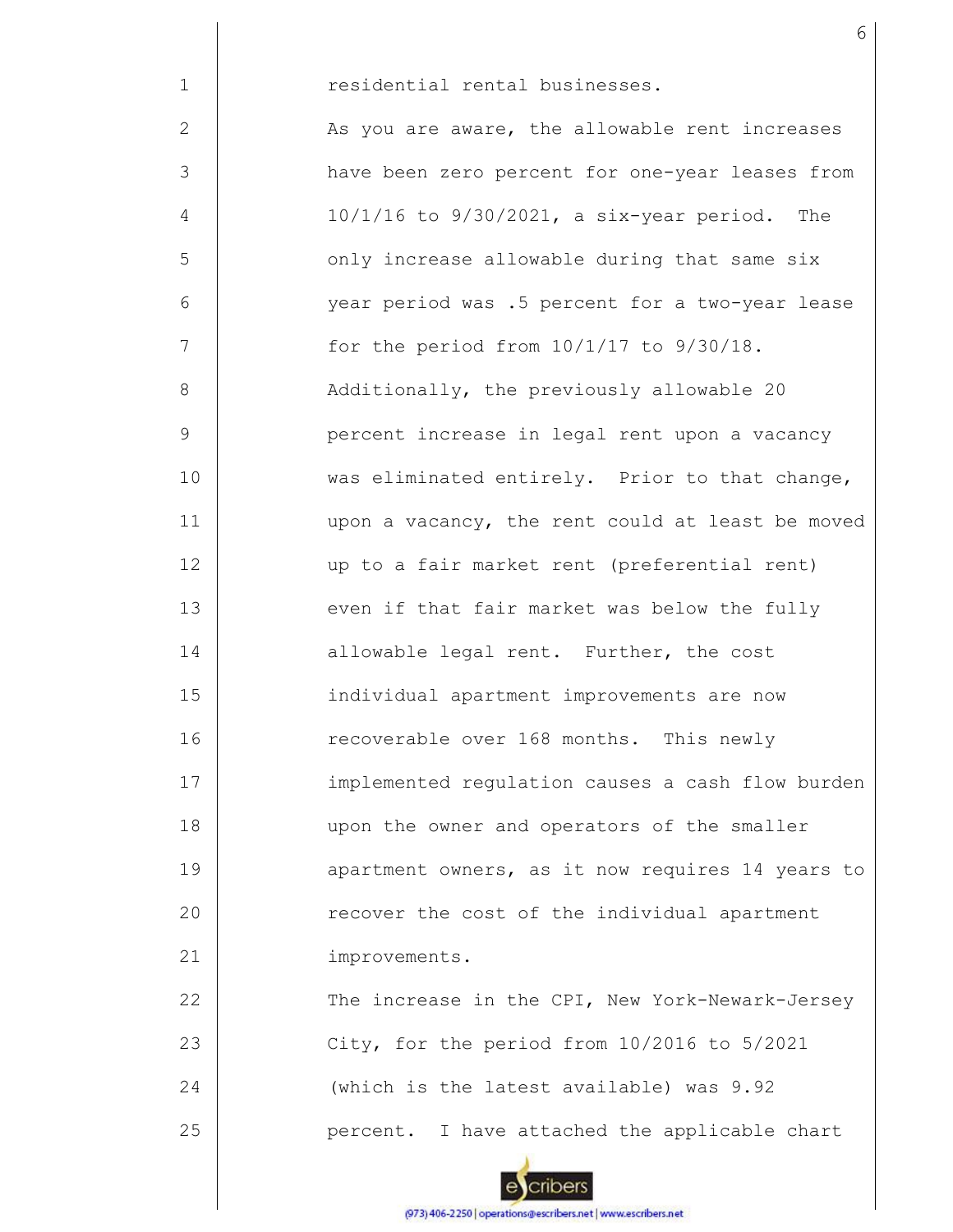1 2 3 4 5 6 7 8 9 10 11 12 13 14 15 16 17 18 19 20 21 22 23 24 25 for your reference. And, as we are all aware, energy pricing and general price inflation is showing up very strongly in recent publications of price increases. Those increases, in addition to the increased costs discussed in the second paragraph, will be incurred by the Rockland County residential real estate owners. With these facts stated, and on behalf of my client, we are naturally hopeful for a reasonable rent guideline increase for the coming fiscal year from 10/1/21 to 9/30/22 as a partial offset to the last six years of cost increases and the accelerated cost increases presently. We thank you for your consideration of this appeal, and should you require anything further from the property owner or my files, please let us know. Very truly yours, Barry J. Arena, CPA" And I will note that Mr. Arena's comments were forwarded to the Board prior to the meeting, as was an attachment that he sent to the Rockland email address related to CPI. MS. CALDWELL: Okay. Thank you.

7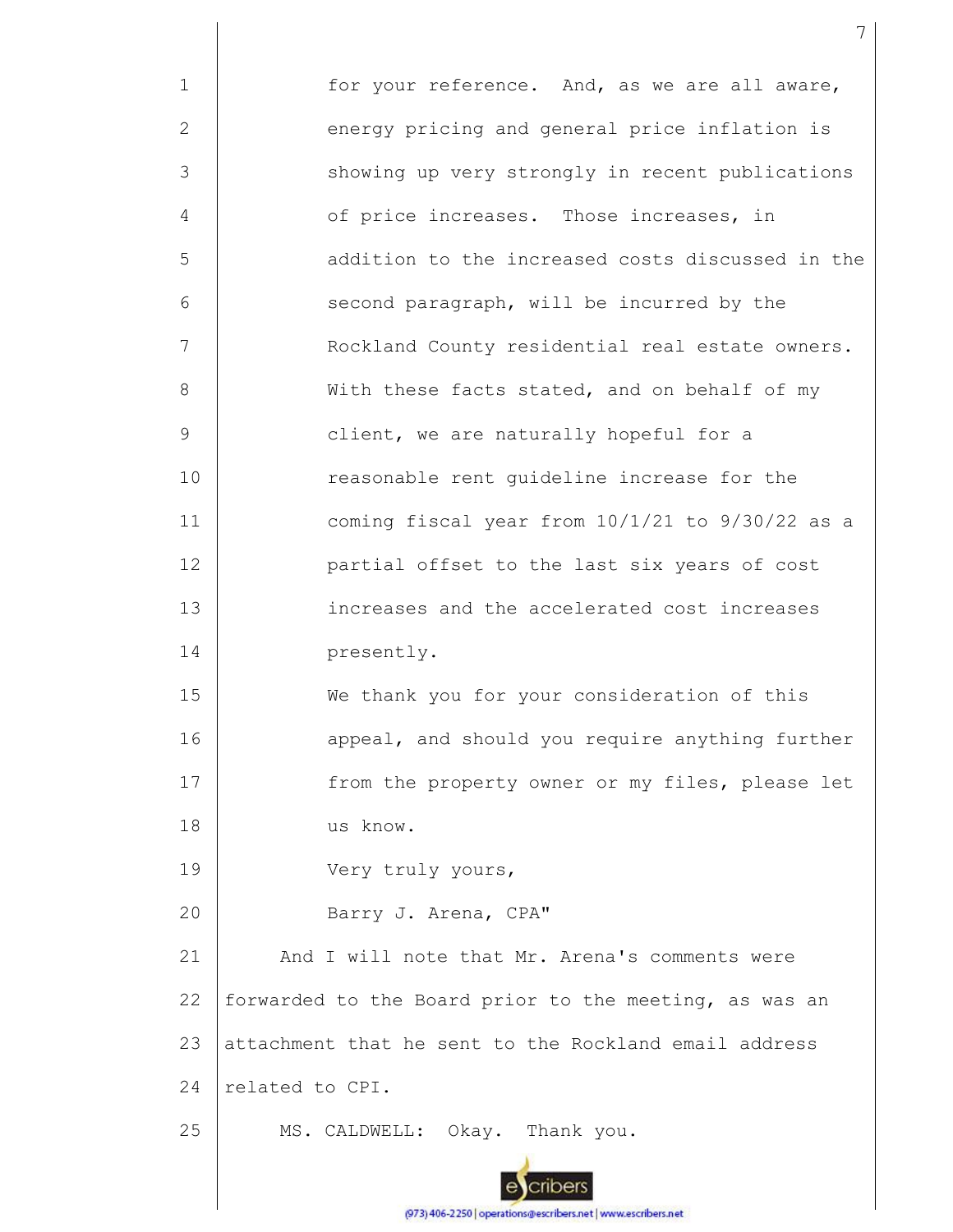1 2 3 4 5 6 7 8 9 10 11 12 13 14 15 16 17 18 19 20 21 22 23 24 25 MR. STECKER: There was one individual who called in. I don't know. Karen, did the board member call in? MS. CALDWELL: Karen? MR. STECKER: I guess we can allow them to --MS. GRAY-HUERTAS: Ms. Chairman, it would be Jain Jacobs (sic). I'm not sure how Mr. -- how he would have signed in. MR. STECKER: Okay. We can --MS. GRAY-HUERTAS: He may have come in as an attendee? MR. STECKER: We can allow this person --MS. GRAY-HUERTAS: He should be here. MR. STECKER: We're going to allow this person to talk and see who it is. MR. JAIN JACOB: Hi. This is Jain Jacob. MR. STECKER: Okay. MR. JACOB: I was muted, that's why I couldn't be - sorry about that. MR. STECKER: I'm going to promote you to a panelist now. Actually -- MR. JACOB: Okay. Thank you. MR. STECKER: Sure. UNIDENTIFIED SPEAKER: Okay. MR. STECKER: Actually --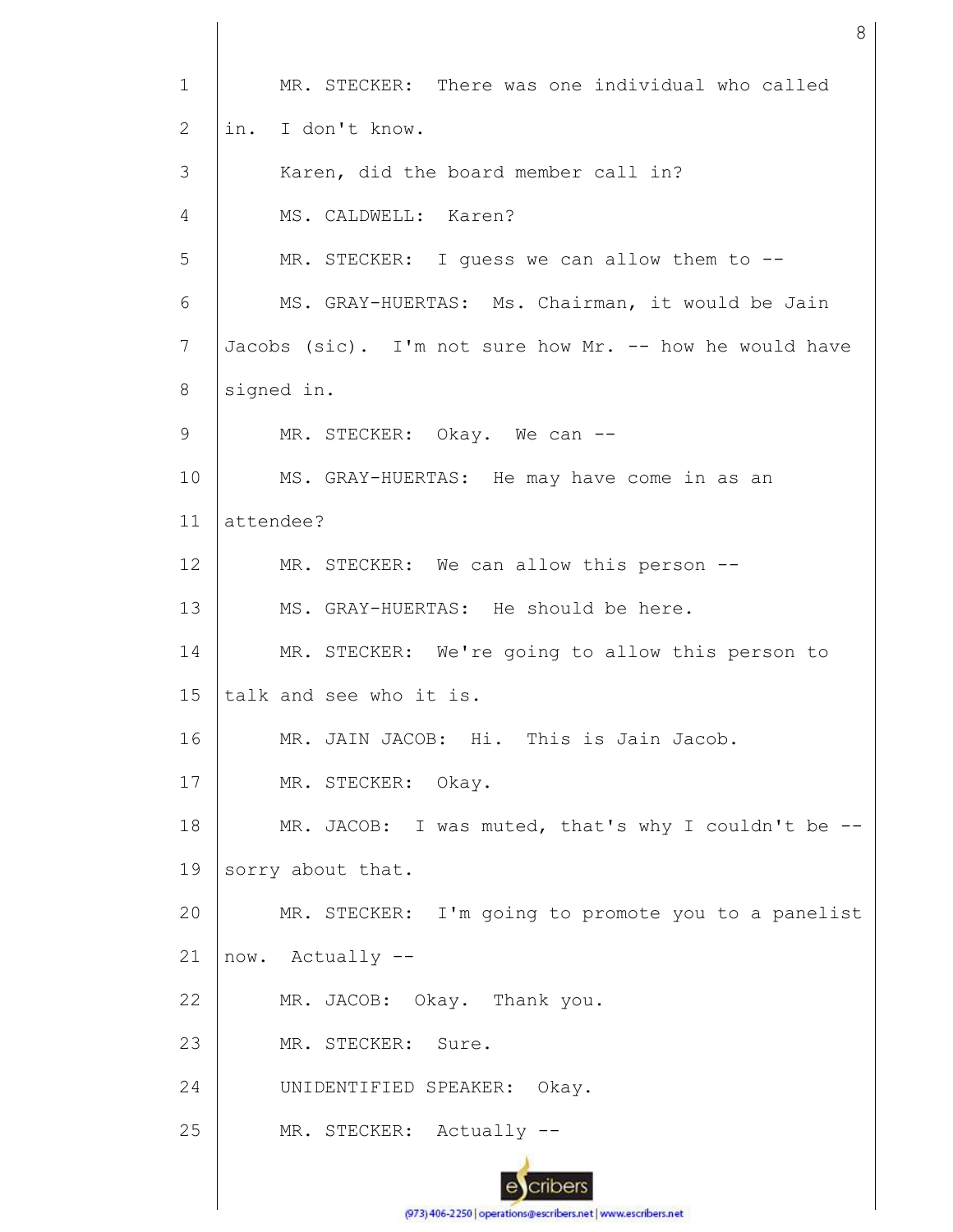1 UNIDENTIFIED SPEAKER: I think I lost my video. 2 MR. STECKER: As a person calling in, I don't 3 believe that they can be moved to a panelist. But he allowed -- 4 5 MR. JACOB: Yeah. Yeah. 6 MR. STECKER: -- to talk --7 MR. JACOB: I will -- I will -- I'm sorry. I just 8 got home. I will be joining by Zoom in a few minutes, so 9 I should be able to -- 10 MS. GRAY-HUERTAS: Jain, do you need the information 11 again? 12 MR. JACOB: No, I found it. 13 MS. GRAY-HUERTAS: Okay. 14 MR. JACOB: I will be joining. I just got home. 15 MS. GRAY-HUERTAS: All right. Thank you. 16 MR. JACOB: Okay. Okay. Thank you. 17 MS. FOSKEW: Mr. Stecker, did Mr. Arena say who he 18 represents? I know he was a owner of two buildings, or? MR. STECKER: No, there was no identification other 19 than that his client owns two residential rental projects 20 21 in Rockland County. 22 MS. FOSKEW: Thank you. 23 MR. STECKER: You're welcome. At the last public hearing, there was also a public 24 25 comment read into the record from Aryeh Munk, and the cribers

9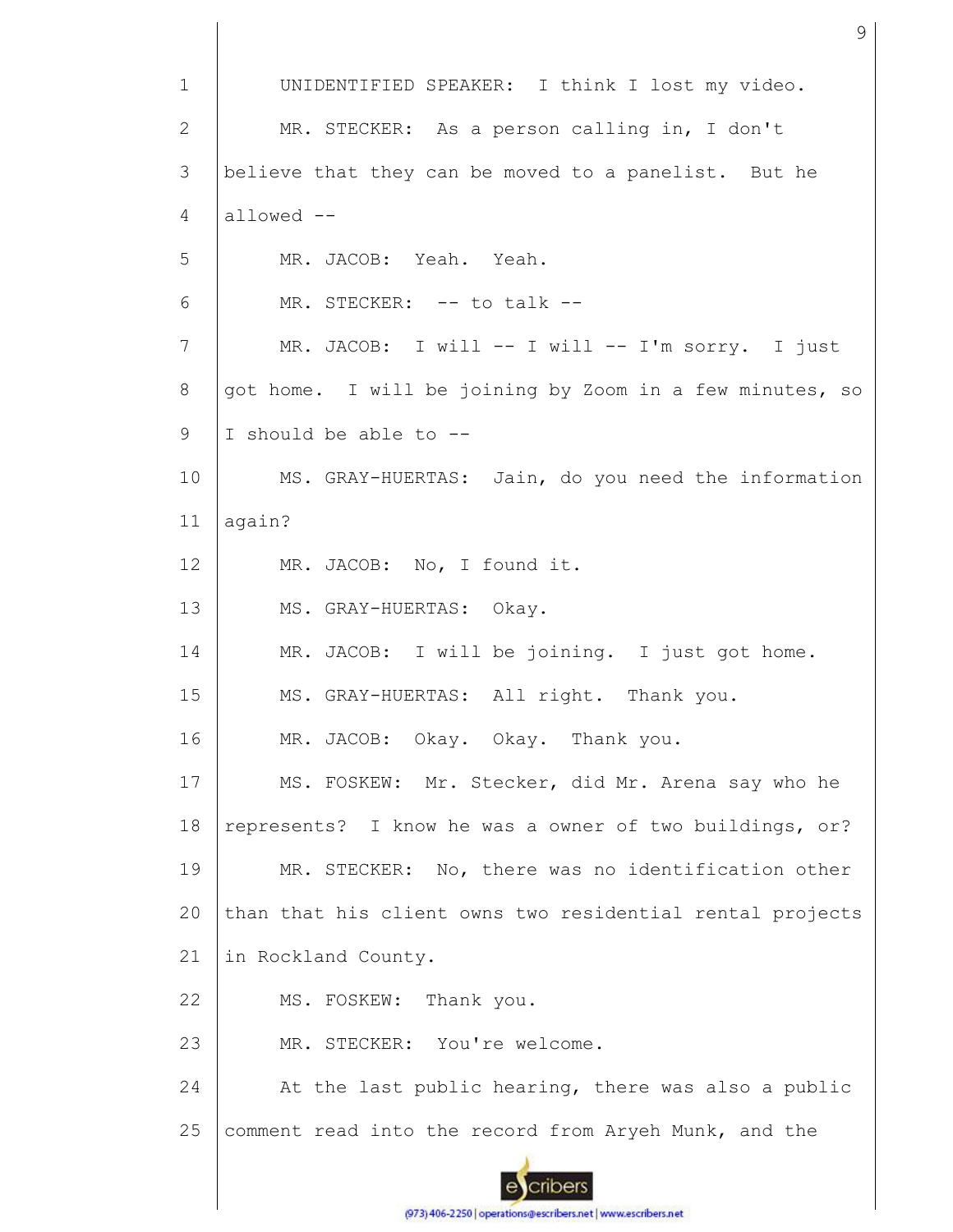1 2 3 4 5 6 7 8 9 10 11 12 13 14 15 16 17 18 19 20 21 22 23 24 25 board requested that we get further information as to where his properties are. I do have that information. He advises that the property is Sleepy Hollow Gardens, and is located at 30 Garrison Drive in Spring Valley. There are 42 stabilized units out of 132 units, so Mr. Munk asked that I share that with the board. MS. CALDWELL: Okay. Thank you. All right. Has Jain called in yet? MS. GRAY-HUERTAS: He's still not on the phone, so we can begin having the testimony provided. MS. CALDWELL: Okay. MR. JACOB: I'm still on the phone. I'll be joining. I'm just signing in to the Zoom meeting. MR. STECKER: Chair, would you like me to promote the first speaker, or? MS. CALDWELL: Please. MR. STECKER: Okay. Promoting Mr. Levy at this point. MS. CALDWELL: Mr. Levy? MR. ERIC LEVY: Yes. Can you hear me? MS. CALDWELL: Yes, we can. MR. E. LEVY: Okay. So I'm a property owner of a -of an apartment building. 66 units. It's called Funston Properties, and it's at 500 East Funston Avenue, Spring Valley.

(973) 406-2250 | operations@escribers.net | www.escribers.net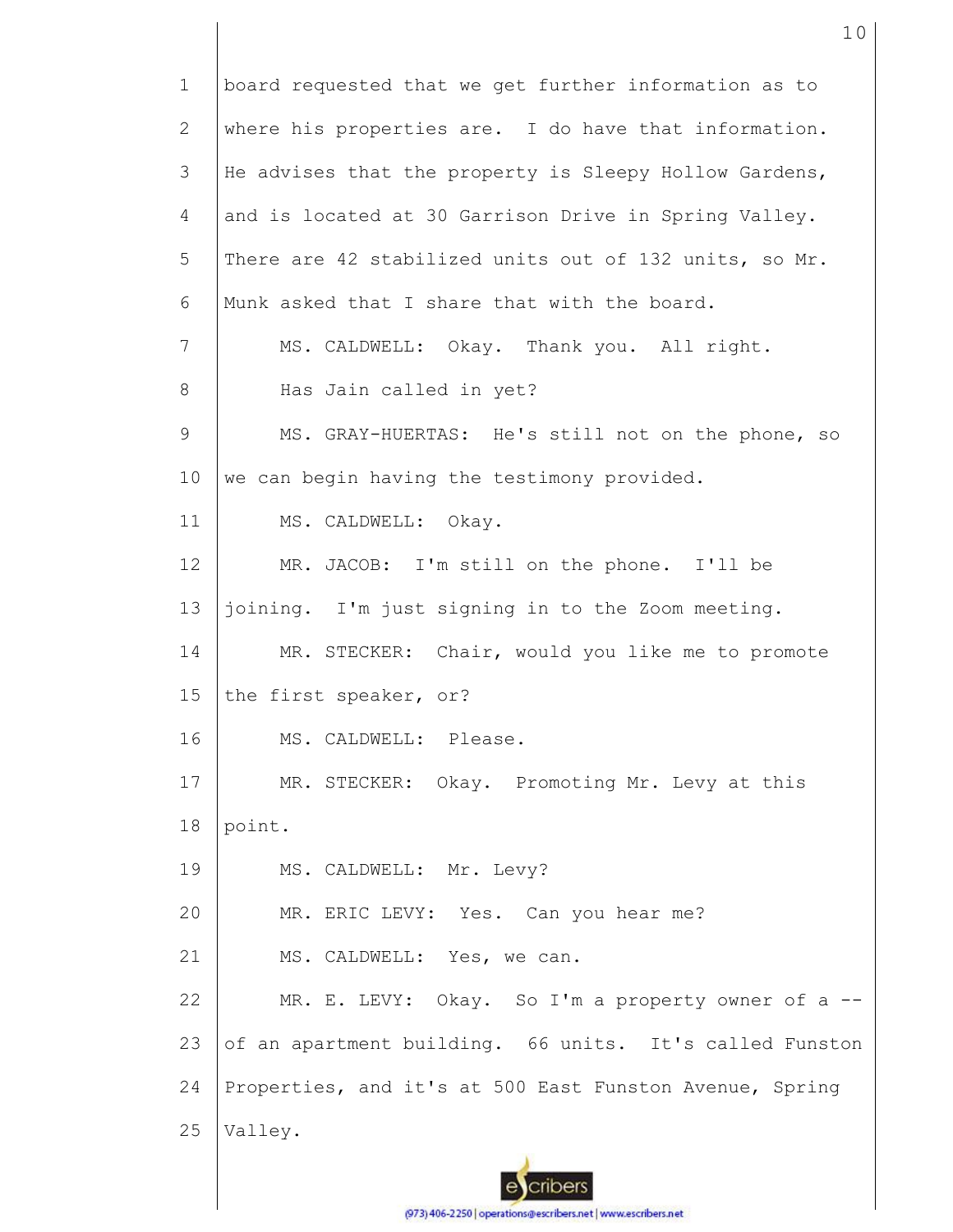1 2 3 4 5 6 7 8 9 10 11 12 13 14 15 16 17 18 19 20 21 22 23 24 So I appreciate you guys giving me time to talk tonight, and I know I have three minutes, so I'm going to try and get through my points pretty quickly here. The first thing I want to mention is that the school tax in Spring Valley is up 13 percent since 2011. The garbage pick-up is up 38 percent since 2016. The various garbage haulers refuse to bid against each other. As far as snow removal goes, there's a lot of litigation that accompanies snow removal. There's people that slip and fall sometimes on icy walkways. Not our walkways, but just icy walkways throughout the world. And what's happened is, landscapers have trouble getting insurance right now, and so they're paying a lot more money for premiums, and they're passing that cost onto us. The other thing I want to mention is the economy is going to come out of this post-COVID era, it's going to be coming out roaring. There's going to be a labor squeeze, and tenants are going to be able to market their labor services to employers. Even if there isn't inflation in wages, there is certainly going to be full employment. And I think that you're going to see -- you're going to see a lot of - inflation's going to be up all over the place. And I think -- I think landlords need to be able to have an



25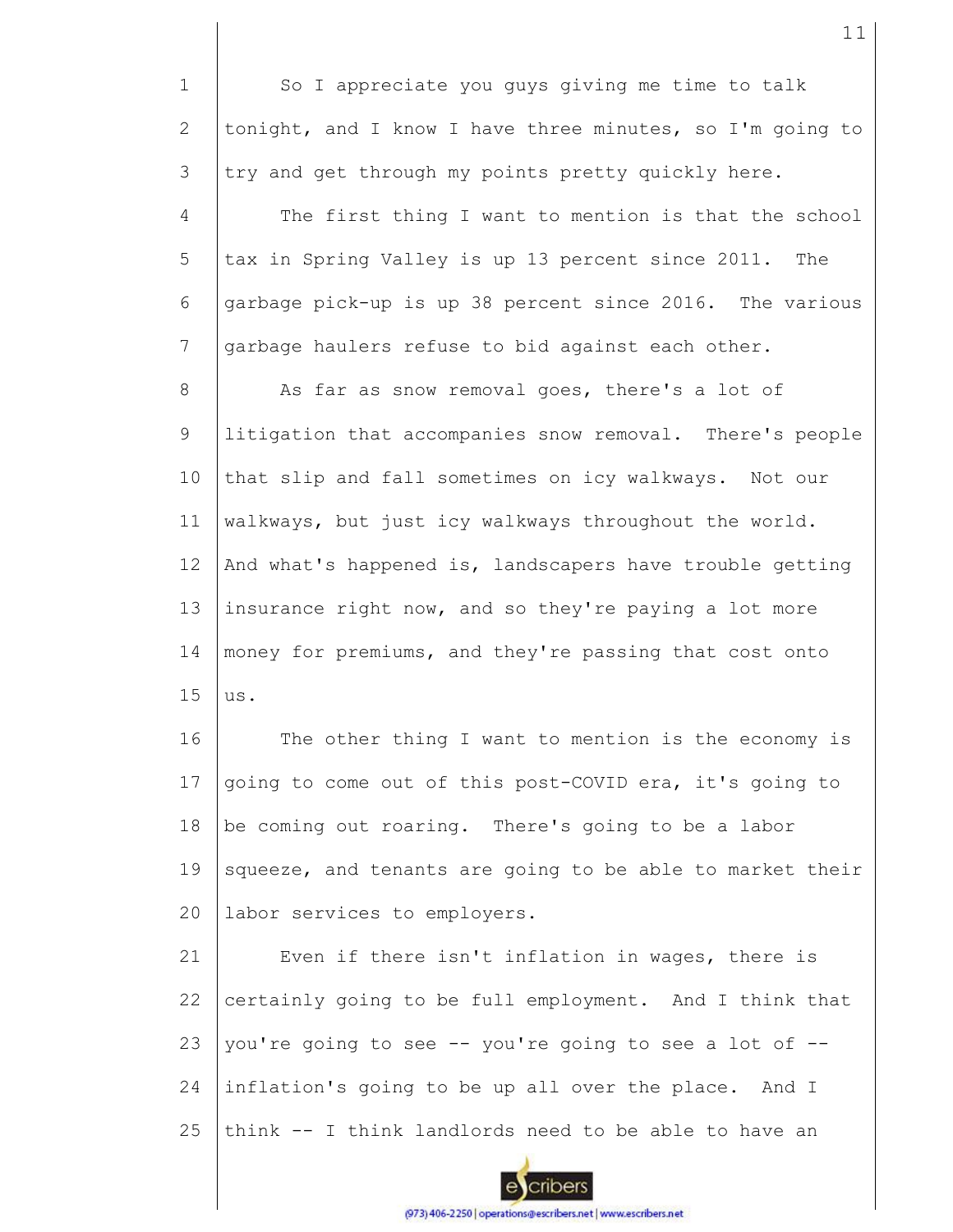1 2 3 4 5 6 7 8 9 10 11 12 13 14 15 16 17 18 19 20 21 22 23 24 25 increase. If everybody else is going to be getting paid more, we need to be able to get paid more as well. It's amazing to me what landlords are expected to provide. Garbage pick-up, landscaping, extermination of pests, replacing appliances, bad debts, insurance, repairs, plumbing repairs, all this stuff, we're required to provide, without an increase. So I'll give you an example of something that happens that we're expected to just cover. A tenant decides they're going to move out. They take all their furniture and their mattresses, and they put it next to the dumpster. And the garbage company shows up, and hauls it away, and they charge us extra. So you know, that's just one of the things we're expected to do, is just pay extra for a tenant moving out. I mean, there's 100 other examples of things that we have to cover, and it's almost criminal that we haven't been allowed an increase now in three, or four, or five years. I'm going to give you another example. The other day, I was at my property, at 500 East Funston, and I looked across the street at another landlord's property, right next to mine, and I looked at his roof, and his roof looked terrible. And then I saw this squirrel running along his gutter, and all of a sudden, the

cribers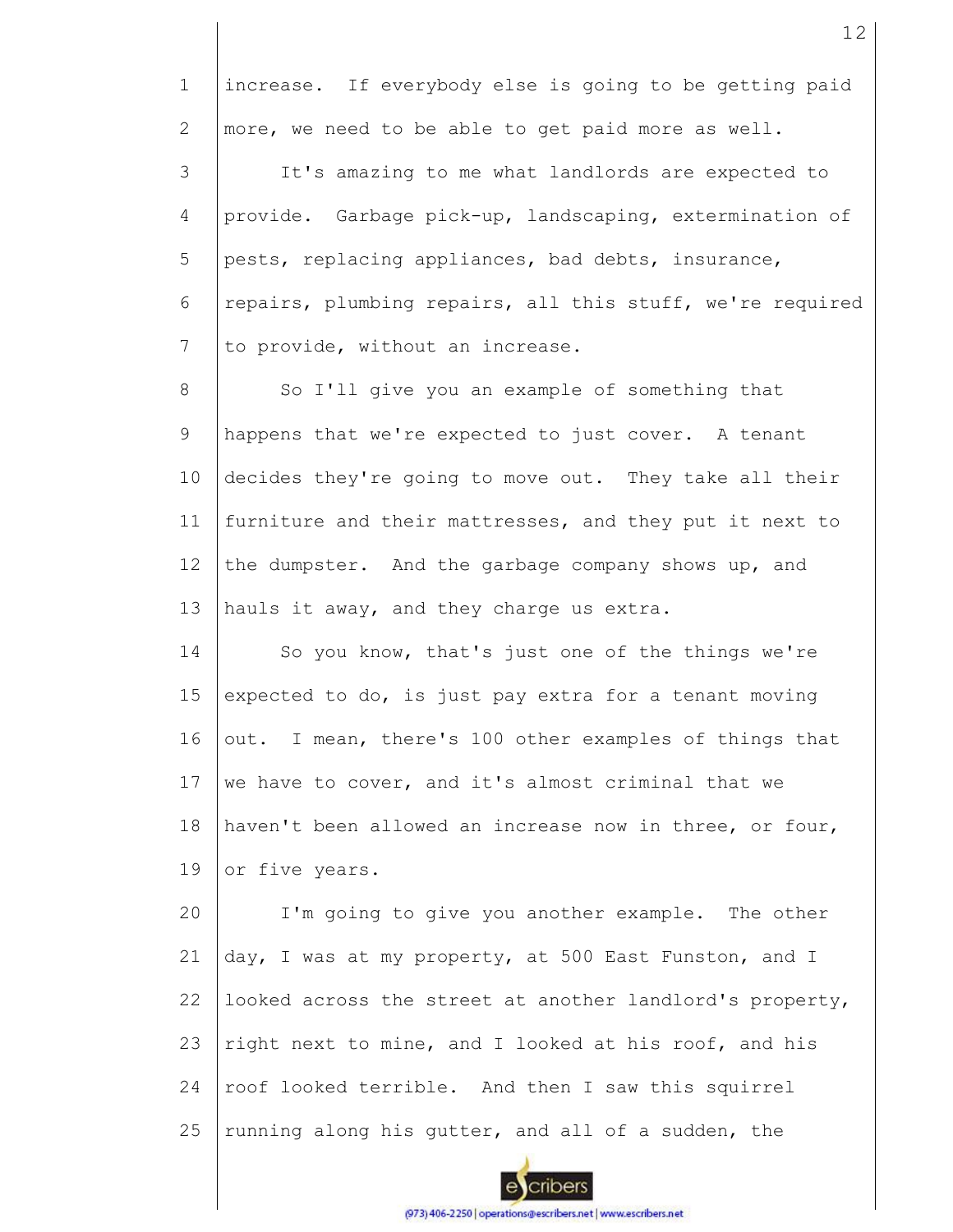1 2 3 4 5 6 7 8 9 10 11 12 13 14 15 16 17 18 19 20 21 22 23 24 25 squirrel disappeared. He ducked into a hole in the roof, and he's probably living in the attic somewhere. I said to myself, "My God, this area's becoming a slum." I mean, if we can't get increases, some of these landlords are not going to repair things. I mean, we're going to take care of our building. I can promise you that. I mean, when we needed to do a new parking lot, we put a new parking lot in. When we needed a build a - put a new roof on, we put it on. But I can't guarantee all the other landlords are going to do the same. You guys have got to be able to get us an increase. It's been way too long. Way too long. The other thing I want to mention is the plumber. The plumber -- the plumber is at my place probably every two or three days, there's a drain that needs -- there's a new pipe, there's a hole in the ceiling he's got to make to fix the apartment above. And every year, the plumber -- you think the plumber keeps his hourly rate the same for five years in a row? He's raising his rate every year. I'm paying the plumber more money. So I'm a little desperate for increase. I think you can tell that from my voice. I think it's time. We got a lot of expenses, and we need to be able to earn some money. So that's my spiel. MS. CALDWELL: Thank you, Mr. Levy.

13

(973) 406-2250 | operations@escribers.net | www.escribers.net

cribers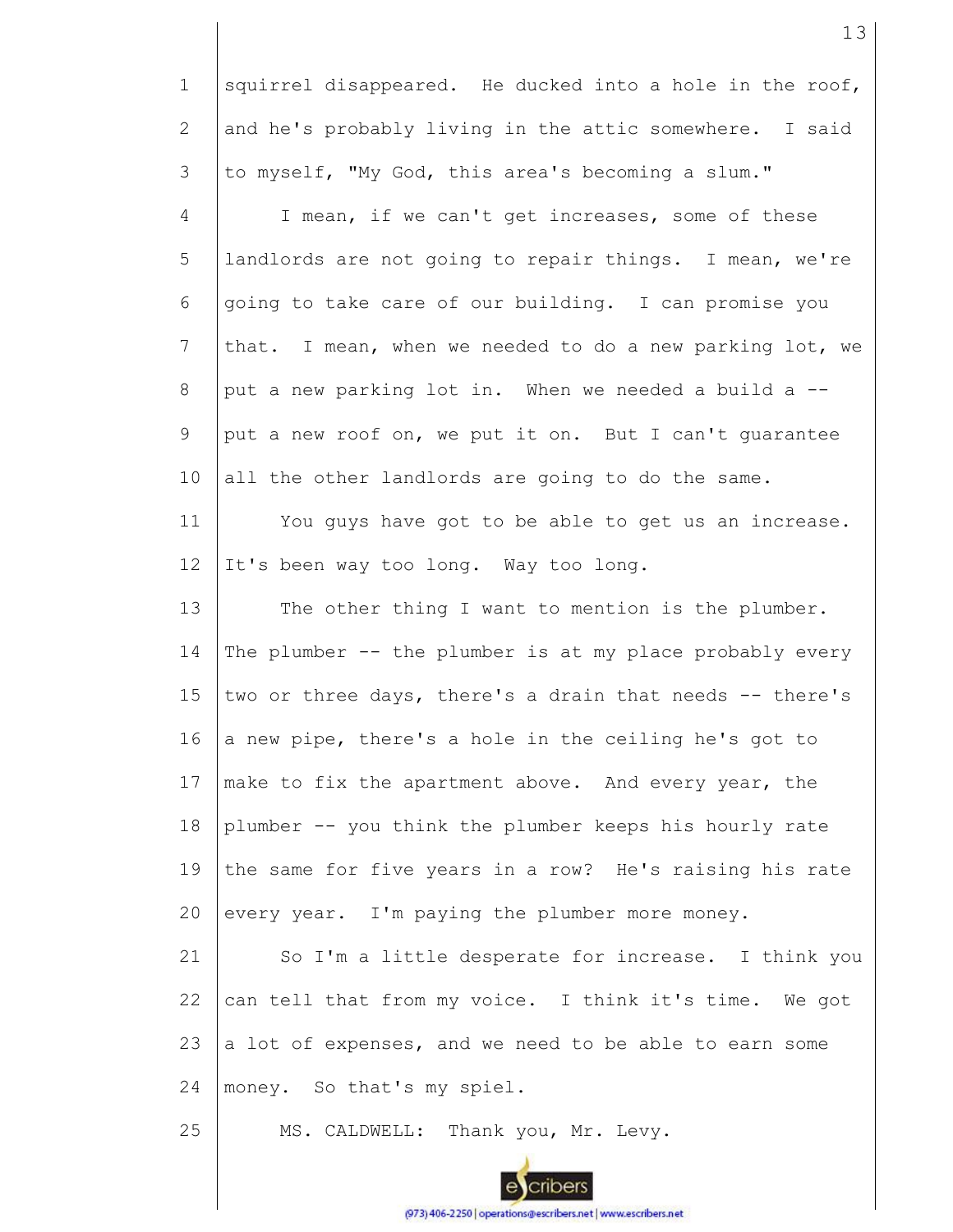1 MR. LEONARD LEVY: I'm Leonard Levy. I bought the property back in 1995, and was very proud to have a 2 3 wonderful piece of property in Spring Valley. I -- 4 MS. CALDWELL: Who's speaking? 5 MR. L. LEVY: -- rent-controlled, but I --6 MS. CALDWELL: Who is this, Peter? 7 MR. L. LEVY: -- well worth it. It was well worth 8 it, because (indiscernible) -- 9 MR. STECKER: I think there was two individuals on 10 this line, and one of them started speaking when the 11 first one -- 12 MR. L. LEVY: -- went there -- 13 MR. STECKER: -- stopped. 14 MR. L. LEVY: -- it basically meant the rent because 15 -- 16 MS. CALDWELL: They have to identify themselves in 17 order to -- 18 MR. L. LEVY:  $--$  the place is kind of a  $--$ MS. CALDWELL: Excuse me, sir. Hello? 19 20 MR. L. LEVY: Yes. 21 MS. CALDWELL: Sir? You have to be recognized, and you have to identify yourself prior to speaking. 22 23 MR. L. LEVY: All right. Let me start again. 24 I am Leonard Levy. My son, Eric, was on the phone 25 just a minute ago. I was the one that bought the cribers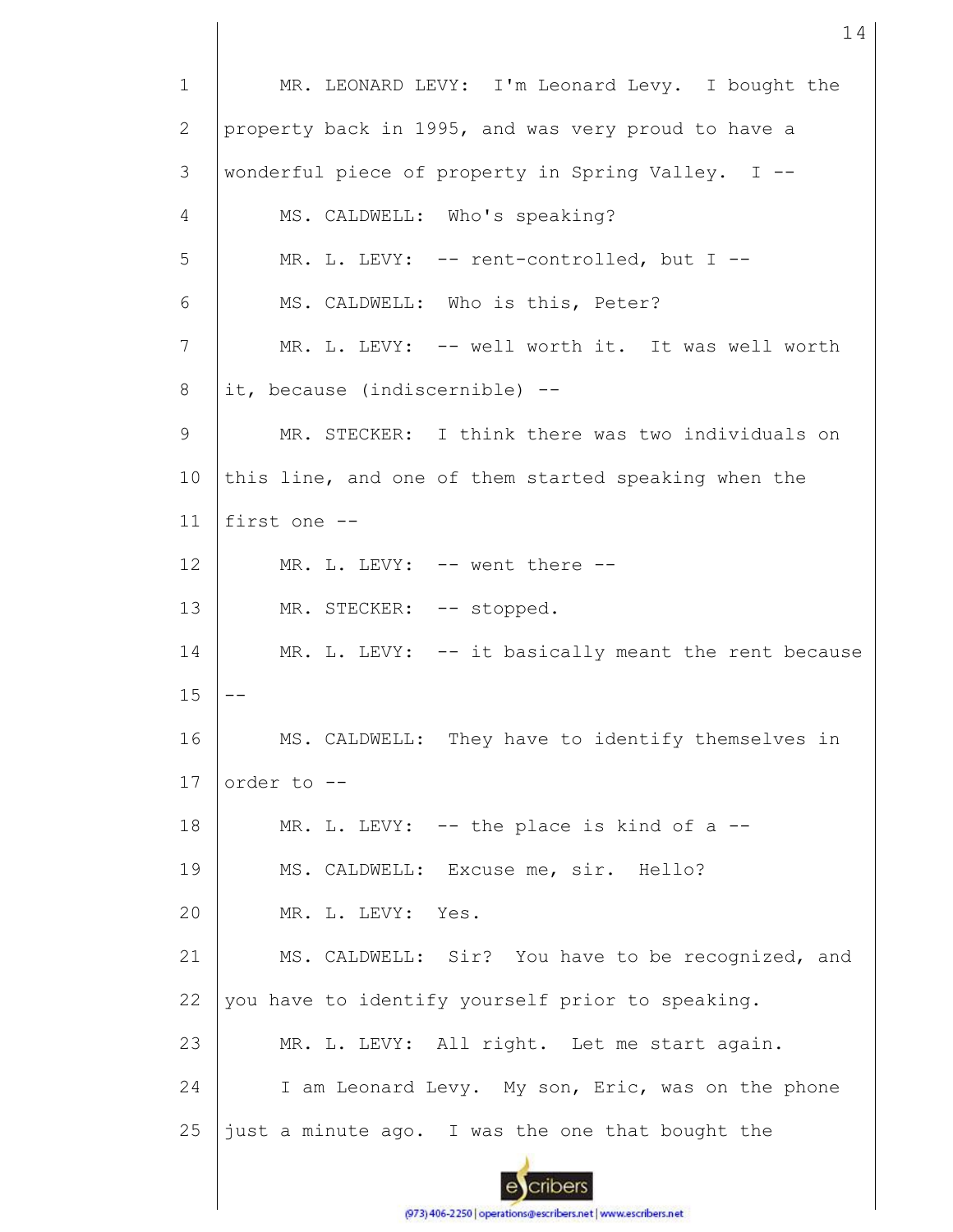1 2 3 4 5 6 apartment house back in 1995, and I was very proud of it at that time because it's a beautiful apartment, and I want to keep it that way. And I have kept it that way. We have gone through all sorts of expenses to make -- we put in new furnitures, and we do a good job, and every body likes the apartment.

7 8 9 10 11 12 13 14 We  $--$  it's constantly  $--$  they want to rent there. We have a long list of people who are waiting to move in. Not that that list is ever really good, but it's very well loved by everybody. And  $I$  -- and  $I$  just feel hurt in the way, for the last three years, that the rent control says, listen, you guys are making too much money, or whatever you want to call it. I think it's wrong that we shouldn't get a rent increase.

15 16 17 18 And if you want my opinion on it, because we didn't have any for the last two or three years, I think there should be a 3 percent increase in rent, and then go back to 1, 1-and-a-half percent for the following years.

19 20 21 22 But there's very much needed -- we have one person there, because of rent control, that's paying 773 dollars for a one bedroom in Spring Valley. And it's beautiful there. And we can't do anything to it.

23 24 25 And then we also have a few people that don't pay their rent because the government says, well, you don't have to pay rent now. And so we're absorbing those

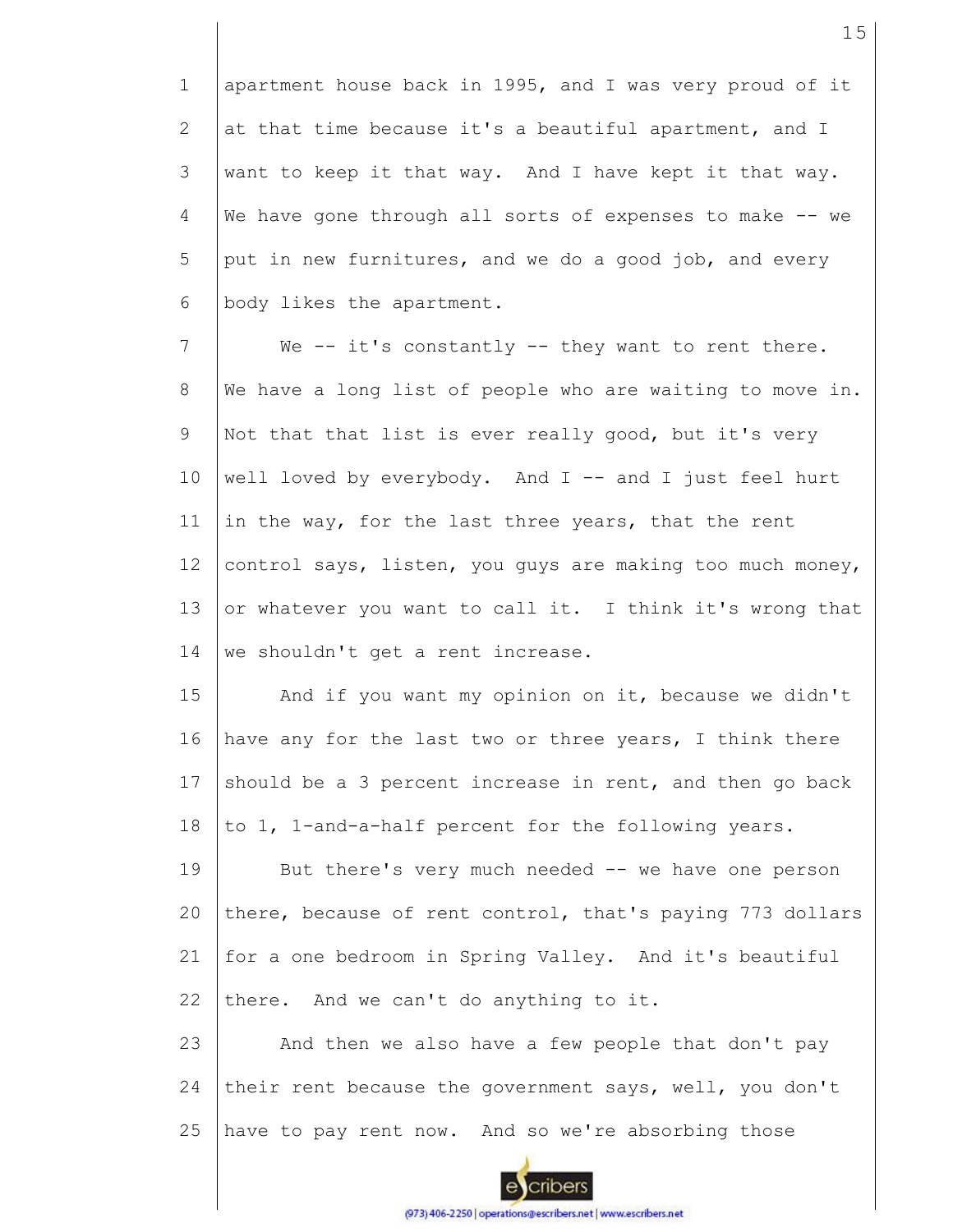1 2 3 4 5 6 7 8 9 10 11 12 13 14 15 16 17 18 19 20 21 22 23 24 25 losses, too. So it's not always easy at our end to come up with a little bit of a profit at the end of the year. Right now, our CPA says we're below 2 percent in earning and profit, and I could rent money now or borrow money now or -- at 3.3 percent. So I can't even get above what it should be in the  $-$  in the  $-$  in the value of the property. So I just want to thank you for listening to me. Many times, I wanted to send you an email, and I always had the wrong address. And I think Eric now, my son, has the right address, and I'll keep you more informed as we go on. Thank you very much for listening to me. If you have any questions, I would love to answer them right now. MS. CALDWELL: Okay. Thank you, Mr. Levy. Peter, who's next? MR. STECKER: Okay. So I'm going to be moving -the individual was Mr. Loyal, who spoke last week. He's actually not on the line, so Mr. Joseph Kazarnovsky, I'm moving him to a panelist now. MR. JOSEPH KAZARNOVSKY: Hello? MS. CALDWELL: Hello, Mr. Kazarnovsky? MR. J. KAZARNOVSKY: Yes. Hi. MS. CALDWELL: Hi. How are you? MR. J. KAZARNOVSKY: This is Joe Kazarnovsky.

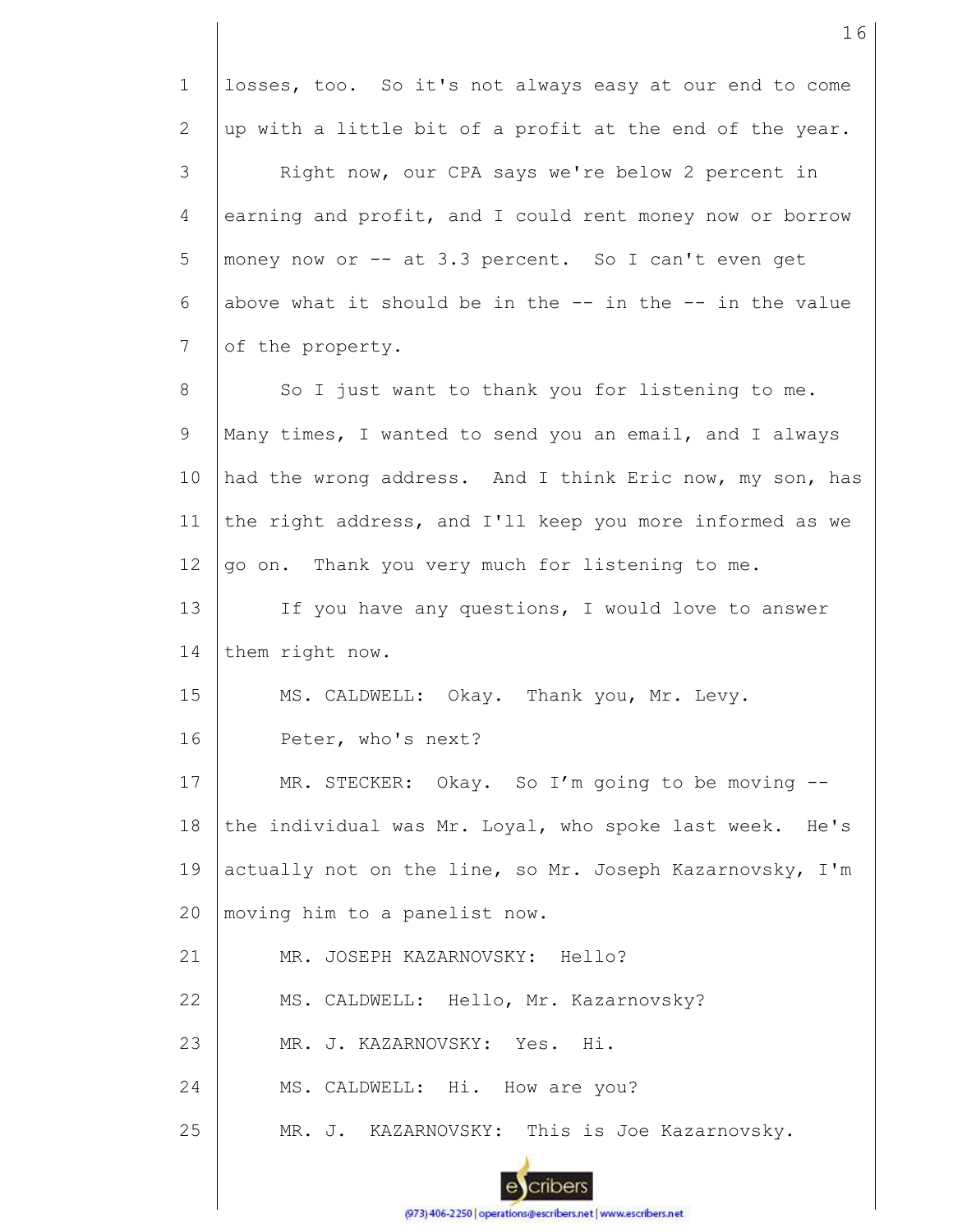1 Good.

2 3 4 5 6 7 8 9 10 Thank you for permitting me to speak to the board this evening. I'm the principle of Sleepy Hollow Gardens on Old Nyack Turnpike. You heard from my accountant before, whose letter was read into the record, so I'm not going to belabor the point about the increases that are taking place annually that are well in excess of zero percent. We're getting a high percentage increase on almost every expense item, so I'm not going to go back there.

11 12 13 14 15 16 But I want to discuss an issue that I think is fundamental to what's going on here. You know, back in 1974, when the ETPA, when the whole regiment for rent control was passed, it was basically called a tenant protection act, and we need to be concerned about who is to be and who requires protection.

17 18 19  $20$ 21 22 23 24 25 When you go across the board and basically do not permit any increases for anybody, it's one thing if we're going to protect tenants that need protection, tenants that are in need, tenants that have demonstrated a need, but there is no social justice, there's no economic justice to permit the same zero percent to a -- to a tenant that is well-funded, has much money in his bank account, can well afford to pay the increase, has a job, gets increases in his pay every year.



(973) 406-2250 | operations@escribers.net | www.escribers.net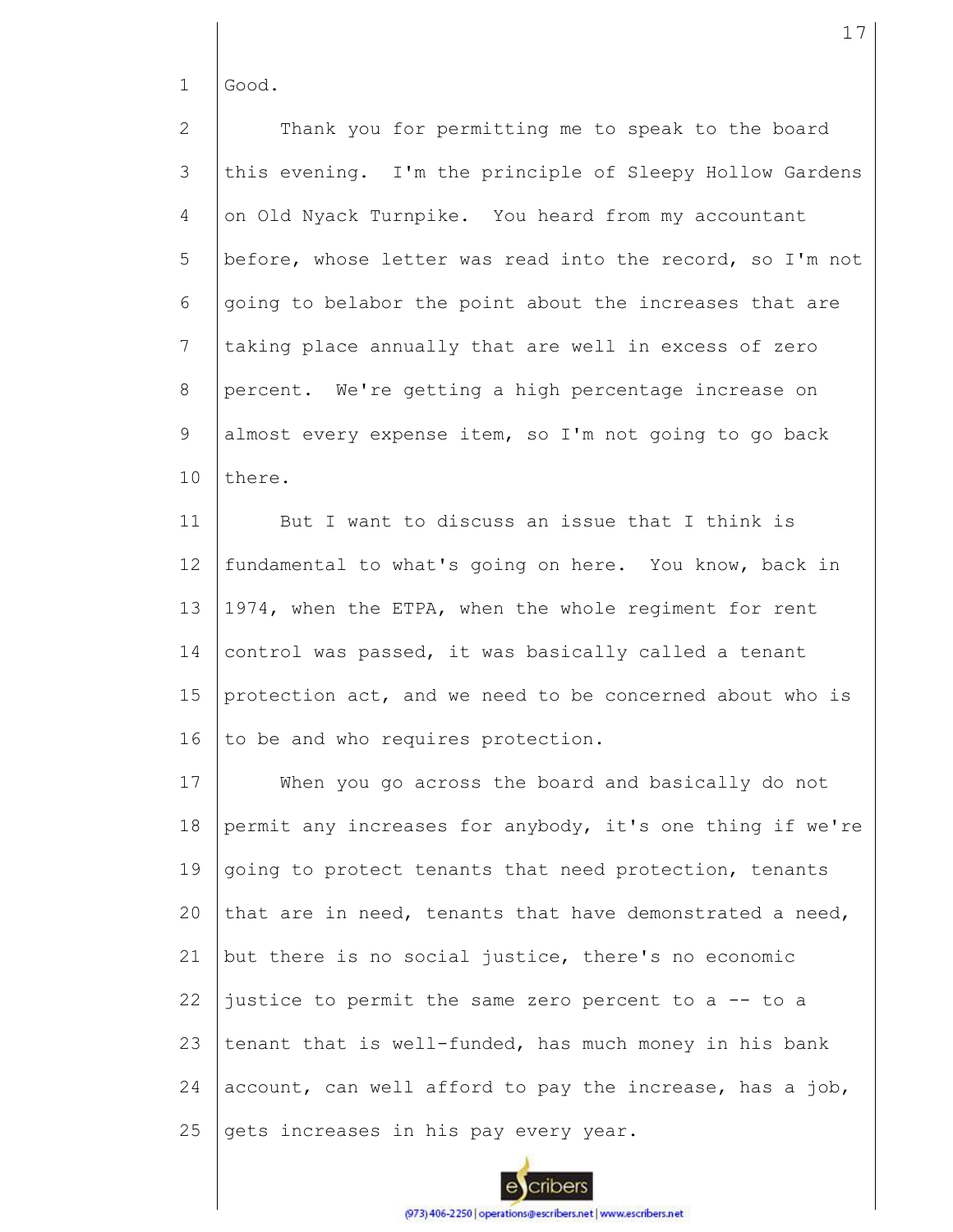1 2 3 4 5 Why can't they pay a reasonable increase in rate to cover the expenses of the landlord? That's not fair. It's just simply not justice. It goes against the whole spirit of the whole legislation to protect people that need protection, not people who do not need protection.

6 7 8 9 10 11 I would respectfully request that the board permit a reasonable increase in the rent, and if there are tenants that basically can't afford to pay it, and can make a demonstrated need, or a hardship, then I think that they can make that demonstration, and they could be exempt from that increase.

12 13 14 15 16 17 18 19  $20$ In fact, myself as a landlord, we have voluntarily met with the (indiscernible) during the COVID period, and even in the pre-COVID period. If a tenant can demonstrate, we have -- that they can't afford, they're on fixed incomes, there are some senior citizens that are on social security, and the like, make the demonstration that you can't pay, we'll be more than happy to do the right thing by those tenants, and maybe not give any increase to that tenant.

21 22 23 24 25 But why should somebody who's doing extremely well, in some cases, even better than the landlord, why should that person have a windfall of a zero percent increase? You know, it's basically taking money out of the landlord's pocket and giving to somebody who doesn't need

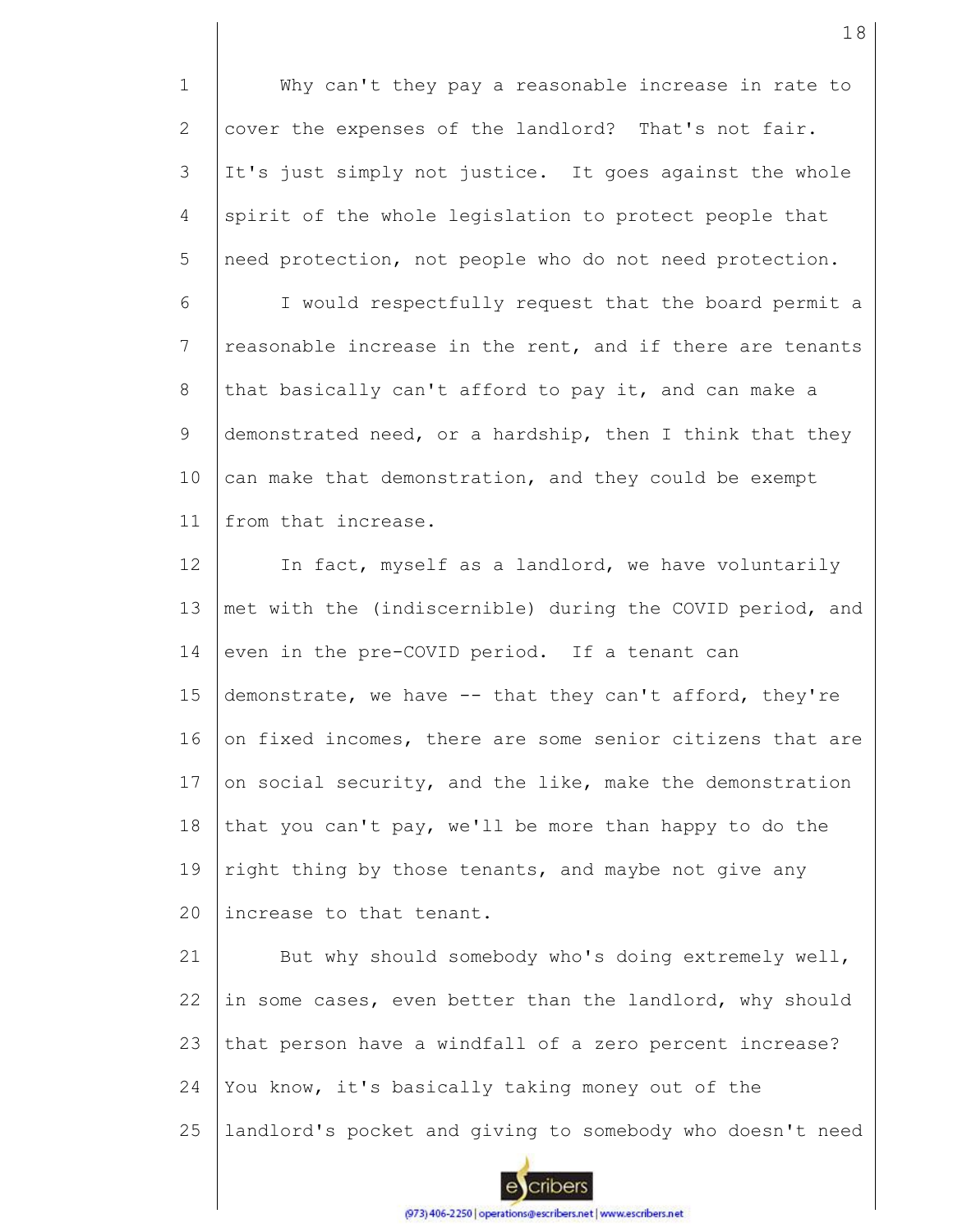1 2 3 4 5 6 7 8 9 10 11 12 13 14 15 16 17 18 19 20 21 22 23 24 25 it. That's just not right. It's not fair. It's just plain wrong, and I think it's the duty of this board to do their duty and basically enforce economic justice, social justice, not take money out of the landlord's pocket who has continued to pay increased expenses without compensation, and give it to tenants who do not need that benefit. Thank you very much. MS. CALDWELL: Thank you, Mr. --Okay. Number 3, Peter? MR. STECKER: Okay. I'm going to be moving Mr. McKee. MS. CALDWELL: Hello? Are you there? MR. MICHAEL MCKEE: Having some trouble getting unmuted. Please forgive the background. It's not mine, it's my husband's. He was using my computer and forgot to change the background. Good evening, Chair Caldwell, members of the board. My name is Michael McKee. I'm the treasurer of the Tenants Political Action Committee, and I've -- my testimony -- I have given you some background about Tenants PAC and about myself, which I'm not going to read. I just sent my testimony in this afternoon, which I hope you have seen. I want to compliment you for freezing rents for the last few years. Members of this board have shown that

cribers

(973) 406-2250 | operations@escribers.net | www.escribers.net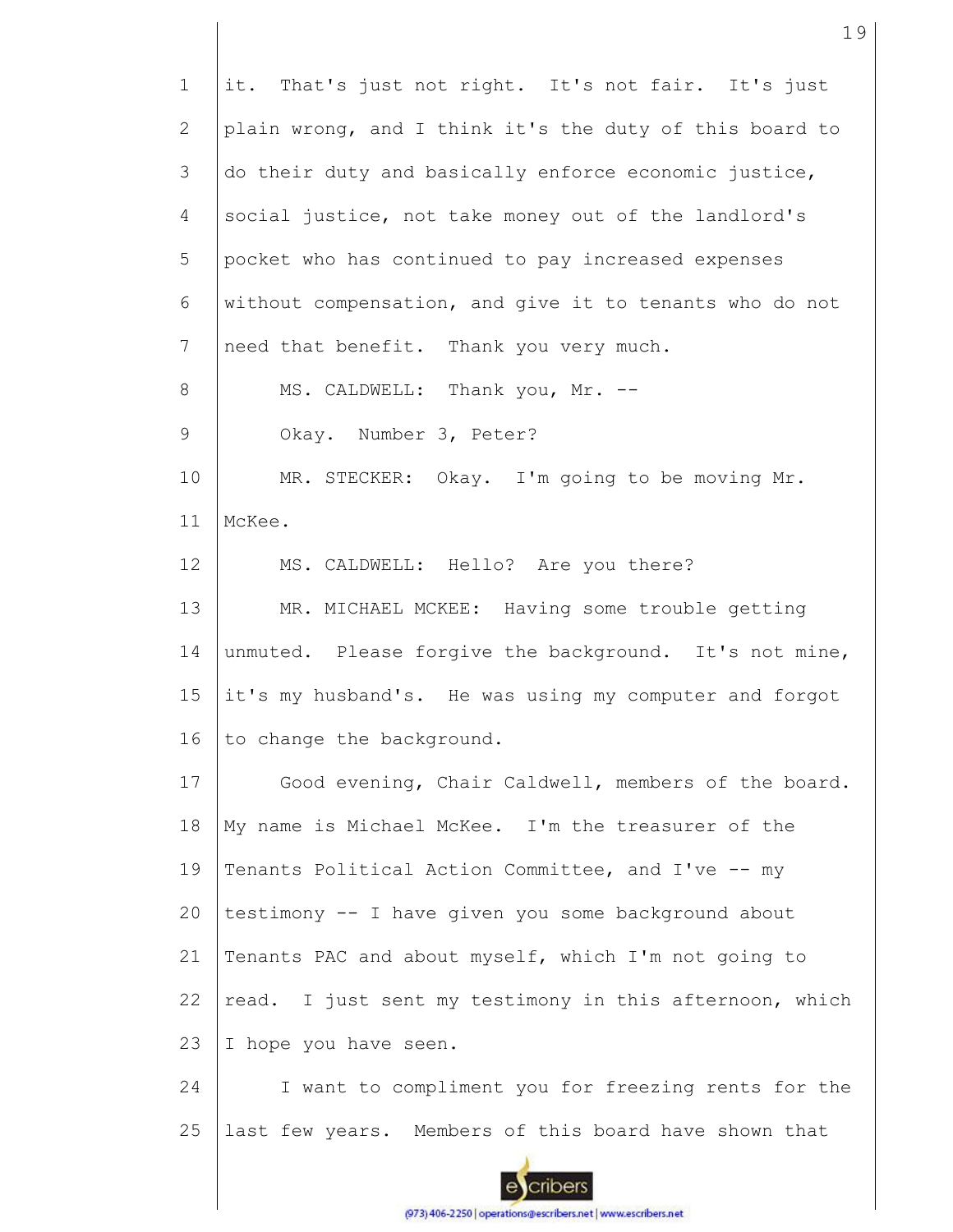| $\mathbf 1$    | you have understood that it is your job to keep rents                 |
|----------------|-----------------------------------------------------------------------|
| $\overline{2}$ | affordable, rather than enhancing landlords' profits.<br>$\mathbb{I}$ |
| 3              | urge you to consider a rent freeze again this year.                   |
| 4              | The data provided to you by the DHCR Office of Rent                   |
| 5              | Administration staff, based on income and expense reports             |
| 6              | filed by landlords, give you all the justification you                |
| 7              | need for another rent freeze, or even a rent rollback.                |
| 8              | Whether looking at table 1 with data from Regency                     |
| $\mathsf 9$    | Village, or table 1 without Regency Village, net                      |
| 10             | operating income from 2019 to 2020 increased                          |
| 11             | significantly, by 3.05 percent with Regency Village data,             |
| 12             | and by an astonishing 5.23 percent without Regency                    |
| 13             | Village.                                                              |
| 14             | While rental income declined somewhat, two                            |
| 15             | components of operation and maintenance also saw big                  |
| 16             | decreases. Landlords spent significantly less on                      |
| 17             | management, and a lot less on repairs and maintenance.                |
| 18             | The historic cost to income ratios also tell the                      |
| 19             | story. The first column is invalid methodology, because               |
| 20             | it includes interest and depreciation, and therefore                  |
| 21             | should be disregarded. I would suggest that you instruct              |
| 22             | the Office of Rent Administration to eliminate that first             |
| 23             | column in future years.                                               |
| 24             | The second column properly excludes these two                         |
| 25             | factors as expenses. In 1987, the average cost to income              |



(973) 406-2250 | operations@escribers.net | www.escribers.net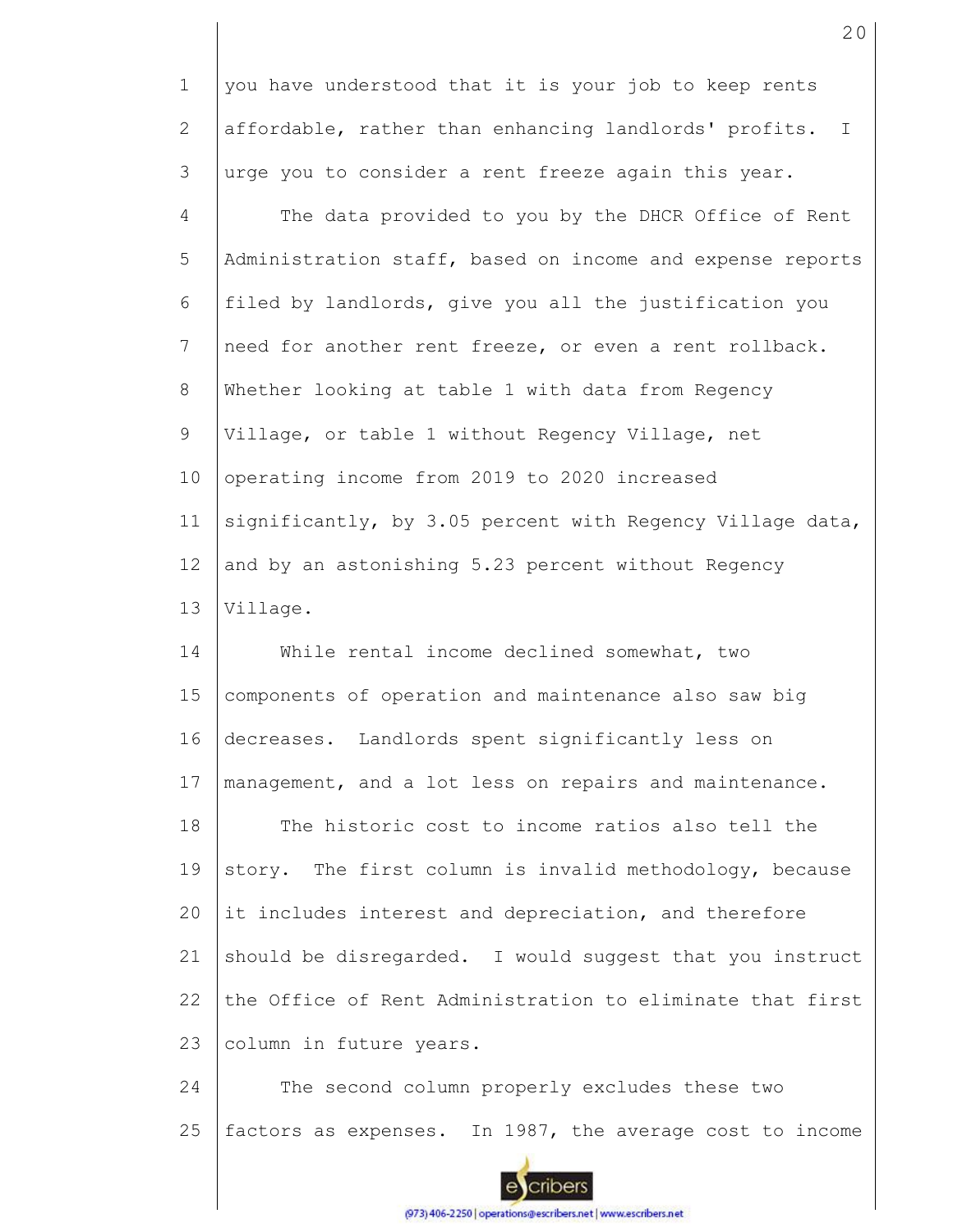1 2 3 4 5 ratio was 60.3 percent, meaning that net operating income, the inverse, was 39.7 percent. In 2020, net operating income was 44 percent -- 44.5 percent without Regency Village data, and 45.5 percent including Regency Village.

6 7 8 9 10 Over the last 34 years, the average landlord of rent-stabilized properties in Rockland County has actually done better in terms of their bottom line, despite the fact that their ability to raise rents is limited by the ETPA.

11 12 13 14 15 16 17 18 I want to comment about some methodological things. I've made these same points to the Westchester County Rent Guidelines Board many times, as well as to the Nassau County Rent Guidelines Board. Your table 1 properly puts interest below the line, as that service interest is a capital expense, not an operating expense. The Nassau Rent Guidelines Board also maintains this distinction.

19 20 21 22 23 24 25 But several years ago, the Westchester board instructed the DHCR ORA staff to include interest as part of operation and maintenance. I was present the evening that Art Schulman (phonetic), who was then the head of research at the Office of Rent Administration, tried to explain to the Westchester board why interest should not be treated as O and M, but most of the public members

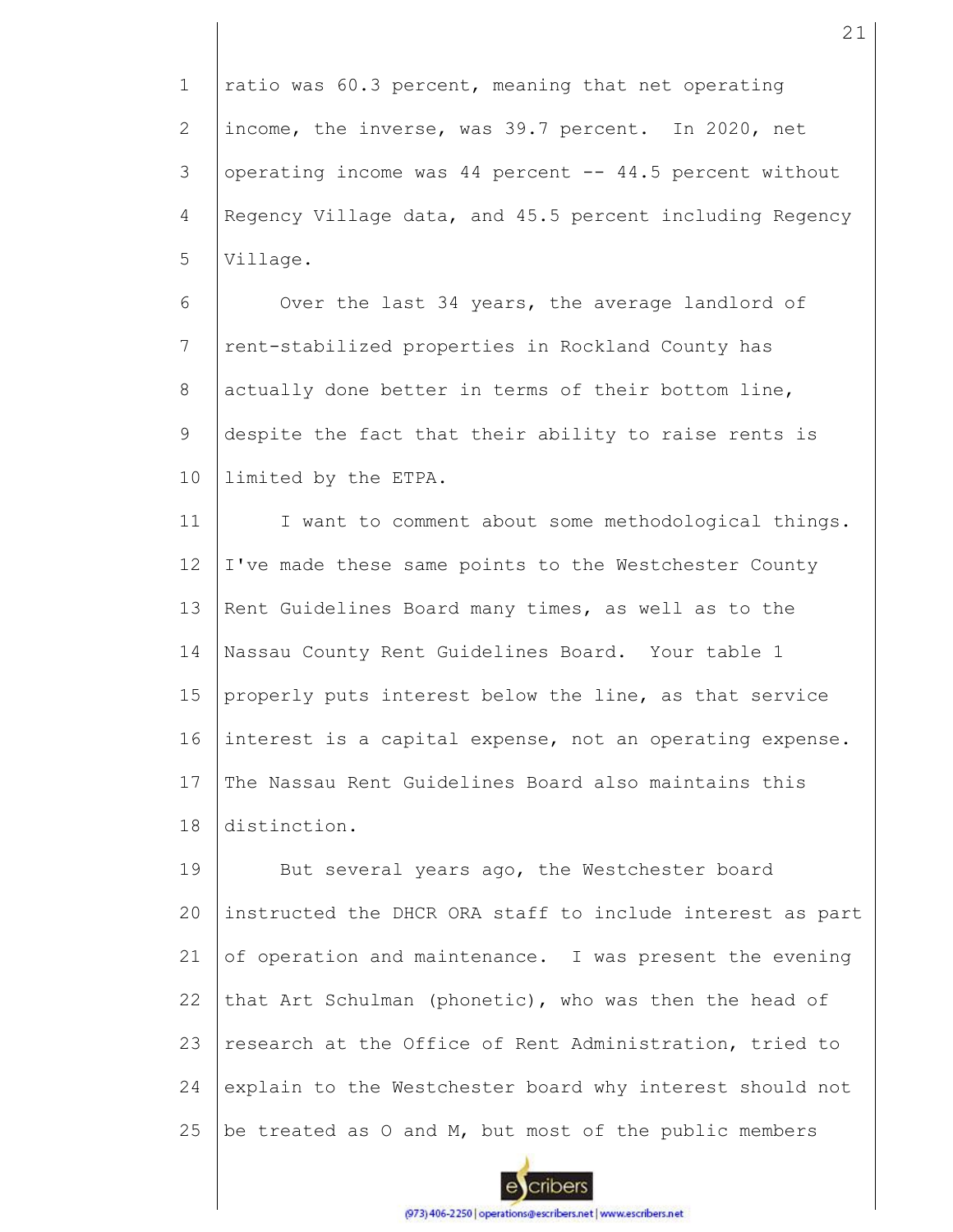1 didn't get it, and the motion passed.

2 3 4 5 6 7 8 As for depreciation, it is not an expense at all, but merely an accounting device. I question whether this information has any relevance to your function, and think it would be better if ORA did not include it. Most real property appreciates in value over time, whereas our tax code allows real estate investors to pretend that the opposite occurs.

9 10 11 12 13 14 You should remember that there are many benefits to ownership of rental property quite independent of the rent role. First and foremost, an apartment building is an asset that appreciates over time, giving the owner financial security and the ability to borrow capital for other investments.

15 16 17 18 19  $20$ But also important is that landlords have a stable source of income during periods of economic downturn. During the national recession that began around 2008, the deepest since the Great Depression, tenants experienced job losses and loss of income or stagnating income, but their rents were not reduced.

21 22 23 24 25 During the current pandemic, owners no doubt lost some income, but the 2020 INE (phonetic) data clearly show that they are actually doing quite well, certainly better than their tenants that have lost their source of income.

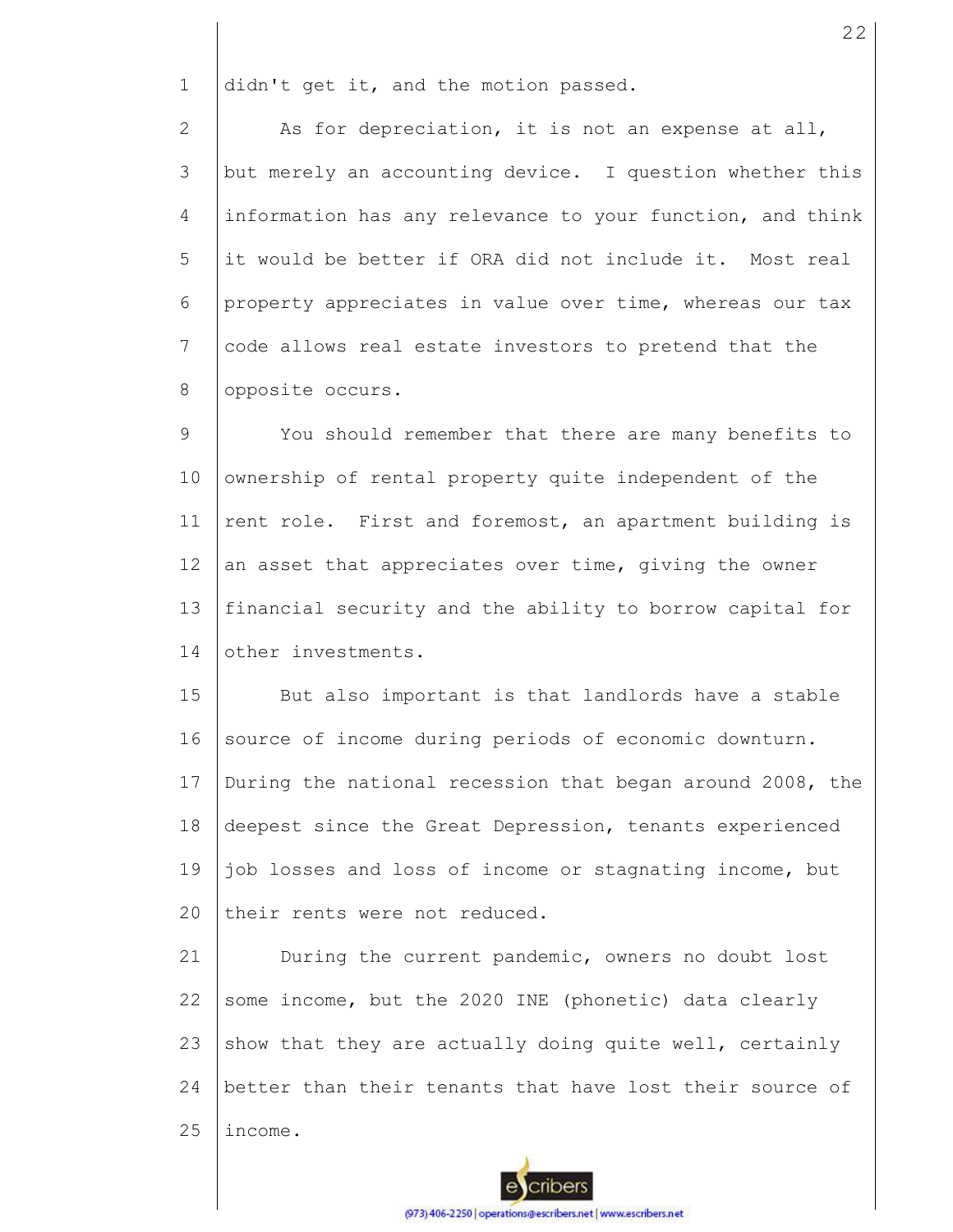1 2 3 4 5 6 7 8 9 10 11 12 13 14 15 16 17 18 19  $20$ 21 22 23 24 25 So I think you should, at a minimum, maintain the rent freeze for another year. Many tenants are out of work, or their hours have been reduced. Many tenants are not going to be called back to work. And we are hoping that the State rental assistance -- the Emergency Rental Assistance program is going to be getting money to landlords very soon. We hope, by July, that the 2.4 billion dollars that the State allocated for rental assistance to tenants who cannot pay their rent will be operational very soon, so that landlords who have lost income should be made whole before the end of the summer. Thank you very much. MS. CALDWELL: Thank you, Mr. McKee. MS. SILVA-EXIAS: Pat? MS. CALDWELL: Yes? MS. SILVA-EXIAS: This is Alejandra Silva-Exias. I just wanted to ask Mr. McKee what organization he represents? MR. MCKEE: The Tenants Political Action Committee. Tenants PAC -- I don't know if you saw my -- saw my written testimony, which I sent this afternoon. I assumed it would be distributed to the board. But if you haven't received it, I assume you will. Tenants PAC works to elect pro-tenant candidates to the State legislature and other legislative bodies. We

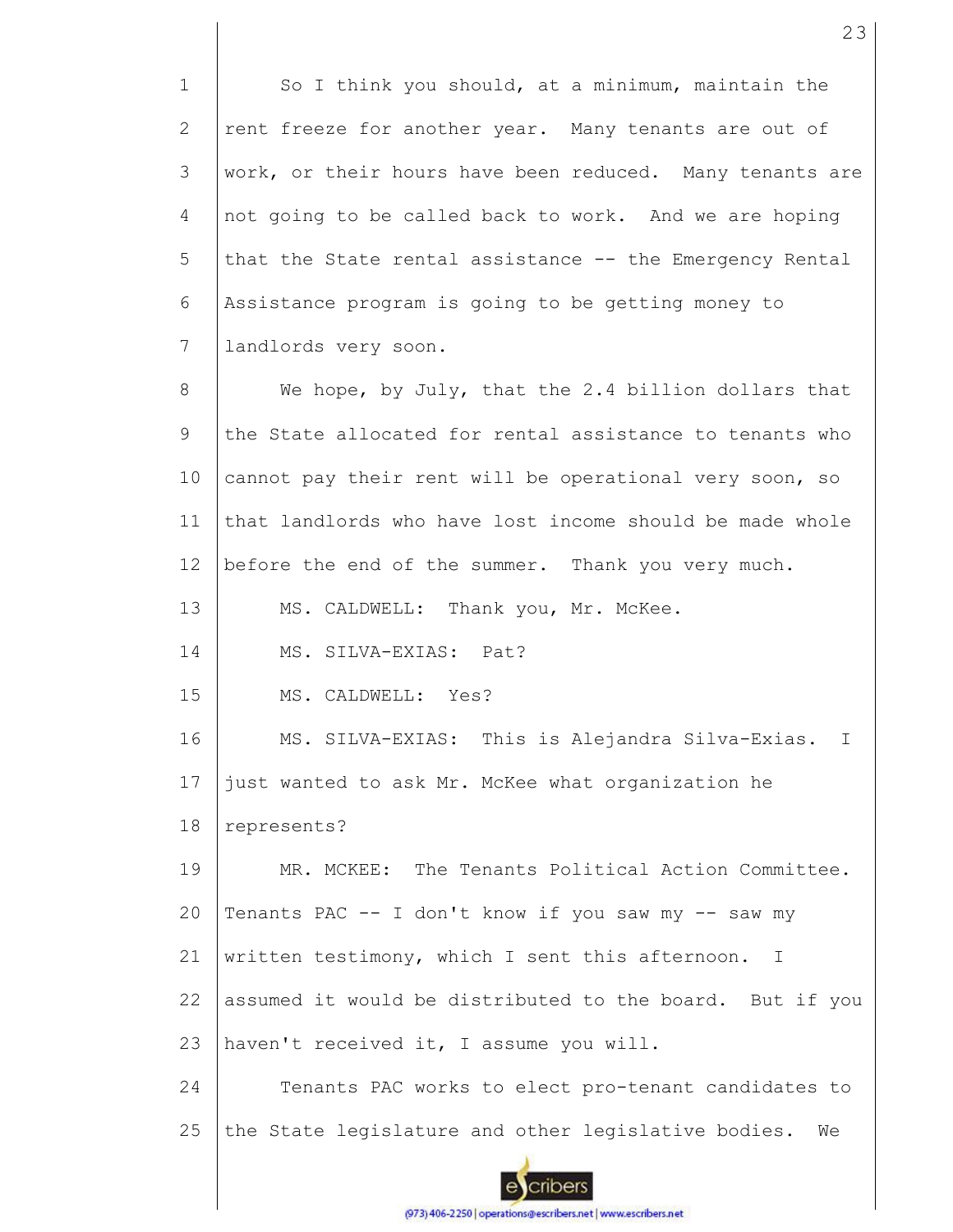1 2 3 4 played a central role in flipping the State senate from red to blue, which is what made the legislative victory of two years ago, the Housing Stability and Tenant Protection Act possible.

5 6 7 8 We also advocate for stronger rent protections with legislative bodies, and we provide technical assistance to local groups throughout the state. And I've been doing this work for 51 years, since 1970.

9 10 11 MS. CALDWELL: And you're based from where? MR. MCKEE: I live in Manhattan, and we have board members from all over the downstate region.

12 13 MS. CALDWELL: Okay. Alejandra, does that answer your question, or do you have other questions?

14 15 MS. SILVA-EXIAS: Yes. Very thoroughly. Thank you. MS. CALDWELL: Yeah. Thank you. Okay.

16 Peter, we can go on to number 4.

17 18 19 20 21 MR. STECKER: Sure. Just a note, Mr. McKee's written testimony was forwarded to all the board members just after 4 o'clock today, so if you haven't had a chance to look at it, you can look for my email from around 4 o'clock today.

22 23 And I will be moving Daniel Kazarnovsky to a panelist right now.

24 25 MS. CALDWELL: Hello? Hello? Mr. Kazarnovsky, are you there?

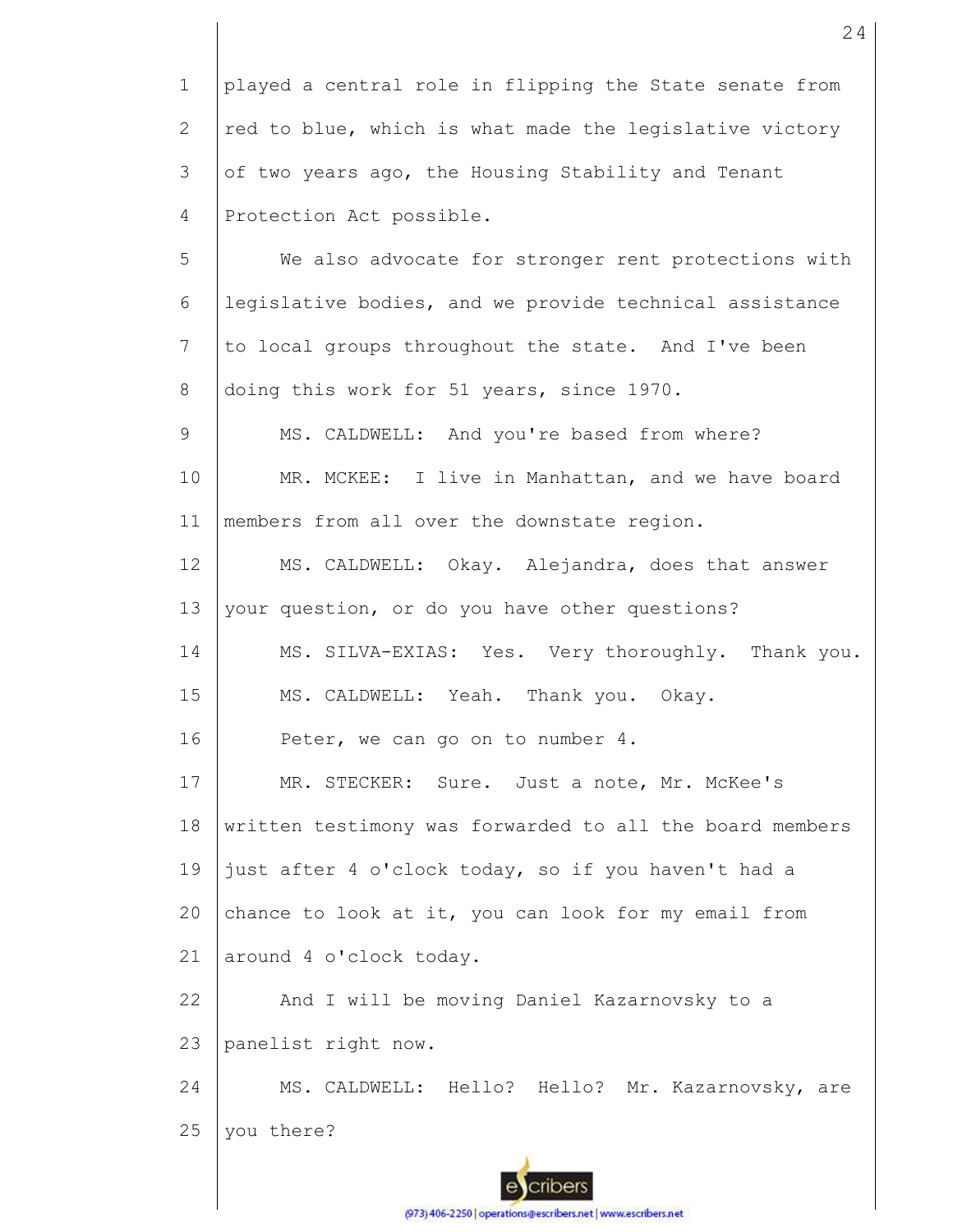1 2 3 4 5 6 7 8 9 10 11 12 13 14 15 16 17 18 19 20 21 22 23 24 25 MR. DANIEL KAZARNOVSKY: Hello. I will not be adding further comment -- MR. STECKER: Mr. Kazarnovsky, can you hear us? MR. D. KAZARNOVSKY: Can you hear me? Hello? MR. STECKER: Mr. Kazarnovsky, can you hear us? MR. D. KAZARNOVSKY: I hear you, yes. MR. STECKER: You sound very low. We can hear you, but it sounds very low. MR. D. KAZARNOVSKY: I'm not -- I just wanted to ask to speak just in case the board had any questions of me, because our accountant submitted the letter, Mr. Munk. But I think all the questions were addressed, so I have nothing further to add. MS. CALDWELL: So you're a part of Sleepy Hollow as well? MR. D. KAZARNOVSKY: Yes. MS. CALDWELL: Okay. Thank you. I don't believe we have any additional questions at this time. Does any board member have any questions they'd like to ask of Mr. Kazarnovsky? No. Okay. Thank you, sir. MR. STECKER: Okay. I've just moved Alex Bursztein as the last speaker, and is a panelist. MS. CALDWELL: Have you moved him already? Alex?

25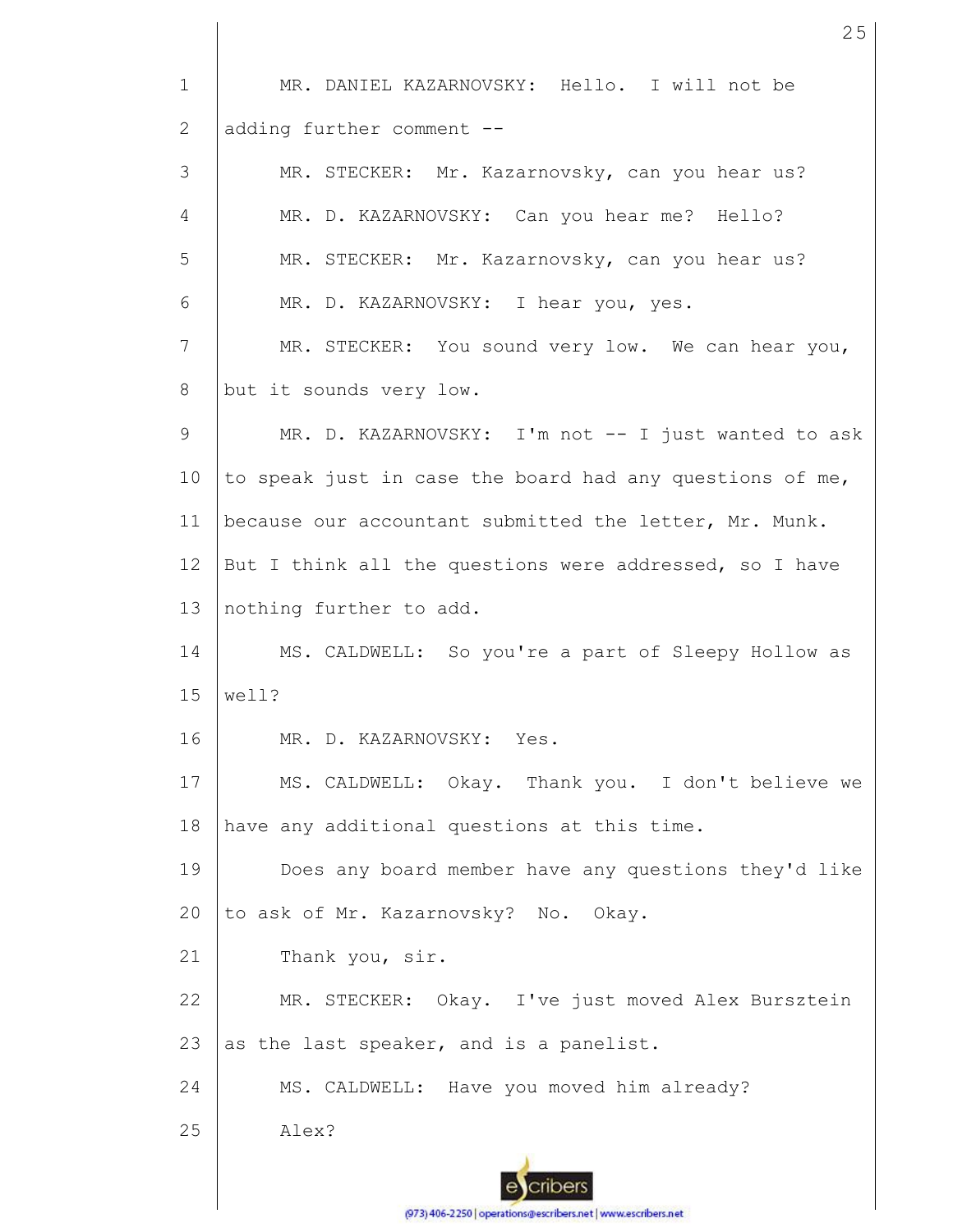1 MR. ALEX BURSZTEIN: Hello. Ms. Caldwell, how are 2 you? 3 MS. CALDWELL: I'm very well, thank you. How are 4 you? 5 MR. BURSZTEIN: I'm doing very well. Thank you. 6 As Ms. Caldwell knows, I'm the executive director of 7 the Legal Aid Society of Rockland County. I've had the 8 job for 35 years. I've represented tenants for about 40 9 years on thousands of evictions. And my experience, you 10 should know, is limited to Rockland County. The Legal 11 Aid Society of Rockland County only represents people in 12 Rockland County and whatever experience I have had for 13 the past 35 years is limited to Rockland County. 14 Now, Rockland County is a difficult place to live 15 for low and middle income people. The reason for that, 16 as you well know, is the fact that no real affordable 17 housing is being built for most people in any event, and 18 also the fact that there is just no place to go once 19 you're evicted. It's as simple as that. There is no 20 place for people to go in Rockland County if you're 21 evicted. That's why the Legal Aid Society's job is to preserve shelter for tenants who come to us for 22 23 representation. 24 Now, why is Rockland County difficult? It's 25 difficult because, according to the Comptroller, New York cribers

26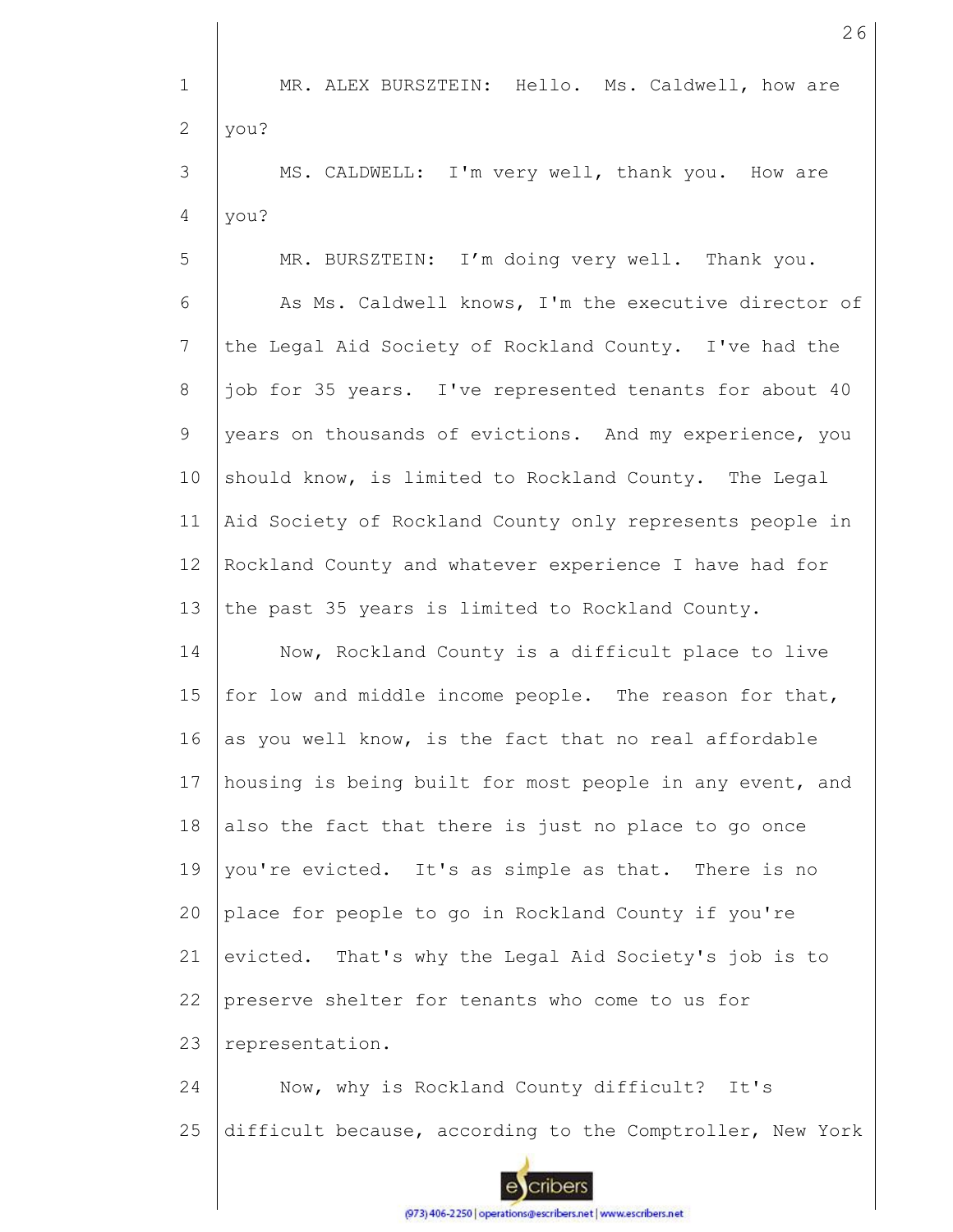1 2 3 4 5 6 7 8 9 10 11 12 13 14 15 16 17 18 19 20 21 22 23 24 25 State Comptroller's report in 2019, it is the highest county in the state of both for affordability threshold, which is 30 percent of income for rent. 59.4 percent of tenants in Rockland County are above the threshold. That's 60 percent. And also, there's at least 17 or 18 percent of people who are in a severe housing burden category. That's 50 percent of one's income being used to pay rent. We see people in those positions all the time. As I always tell whoever wants to listen, if you have one emergency car repair, and you're not a rich person, you're a middle or low income person, you will not be able to pay your rent in any given month, and then you fall behind to an eviction proceeding and going to court. Now, I am aware of the fact that some landlords have not gotten paid during the COVID pandemic. I'll second what Mr. McKee said, 9.66 million dollars has come in to Rockland County to pay the rent arrears for tenants who were affected by COVID. And unlike other forms of assistance offered to tenants in Rockland County, by the Department of Social Services, for example, this is focused on the landlord. Anybody who hasn't gotten paid because of COVID will and should get paid if they file the proper forms.

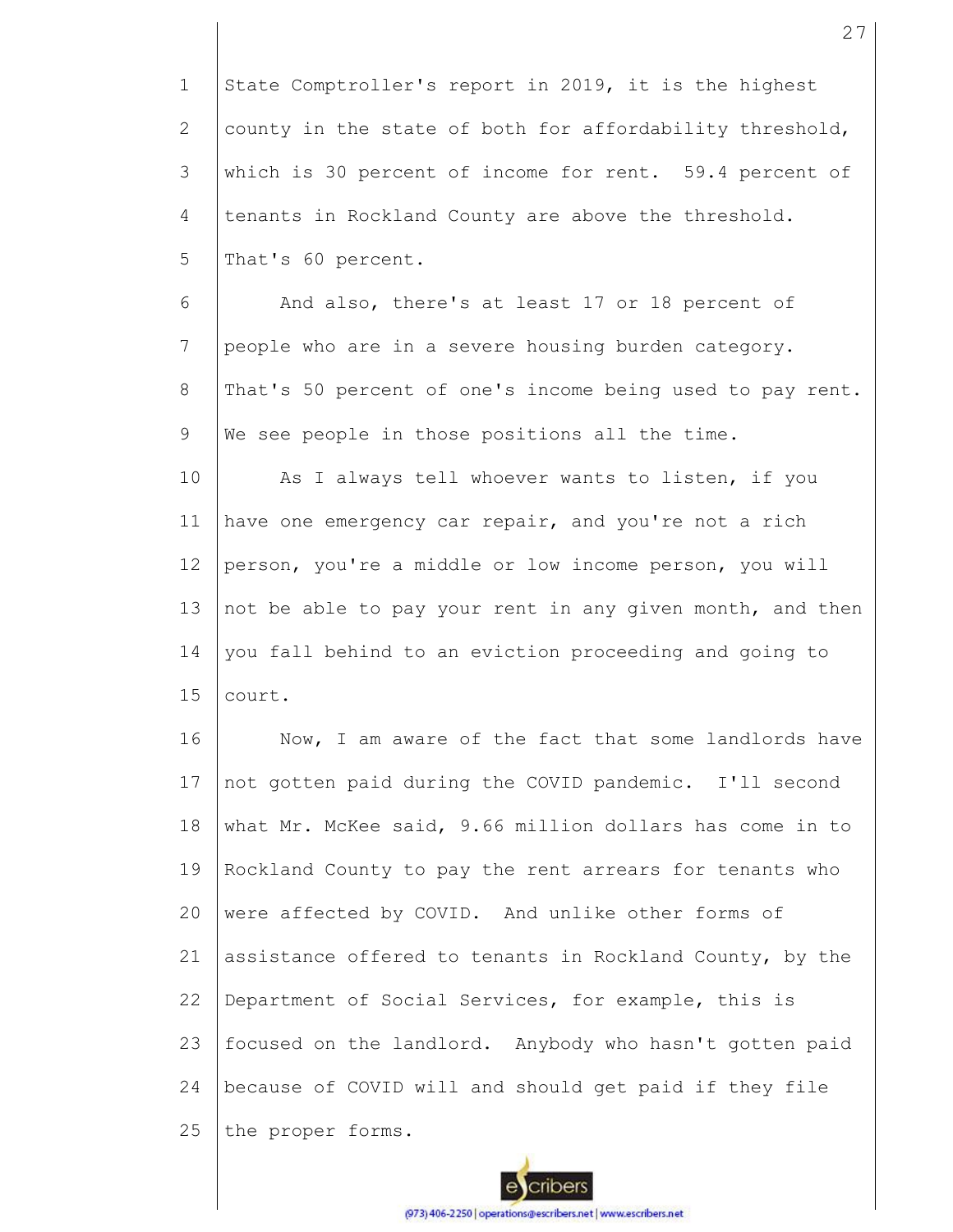1 2 3 4 5 6 7 8 9 10 11 12 13 14 15 16 17 18 19  $20$ 21 22 We will offer help to landlords' lawyers, to tenants, anybody who wants to fill out those forms. It's in everybody's interest to get those landlords paid. Now, ETPA is a very small slice of the rental picture in Rockland County. There is a reason for the fact that it was enacted, and the idea is that there should be limitations on the increases that landlords get. And very simply, and again, Mr. McKee spoke to this, if you examine the cost -- I am not an economist. I'm not going to get into a discussion of whether deprecation interest should be used, but even if you look at the numbers of cost to income ratio, even those numbers, those numbers for 2020 are better than they were for almost every year on the chart that you have. That number was 91.4 percent in 1987. It's down to 82 percent. 82 percent in 2020. There is no compelling - there's no reason to increase the rent if the income to -- cost to income ratio keeps going down, as it has done. You can hear anecdotes, which is what you've heard from the people who testified today about what the

23 24 25 expenses have been and how they have increased, but the fact of it is that the money that the landlords are making, at least according to a chart provided by DHCR,

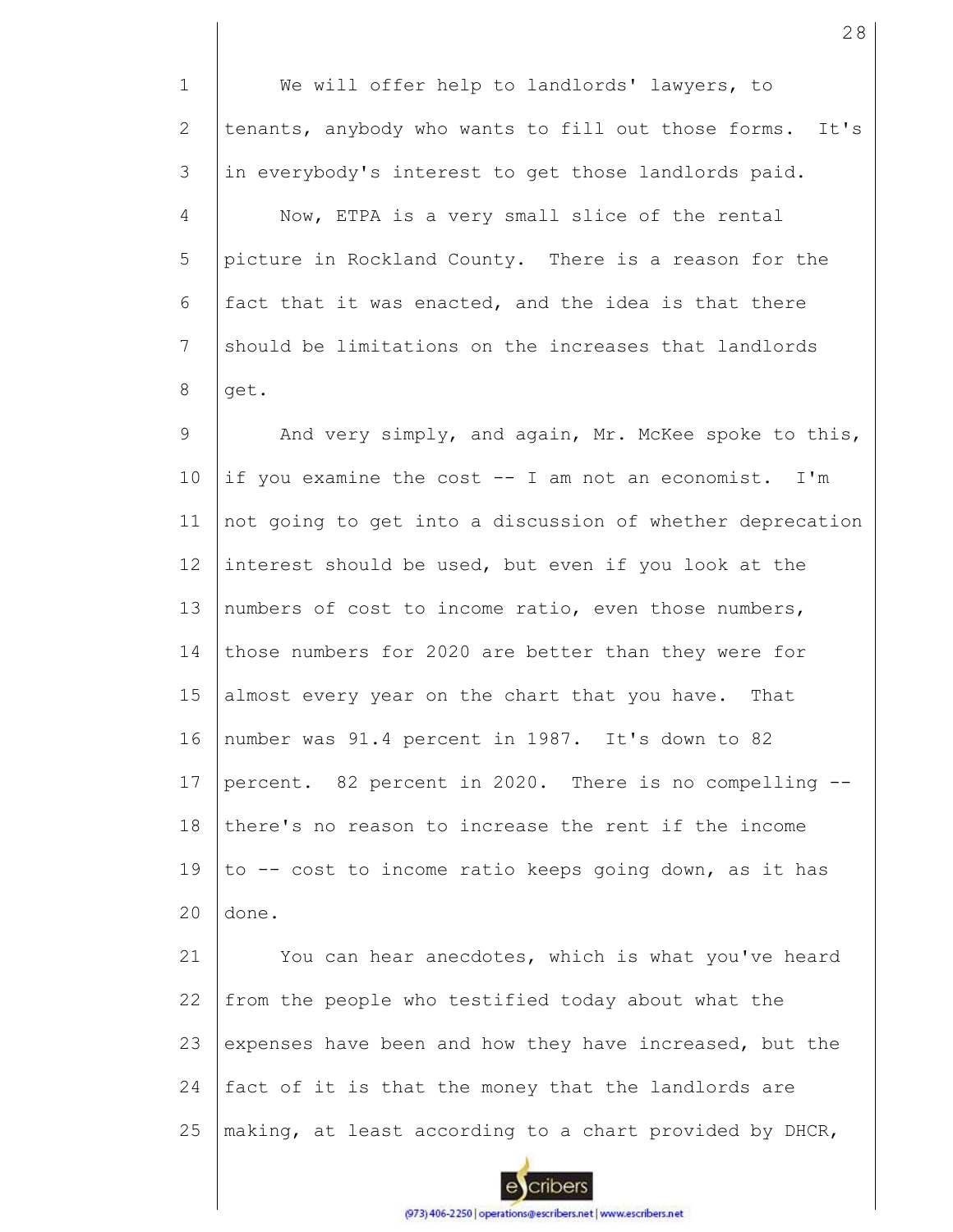1 2 3 is small and it has been in a very long time. And just for that reason alone, if for no other reason, you should not grant any rent increases this year.

4 5 6 7 8 9 10 If there is some compelling reason to grant that, I don't believe that has been presented. Just because your plumber cost goes up, just because your cost for this event goes up, if the overall picture is that your income to cost ratio is going down, you're not being hurt at this point. You're doing better than you were doing for many, many years.

11 12 13 14 15 And for that reason, and because this is the last bastion in Rockland County for affordable housing for people who can't afford to live elsewhere, I would urge you very strongly not to grant any rent increases at this time. So thank you for letting me testify.

16 MS. CALDWELL: Thank you, Mr. Bursztein.

17 18 Does anyone have any questions for him? Any panel or any board members? Okay.

19 Peter? Who do we have next?

20 21 22 23 MR. STECKER: That's all of the people who have signed up, and there's no one else waiting to speak, either, Chair. So that's it for the speakers for tonight.

24 25 MS. CALDWELL: Okay. Gentleman, I want to thank all of you for your time, for taking time out of your busy

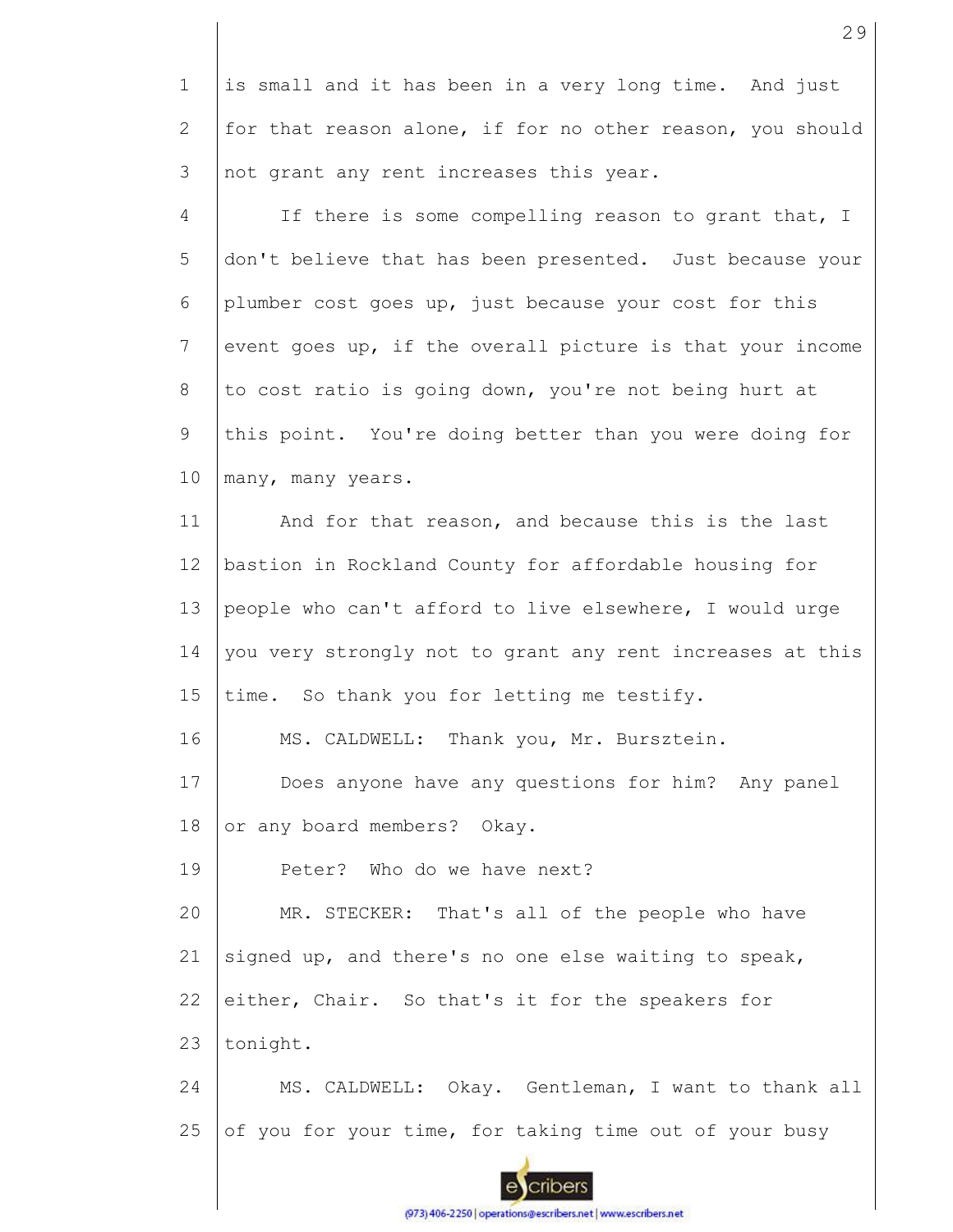1 2 3 4 5 6 7 8 9 10 11 12 13 14 15 16 17 18 19 20 21 22 23 24 25 schedules to come before this board tonight. I know it's difficult doing it on Zoom, because it's much easier and more effective in person, but we did hear you, and we do appreciate the fact that you did give us this time. And we thank you for attending, and at this point, we are going to close the public hearing. And once again, thank all of the public people for having come and having spoken. April, what else do we have to do before we go into the regular meeting? MS. GRAY-HUERTAS: That is all we need to do. You can go on to a public meeting. I mean -- I'm sorry. Yeah. Into the public meeting. MS. CALDWELL: Into the public meeting. But the hearing part is closed. MS. GRAY-HUERTAS: The hearing -- the hearing part is closed, and while it is a public meeting, it's open to the public for hearing, it is not open for the public to participate at this point with the board. MS. CALDWELL: Okay. Then the public hearing part ends at 7:45, and we will now start the public meeting. Please, again, call the roll so that we know who's in attendance on the board. April? MS. GRAY-HUERTAS: Oh, I was looking to see if Karen

30

(973) 406-2250 | operations@escribers.net | www.escribers.net

cribers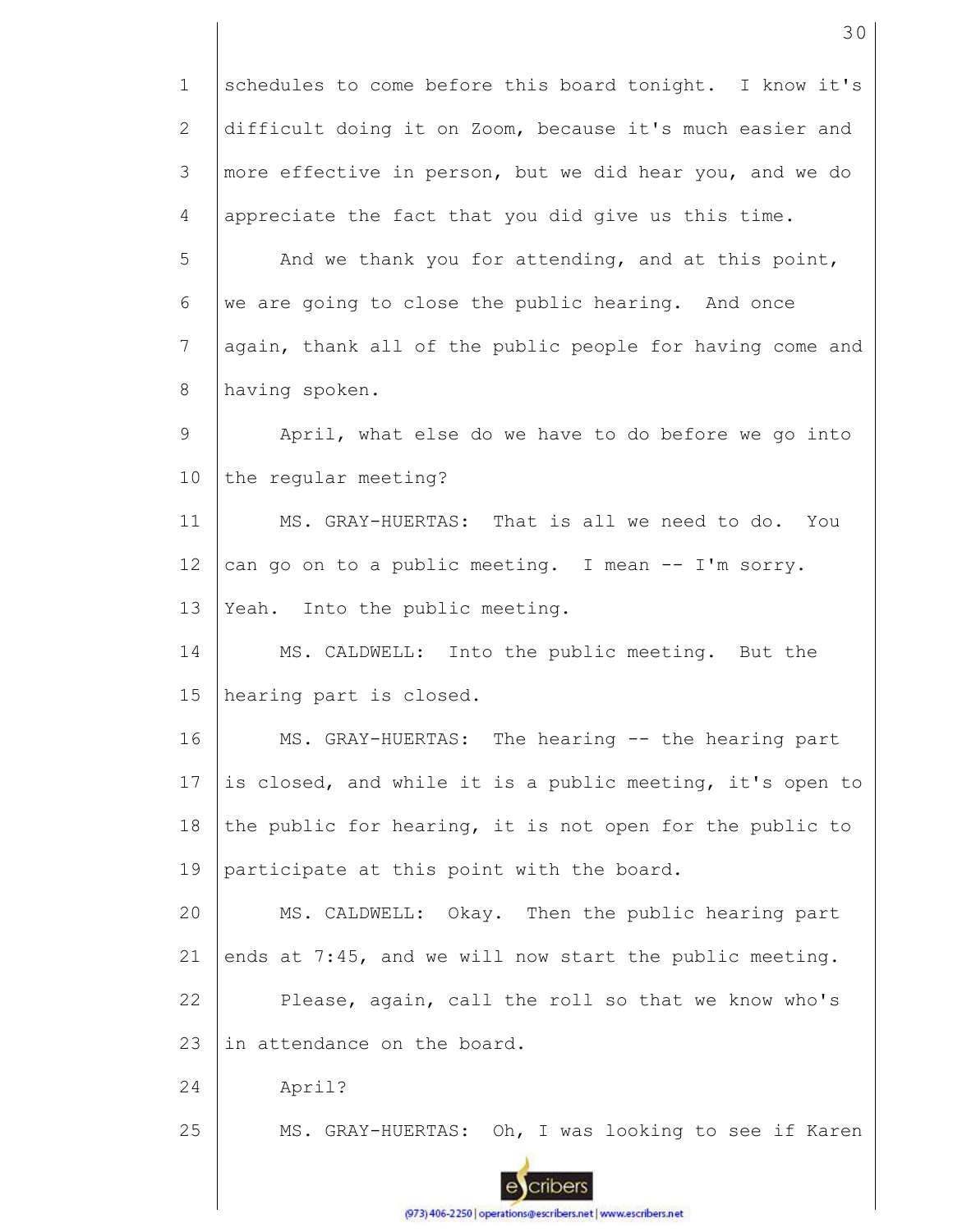| $\mathbf{1}$   | was here. All right.                                      |
|----------------|-----------------------------------------------------------|
| $\mathbf{2}$   | MS. CALDWELL: (Indiscernible).                            |
| 3              | MS. GRAY-HUERTAS: Pat Caldwell?                           |
| $\overline{4}$ | MS. CALDWELL: Here.                                       |
| $\mathsf S$    | MS. GRAY-HUERTAS: Jain Jacobs (sic)?                      |
| 6              | MR. JACOB: Here.                                          |
| $\overline{7}$ | MS. GRAY-HUERTAS: Millie Guzman?                          |
| 8              | MS. GUZMAN: Here.                                         |
| $\mathsf 9$    | MS. GRAY-HUERTAS: Alejandra Silva-Exias?                  |
| 10             | MS. SILVA-EXIAS: Here.                                    |
| 11             | MS. GRAY-HUERTAS: Kim Foskew?                             |
| 12             | MS. FOSKEW: Here.                                         |
| 13             | MS. GRAY-HUERTAS: Jarrhett Oates? Absent.                 |
| 14             | And Rabbi Hersh Horowitz? Also --                         |
| 15             | MS. CALDWELL: Also --                                     |
| 16             | MS. GRAY-HUERTAS: The board, there is five members        |
| 17             | present. There is a quorum, and the board can proceed     |
| 18             | with determining quideline.                               |
| 19             | MS. CALDWELL: Okay. Thank you very much, April.           |
| 20             | MS. GRAY-HUERTAS: Thanks, Pat.                            |
| 21             | MS. CALDWELL: Okay. All right. Those of you               |
| 22             | present, it's now your opportunity to state your position |
| 23             | on the issue regarding an increase or lack thereof for a  |
| 24             | one-year lease. Let's start with that first. Hello?       |
| 25             | MS. FOSKEW: Okay. I'm sorry. This is Kim. I               |
|                |                                                           |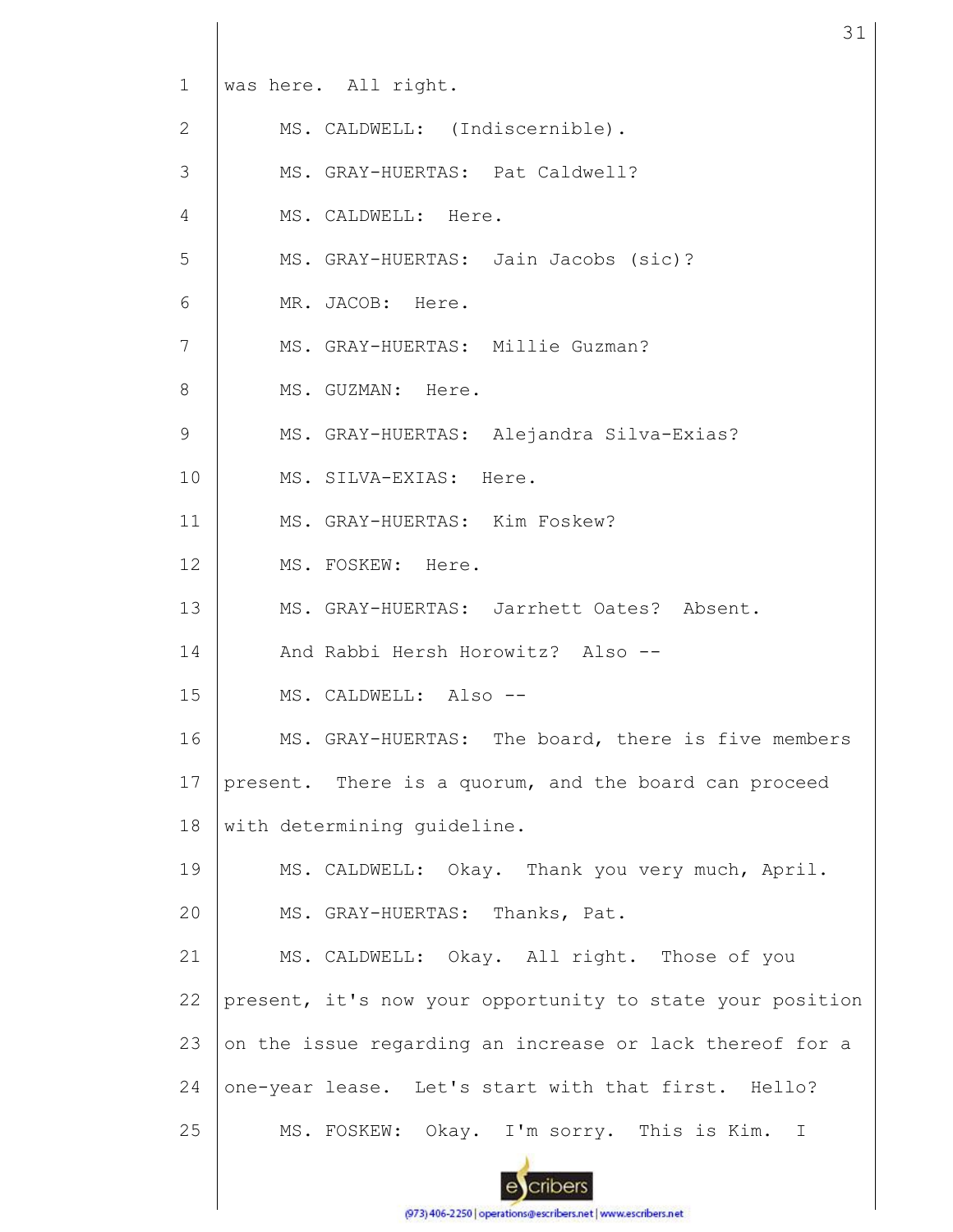1 2 3 4 5 appreciate listening to all the speakers and the owners, and I heard them, but I still would like to propose a zero percent increase. I feel we're still -- we're barely coming out of this pandemic, and I -- that's being optimistic.

6 7 8 9 10 11 Things are so uncertain, and as Mr. McKee said, and Alex Bursztein also, there's still a profit being made, and I still can't erase the memory of -- and I know you can't fault all the owners for maybe the few that are - or the many that are not doing their part, but we also can't dismiss the few that are not doing their part.

12 13 14 15 16 17 18 So I just think there's too much uncertain as far as people not doing their part, and like I said, with COVID, and -- they will get their money back from the government, as Mr. McKee said, and Mr. Bursztein also said, so I propose a zero percent for one year. MS. CALDWELL: Does anyone else have an opinion? Agree or disagree?

19 20 MS. GUZMAN: I agree with Kim. I will second Kim on a zero percent increase.

21 22 23 MS. SILVA-EXIAS: Hi, Pat. This is Alejandra Silva-Exias. I'm one of the tenant representatives on the board.

24 25 Having heard all of the testimony that's been presented, I also agree that there should be a freeze on

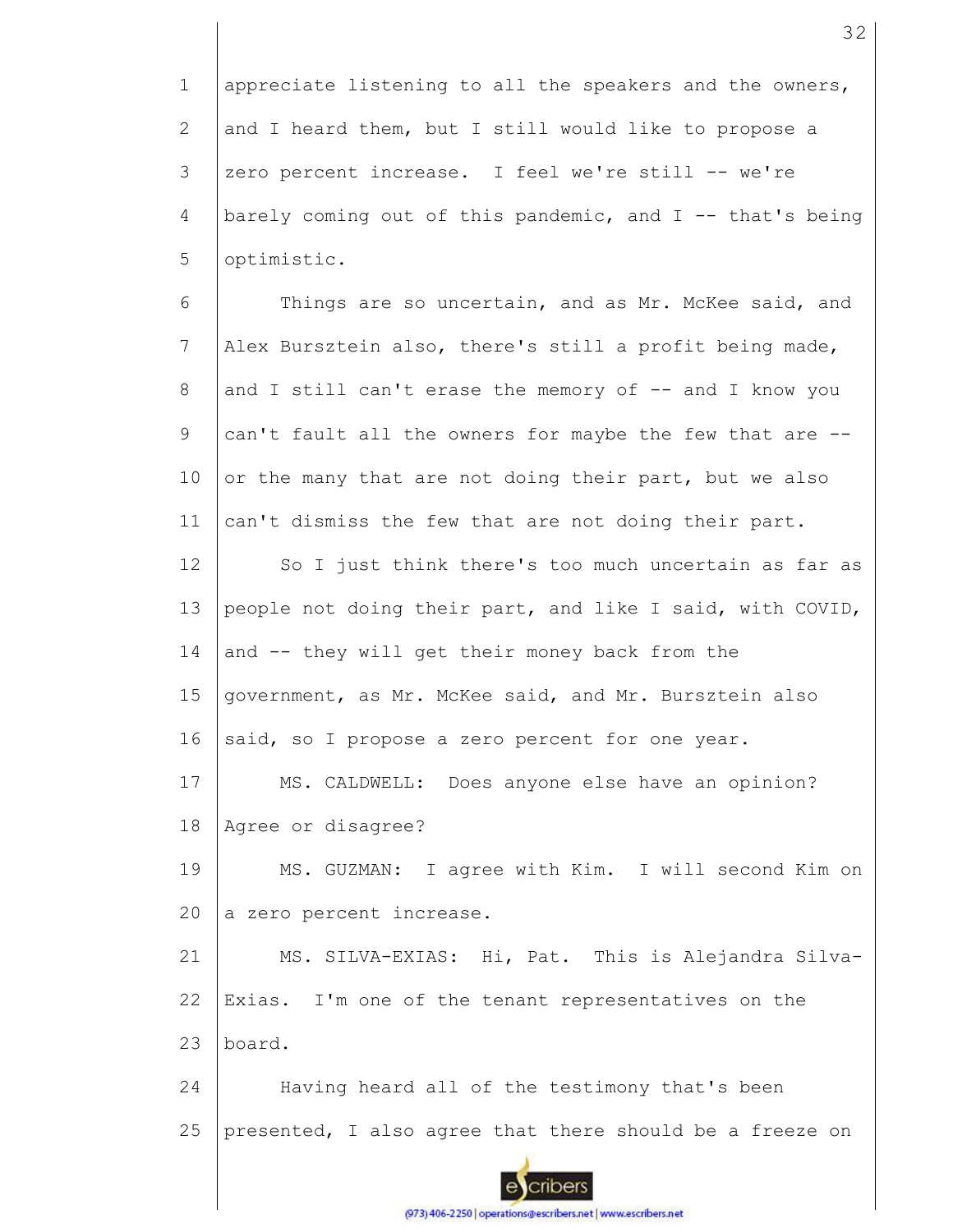1 2 3 4 5 rents again. I didn't find that the landlords' reasons were compelling enough. The data clearly shows that they are still making profits. I think Mr. McKee's testimony really highlighted that picture, as well as Mr. Bursztein.

6 7 8 9 10 I wanted to focus particularly on the years 2019 and 2020 just as an example. In 2019, the cost to income ratio was 58.9 percent, and in 2020, it was 55.5 percent, meaning that the net operating income went from 41.1 percent to 44.5 percent, meaning it increased.

11 12 13 14 15 16 17 18 And basically, what the net operating income is, just so everyone understands, it's a formula that's used to calculate profitability. And here, it clearly shows that the landlords are still being profitable, whether or not some of their costs have increased. So overall picture, as Mr. Bursztein said, is that landlords are still making profits. And on the contrary, tenants are struggling.

19 20 21 22 23 24 25 We have to keep in mind that the Tenant Protection Act was enacted for that very reason, to ensure that there was affordable housing for tenants, and there is not much in Spring Valley or in Haverstraw. Some of these rent-stabilized units are some of the only affordable housing units in the county. And we need to really ensure that we preserve that affordable housing in

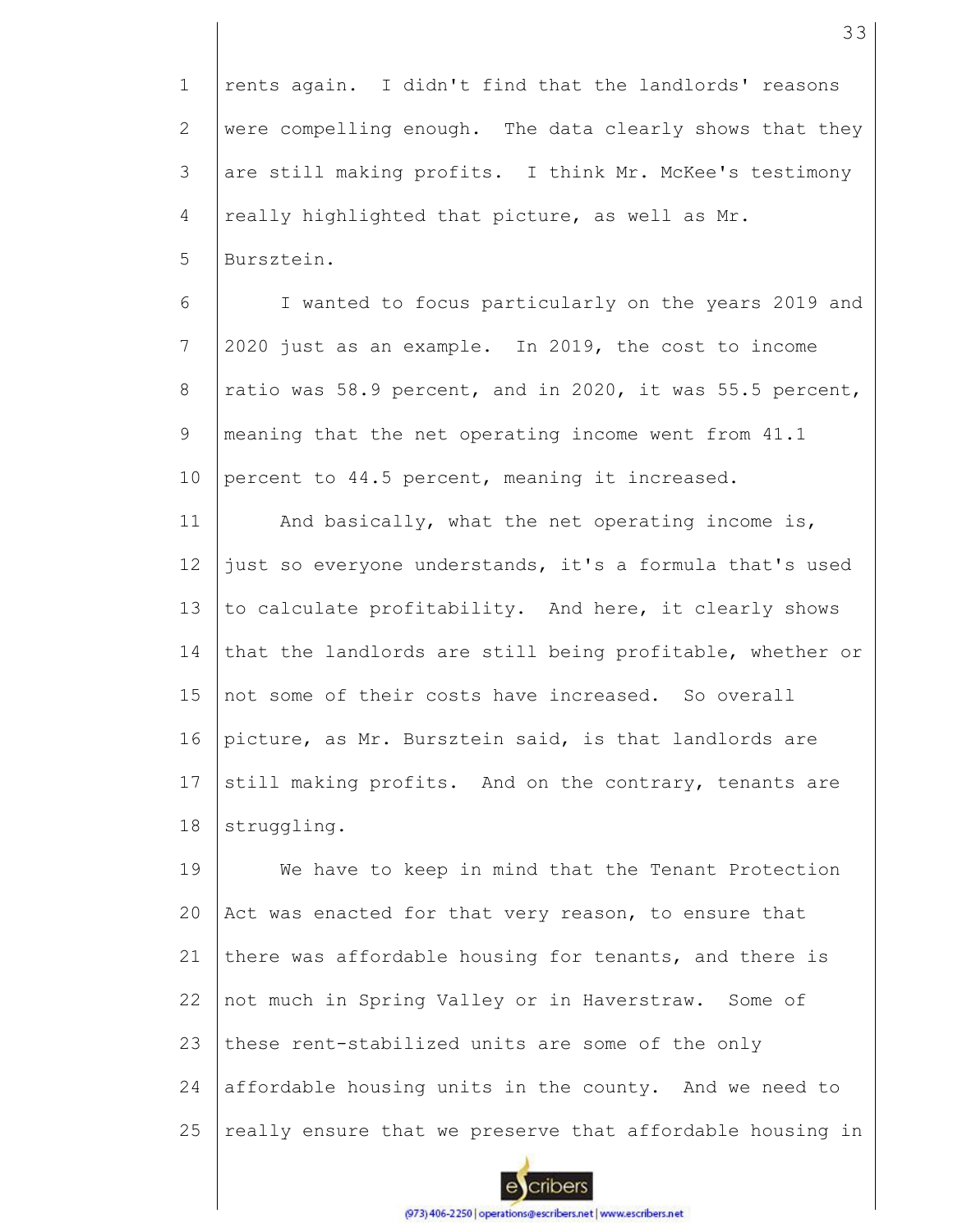| $\mathbf 1$  | our county. So I am also going to vote for a rent freeze  |
|--------------|-----------------------------------------------------------|
| $\mathbf{2}$ | on one-year leases. Thank you.                            |
| 3            | MS. CALDWELL: Okay. Jain?                                 |
| 4            | MR. JACOB: Yes. I am in the minority, but I               |
| 5            | disagree, and I propose a 3 percent increase.             |
| 6            | MS. CALDWELL: Okay. Let me just -- well, it's             |
| 7            | evident that the three out of five will -- but I just     |
| $8\,$        | want to say this in defense of some of the landlords as   |
| 9            | well as some of the tenants. There are funds available    |
| 10           | as we were spoken to by Mr. Bursztein and about Mr.       |
| 11           | McKee. And the tenant has to apply for these monies.      |
| 12           | Landlords cannot apply for them. The funds are for the    |
| 13           | tenants.                                                  |
| 14           | They will be paid directly to the landlord, but you       |
| 15           | would be amazed -- and Alex, I'm going to give you        |
| 16           | something to think about and to do. Maybe you can reach   |
| 17           | out to some of the populace just saying to them, it's not |
| 18           | going to cost them any money. They don't have to pay      |
| 19           | this money back. It's free money, but they are not        |
| 20           | applying.                                                 |
| 21           | And I can tell you that there are landlords out here      |
| 22           | reaching out, sending letters out, sending notices,       |
| 23           | telling the tenants, hey, look, if you need help filling  |
| 24           | out these papers, we will help you. If you don't trust    |
| 25           | us to help you, there are agencies in the county, in the  |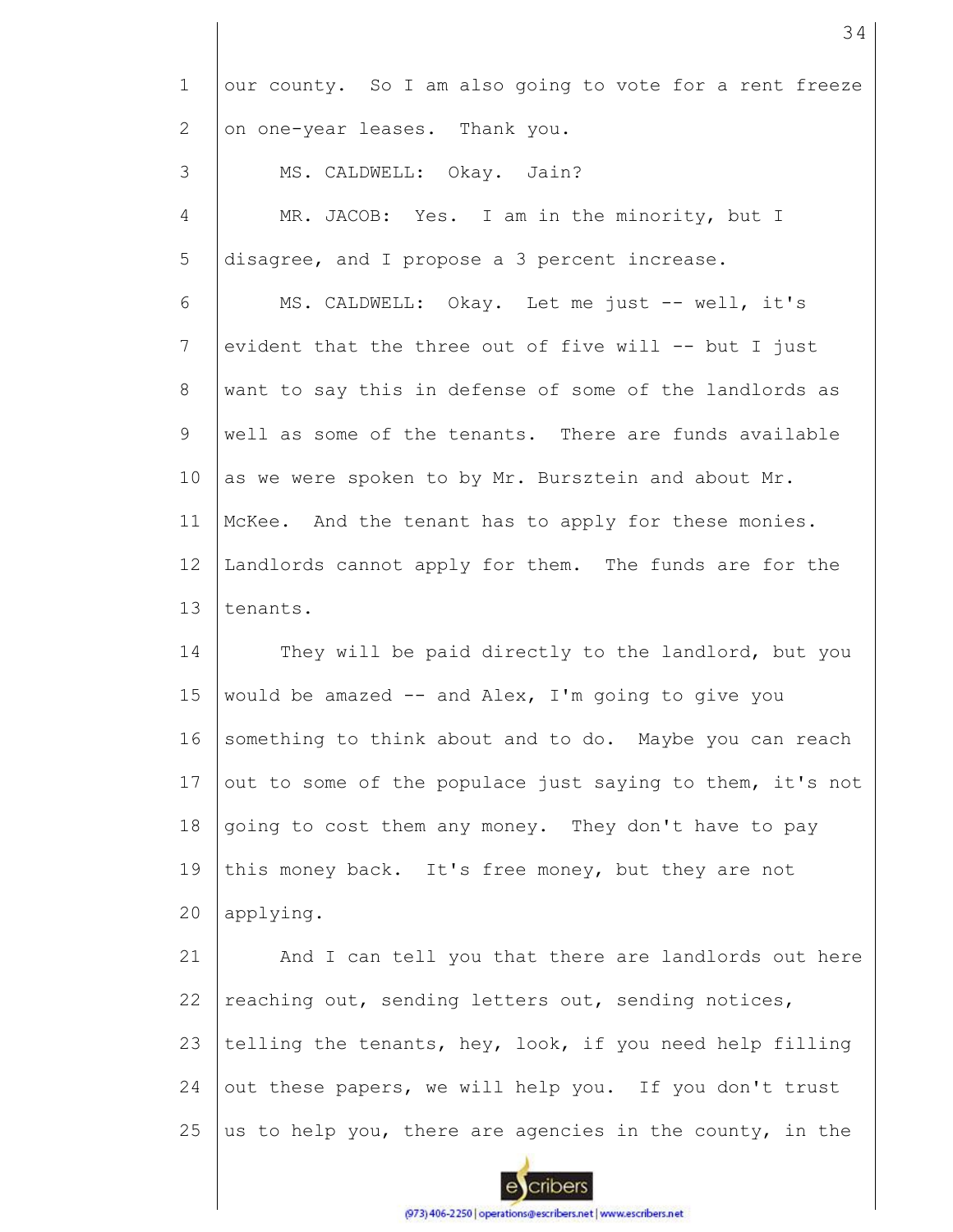1 2 3 4 Village, that can help you. This is free money. But they're not applying. They are simply not applying at the -- nowhere near the level that they should be, and they're behind, and yes, that is a problem for landlords.

5 6 7 8 9 10 11 12 I also believe that as landlords, we're not starving, but we do need assistance, and they do need assistance, but I agree with you on the zero percent for the one-year, because I think that given the pandemic, and everything that's occurred, and we're in such a state, that I agreed that a zero percent increase for one-year makes more sense and is more effective -- would be more helpful to the -- for the greater good.

13 14 15 16 17 18 19 20 21 22 23 24 So I'm not going to  $--$  but I do think that you need to know that the tenants are not necessarily carrying their load. They're not necessarily -- they're far from doing what they need to do to have -- because it's a - in the event that none of you know, or maybe some of you do, this is a two-part application. They have to fill it out, and then they have to be truthful about it, and then it has to be -- the landlord has to fill in the balance of it, telling you exactly what the amounts are and showing the documentation of how they got they way and how long they've been that way. But it's the applicant's responsibility to fill out the initial application.

35



25

So Alex, if you could make them understand that, and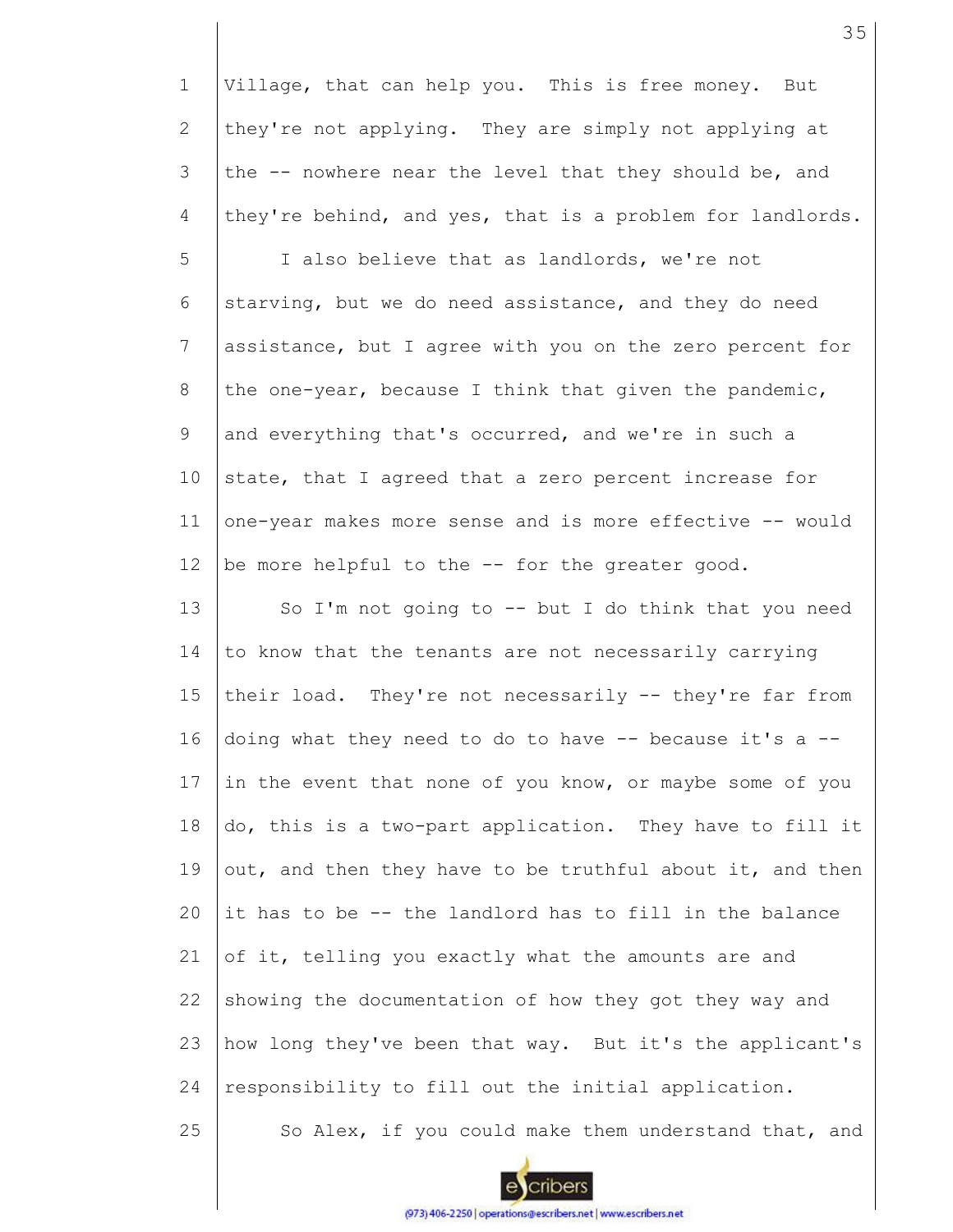| $\mathbf 1$    | understand that they do not have to pay this money back, |
|----------------|----------------------------------------------------------|
| $\mathbf{2}$   | that might get them to move a little faster, or move at  |
| 3              | all. Given that, I'm going to get off my soapbox.        |
| $\overline{4}$ | Since we've heard all the board members' positions       |
| 5              | on a one-year lease increase, or decrease, or            |
| 6              | nonincrease, is there a motion?                          |
| 7              | MS. FOSKEW: Motion for a zero percent increase for       |
| 8              | one year.                                                |
| 9              | MS. CALDWELL: Okay. Is there a second?                   |
| 10             | MS. GUZMAN: Second.                                      |
| 11             | MS. SILVA-EXIAS: I second that.                          |
| 12             | MS. CALDWELL: Okay. It's properly moved and second       |
| 13             | to have a zero percent increase for one year.            |
| 14             | On a motion to approve zero percent increase for one     |
| 15             | year, would the clerk please call the roll? Are you --   |
| 16             | MS. RODRIGUEZ: Milagros Guzman?                          |
| 17             | MS. GUZMAN: Yes.                                         |
| 18             | MS. RODRIGUEZ: Jain Jacob?                               |
| 19             | MR. JACOB:<br>No.                                        |
| 20             | MR. BURSZTEIN: Alejandra Silva-Exias?                    |
| 21             | MS. SILVA-EXIAS:<br>Yes.                                 |
| 22             | MS. RODRIGUEZ: Kim Foskew?                               |
| 23             | MS. FOSKEW: Yes.                                         |
| 24             | MS. RODRIGUEZ: Patricia Caldwell?                        |
| 25             | MS. CALDWELL: Yes. So that's four. The motion            |
|                |                                                          |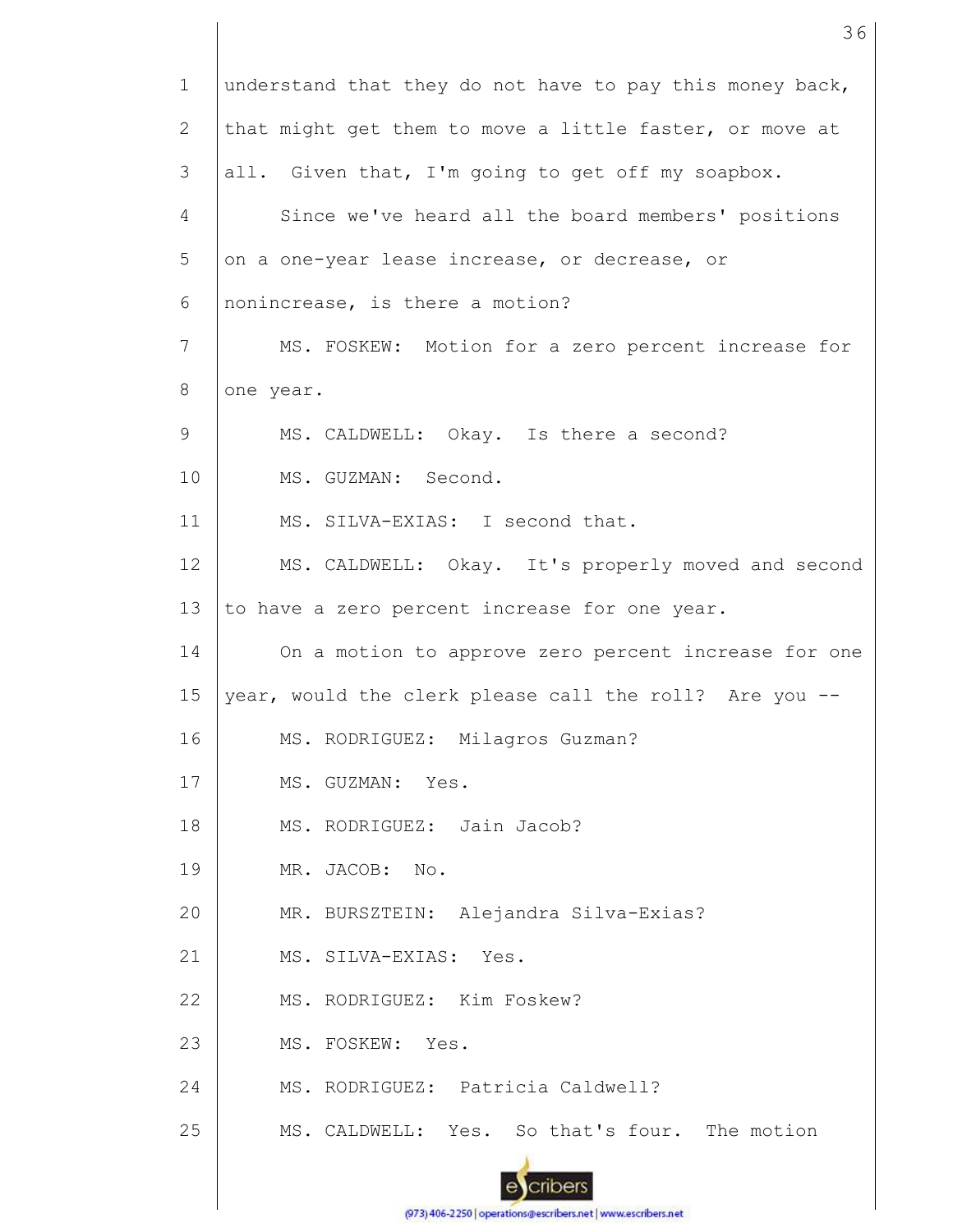1 2 3 4 5 6 7 8 9 10 11 12 13 14 15 16 17 18 19  $20$ 21 22 23 24 25 carries. Zero percent increase for a one-year, for this year. MS. GRAY-HUERTAS: The motion does not carry. Unfortunately, you have to have five voting yes -- MS. CALDWELL: Oh. MS. GRAY-HUERTAS: -- at any point in time on any of these motions. While five is a quorum, the board, by law, is a nine person board, requiring five people to vote for everything and anything this board approves. MS. CALDWELL: Okay. So Madam Attorney, where are we now? MS. GRAY-HUERTAS: You need to look for a new motion for a one-year guideline. MS. CALDWELL: Okay. And if we -- then we are going to have to postpone this to another meeting, because we're not going to reach the quorum that we're going to need, and we're not going to get the votes that we're going to need. Right now, the five people present, and I doubt -- Mr. Jacobs (sic), are you going to change your vote? MS. GRAY-HUERTAS: Well, why don't you find out if he has a motion that anybody else is willing to vote for before you adjourn your meeting? MS. CALDWELL: Okay. All right. You're absolutely correct. Thank you.

37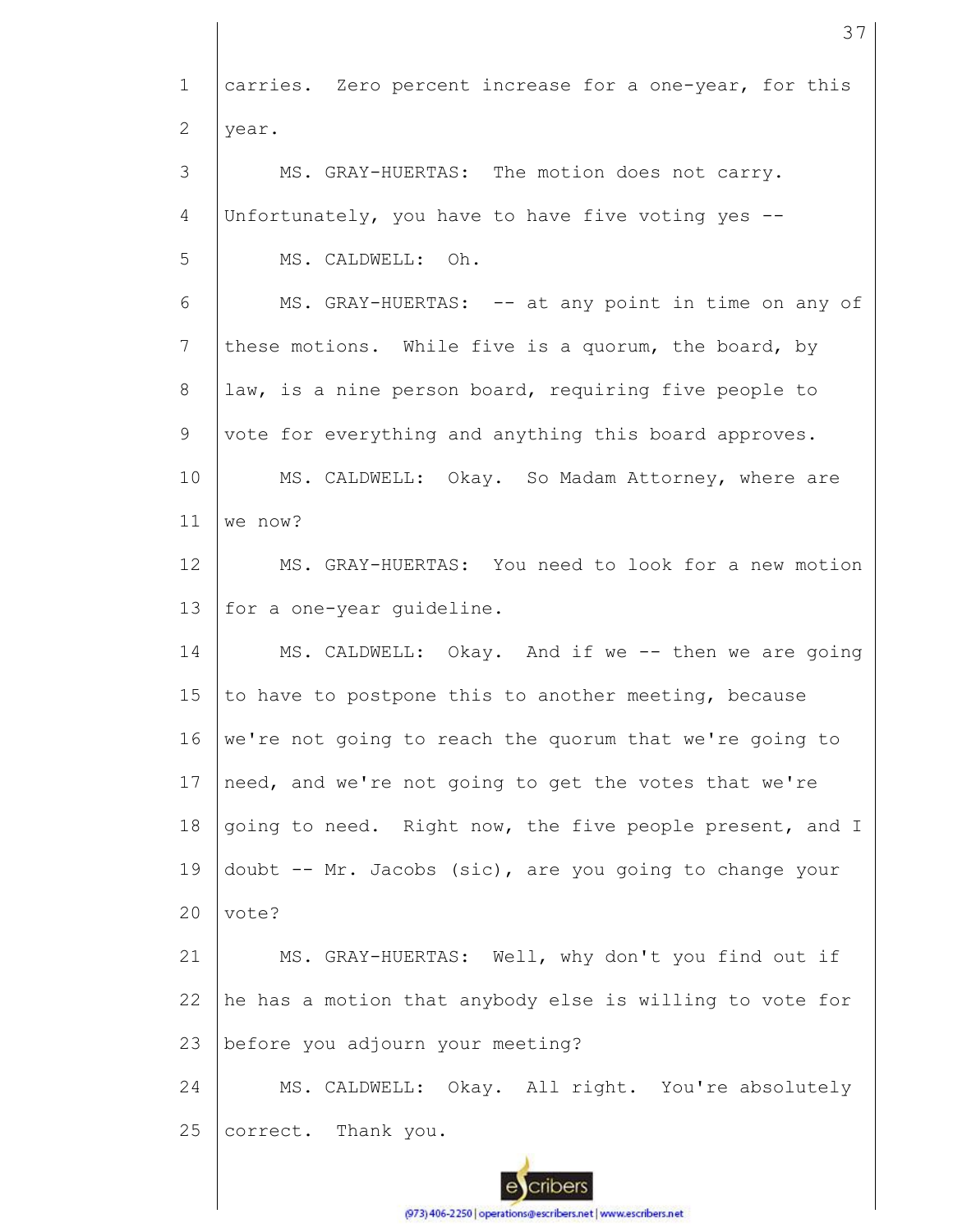| $\mathbf 1$  | Is there another motion on the floor, or a               |
|--------------|----------------------------------------------------------|
| $\mathbf{2}$ | recommendation for a increase of any type being proposed |
| 3            | by any board member?                                     |
| 4            | Mr. Jacobs, would you like to propose an increase at     |
| 5            | some reasonable level that --                            |
| 6            | MR. JACOB: As long as it's not one -- as long as         |
| 7            | it's not zero, I can agree.                              |
| 8            | MS. CALDWELL: As long as it's not zero, is what          |
| 9            | you're saying?                                           |
| 10           | MS. GRAY-HUERTAS: Mr. Jacob, do you have a motion        |
| 11           | you'd like to make for the floor?                        |
| 12           | MR. JACOB: I can -- I can move my 3 percent to 1         |
| 13           | percent.                                                 |
| 14           | MS. CALDWELL: Okay. Is there a second?                   |
| 15           | Mr. Jacobs (sic), I'll second your motion for a 1        |
| 16           | percent.                                                 |
| 17           | MR. JACOB: Then we have two.                             |
| 18           | MS. CALDWELL: You've heard the motion.                   |
| 19           | Would the clerk please call the roll on a 1 percent      |
| 20           | increase?                                                |
| 21           | MS. RODRIGUEZ: Milagros Guzman?                          |
| 22           | MS. GUZMAN: No.                                          |
| 23           | MS. RODRIGUEZ: Jain Jacob?                               |
| 24           | MR. JACOB:<br>Yes.                                       |
| 25           | MS. RODRIGUEZ: Alejandra Silva-Exias?                    |
|              |                                                          |
|              |                                                          |

(973) 406-2250 | operations@escribers.net | www.escribers.net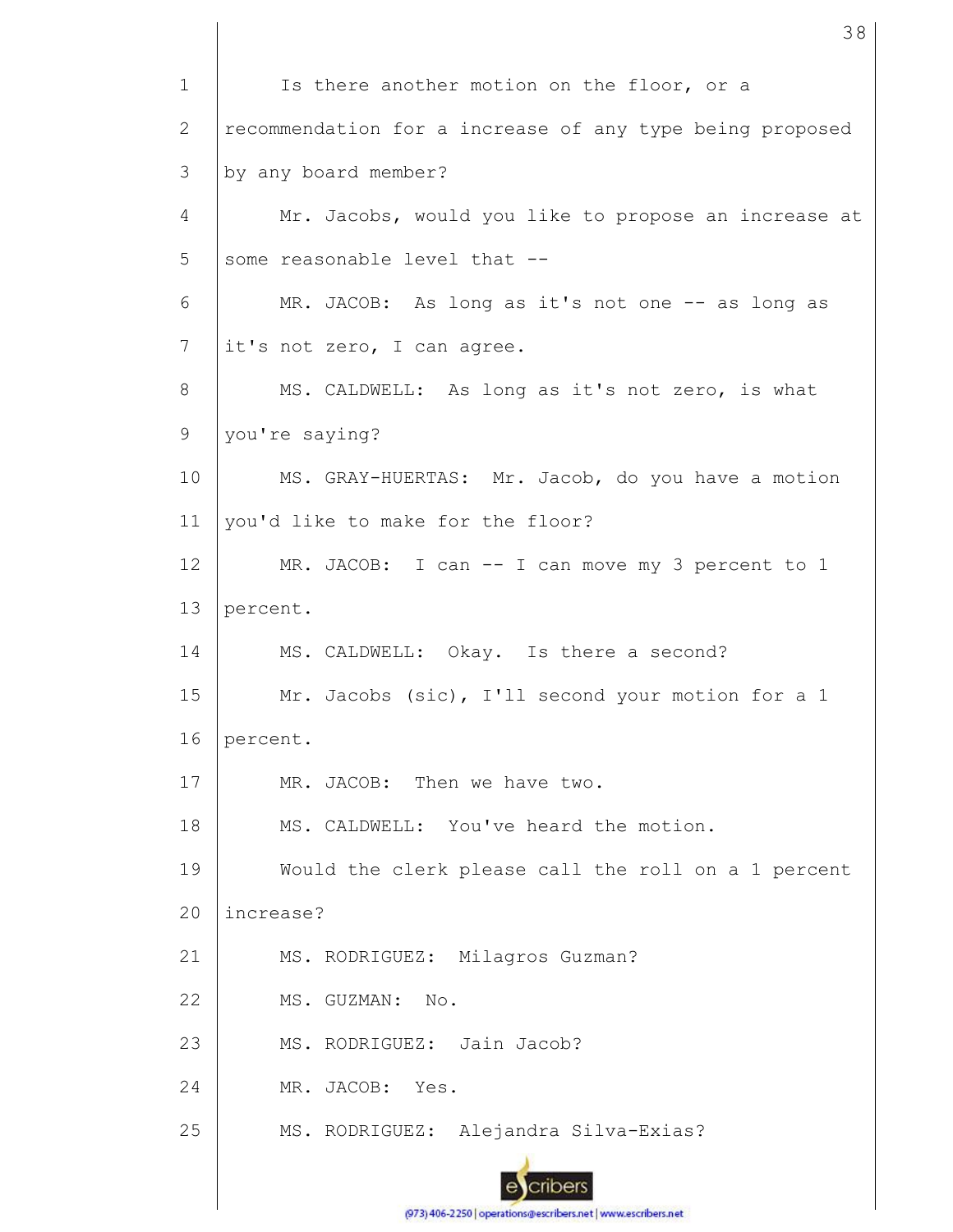1 MS. SILVA-EXIAS: No.

2 MS. RODRIGUEZ: Kim Foskew?

3 MS. FOSKEW: No.

4 5 6 7 8 9 10 11 12 13 14 MS. RODRIGUEZ: Patricia Caldwell? MS. CALDWELL: Yes. Once again, we're at the same impasse. It's a two to three vote, and we need a five. So not having reached a level, I think at this time, we may need to table that and move on to the next item. If we're not going to reach -- if 1 percent is not acceptable, then we're certainly not going to sit here and go for 2 or 3. April, can we go on now to a two-year lease? MS. GRAY-HUERTAS: You can do that. MS. CALDWELL: Okay.

15 16 17 18 MS. FOSKEW: Can we propose less than a 1 percent? MS. GUZMAN: For the two-year or for the one-year? MS. FOSKEW: For the one-year. Back to the oneyear. Sorry.

19  $20$ MS. SILVA-EXIAS: Can we propose a .01 percent increase?

21 22 23 MS. CALDWELL: No. What is a .01 percent? MS. SILVA-EXIAS: He said anything less than 3 percent.

24 25 MS. CALDWELL: He said 1 percent, and you voted it down.

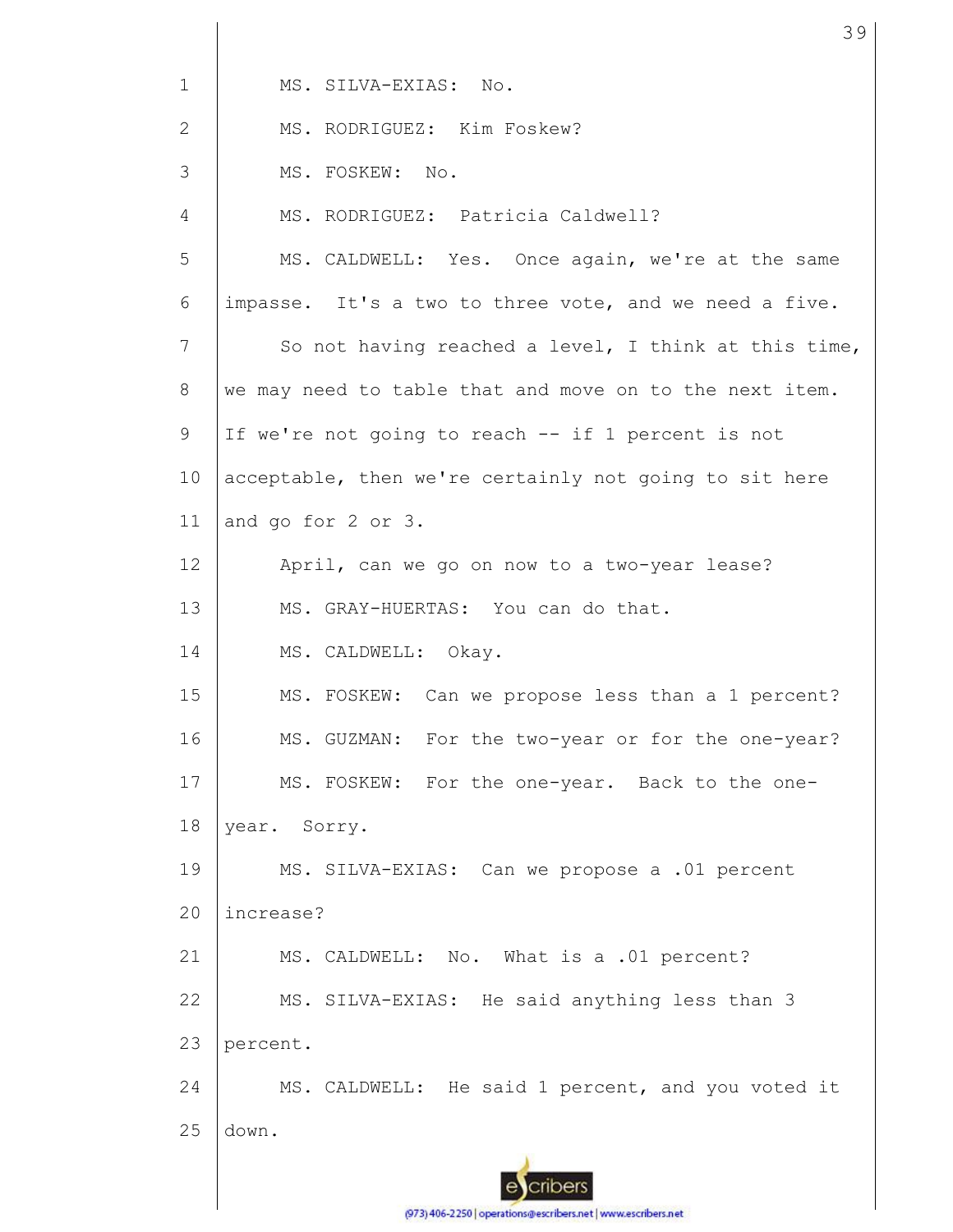1 2 3 4 5 6 7 8 9 10 11 12 13 14 15 16 17 18 19 20 21 22 23 24 25 MS. GUZMAN: Can we compromise on a two-year lease? MS. CALDWELL: Well, we're about to -- we're starting a two-year lease right now. So the floor is open for a two-year lease. Does anyone have a motion or anyone have a recommendation or request for a two-year lease, in a percentage? MS. FOSKEW: I would still propose a zero percent for the same reasons. MS. SILVA-EXIAS: I agree. MS. CALDWELL: Okay. That's two. Anyone else? Hearing none. I'm going to make an additional proposal for a twoyear lease. I would like to propose a 2 percent increase for a two-year lease. MS. GRAY-HUERTAS: Are you moving to amend their motion? MS. CALDWELL: Well, she said she recommended it. She didn't make a motion. MS. GRAY-HUERTAS: Oh, okay. MS. CALDWELL: We're still discussing, although I guess the motion should come before the discussion. Okay. So we should go back to the zero percent? MS. GRAY-HUERTAS: You should --MS. CALDWELL: Okay.

40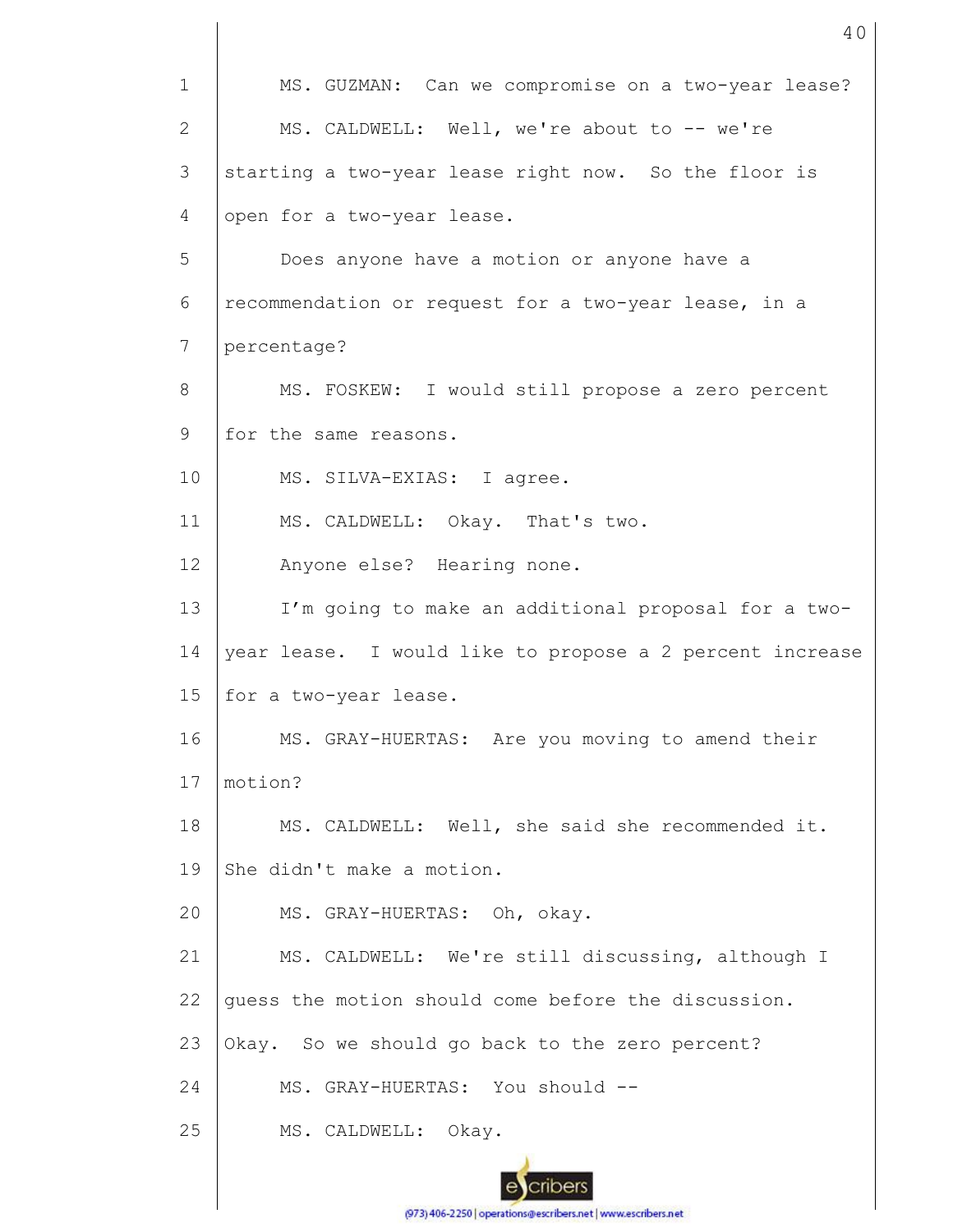| $\mathbf{1}$   |               | MS. GRAY-HUERTAS: -- make a roll call or make an   |
|----------------|---------------|----------------------------------------------------|
| 2              |               | amendment -- a motion to amend.                    |
| 3              |               | MS. CALDWELL: Okay. Then let's do a roll call on a |
| 4              | zero percent. |                                                    |
| 5              |               | MS. RODRIGUEZ: Milagros Guzman?                    |
| 6              |               | MS. GUZMAN: Yes.                                   |
| $\overline{7}$ |               | MS. RODRIGUEZ: Jain Jacob?                         |
| 8              |               | MR. JACOB: No.                                     |
| 9              |               | MS. RODRIGUEZ: Alejandra Silva-Exias?              |
| 10             |               | MS. SILVA-EXIAS: This is on a zero percent?        |
| 11             |               | MS. CALDWELL: Um-hum.                              |
| 12             |               | MS. SILVA-EXIAS: Yes.                              |
| 13             |               | MS. RODRIGUEZ: Kim Foskew?                         |
| 14             |               | MS. FOSKEW: Yes.                                   |
| 15             |               | MS. RODRIGUEZ: Patricia Caldwell?                  |
| 16             |               | MS. CALDWELL: No. Okay. We're back at point zero.  |
| 17             |               | MS. RODRIGUEZ: Um-hum.                             |
| 18             |               | MS. CALDWELL: All right.                           |
| 19             |               | MS. RODRIGUEZ: Three yeas and two nos.             |
| 20             |               | MS. CALDWELL: Yes.                                 |
| 21             |               | MS. SILVA-EXIAS: Can I make a proposal?            |
| 22             |               | MS. CALDWELL: Yes, you can.                        |
| 23             |               | MS. SILVA-EXIAS: .5 percent on one-year and two-   |
| 24             | year leases.  |                                                    |
| 25             |               | MS. FOSKEW: I would second that, if she made a --  |
|                |               |                                                    |
|                |               |                                                    |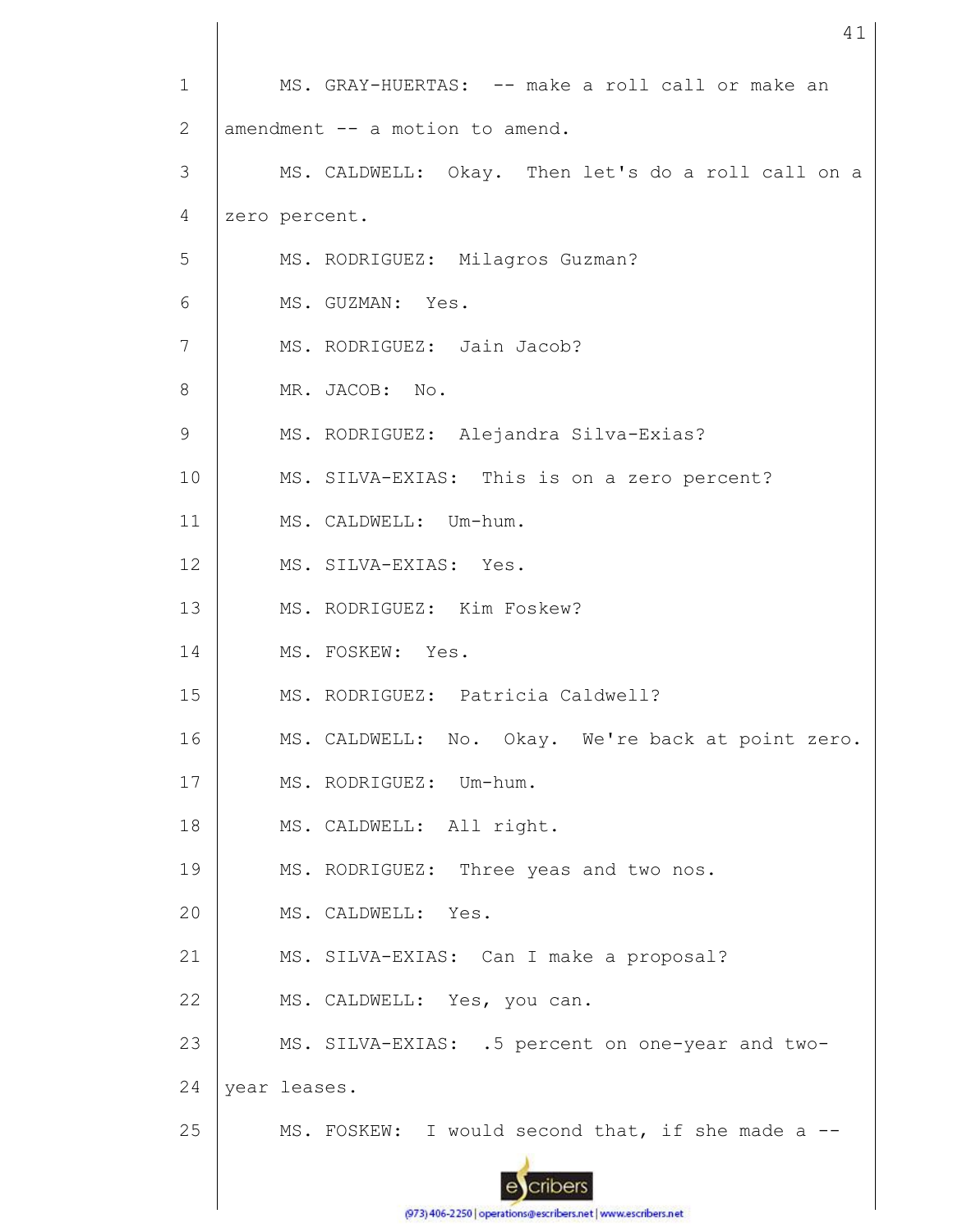1 2 3 4 5 6 7 8 9 10 11 12 13 14 15 16 17 18 19  $20$ 21 22 23 24 25 MS. SILVA-EXIAS: Unless you want to split them and make it one-year and then two-year, but that's what I'm suggesting. MS. CALDWELL: Okay. Let's -- we are presently working on the two-year lease, so let's finish that off, and then you can make your additional proposal for a combination of one and twos. Is that what you want to do? Because I had already proposed the 2 percent for a two-year lease. I need a second. MR. JACOB: Yeah, I second. MS. CALDWELL: It's properly moved and second for a 2 percent increase on a two-year lease. Will the clerk please call a roll? MS. RODRIGUEZ: Milagros Guzman? MS. GUZMAN: No. MS. RODRIGUEZ: Jain Jacob? MR. JACOB: Yes. MS. RODRIGUEZ: Alejandra Silva-Exias? Alejandra Silva-Exias? MS. FOSKEW: I think she's froze for a second. MS. RODRIGUEZ: All right. Kim Foskew? MS. FOSKEW: No. MS. RODRIGUEZ: Patricia Caldwell?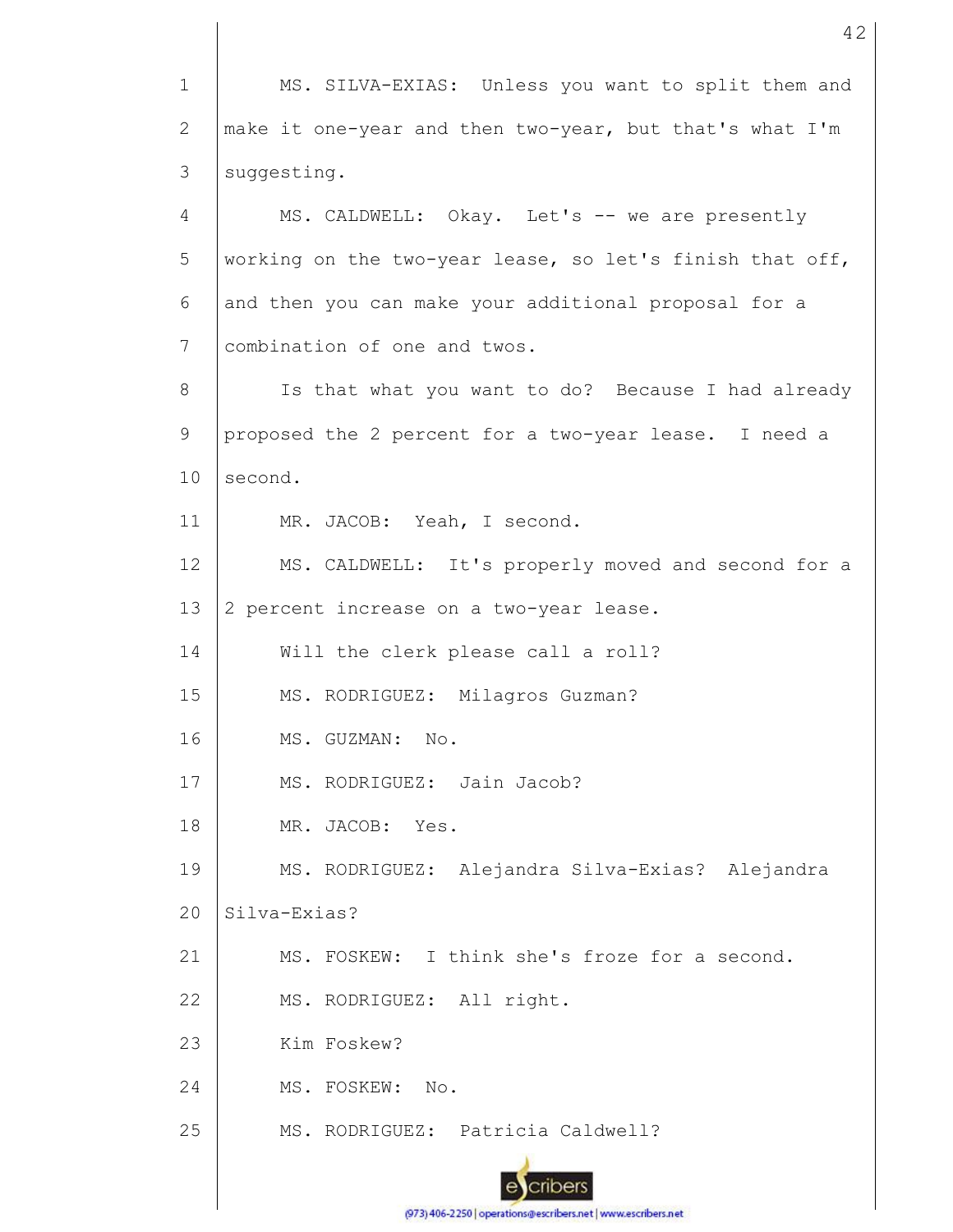1 MS. CALDWELL: Yes. Alejandra? MS. SILVA-EXIAS: I'm sorry. Did you call me? 2 3 Because my computer was just frozen. 4 MS. CALDWELL: Yes. 5 MS. RODRIGUEZ: Yes. 6 MS. SILVA-EXIAS: This is on a 2 percent for two-7 year leases? 8 MS. CALDWELL: Yes. 9 MS. SILVA-EXIAS: No. 10 MS. CALDWELL: Okay. All right. Motion did not 11 carry. We have not -- now the floor is open for any 12 alternate recommendations that you may or may not have. 13 MS. SILVA-EXIAS: Well, I would like to propose a .5 (audio interference). 14 MS. CALDWELL: Excuse me? 15 16 MS. SILVA-EXIAS: (Audio interference) can start 17 with a one-year lease, and then move on to two-year 18 leases, if that's how you'd like to do it, or I can just 19 move it all in one. 20 MS. CALDWELL: I'm hearing bits and pieces of what 21 you're saying. MS. SILVA-EXIAS: Oh, I'm sorry. Do you hear me 22 23 now? 24 MS. CALDWELL: Yes. Thank you. 25 MS. SILVA-EXIAS: Okay. I'm proposing a .5 percent cribers

43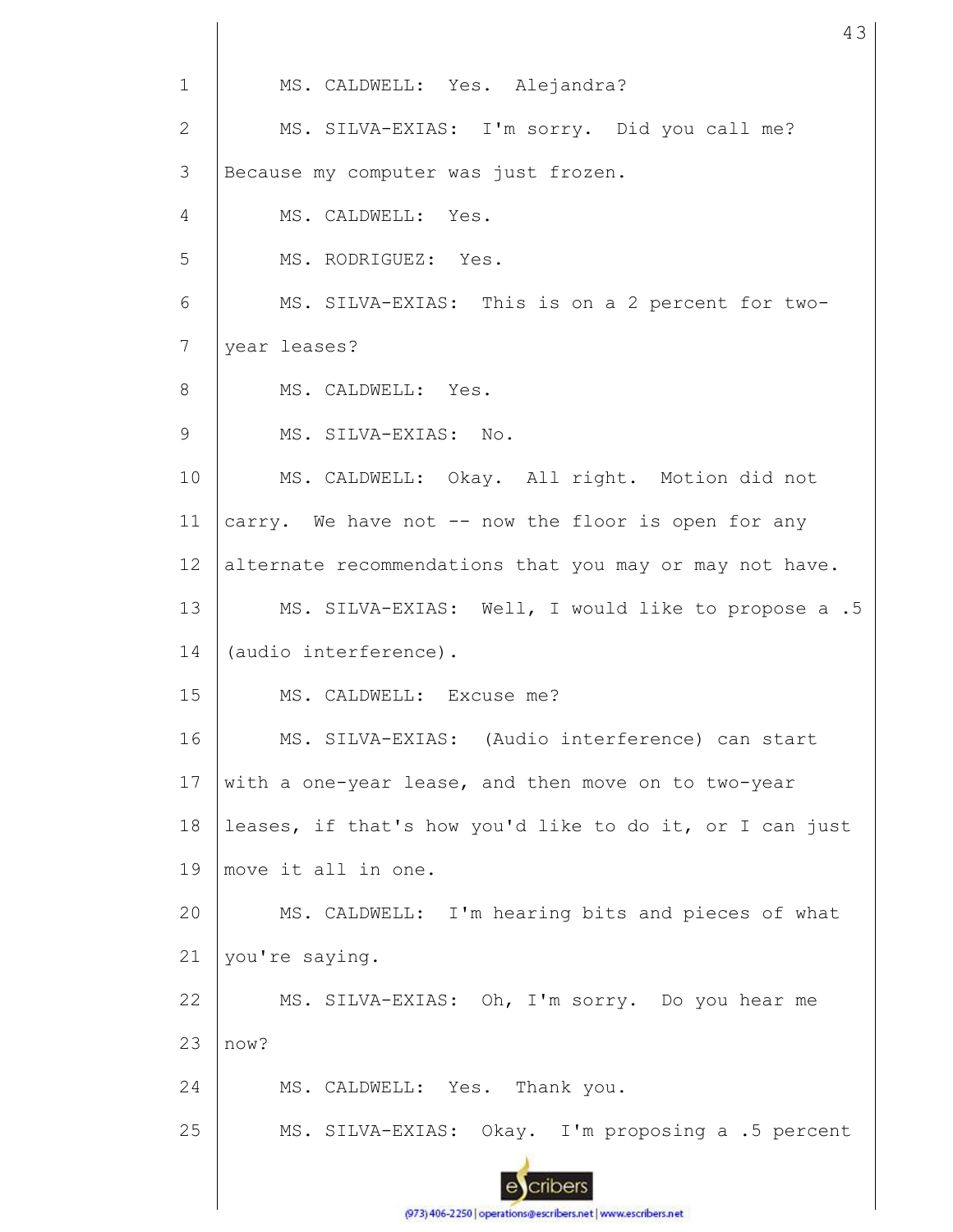1 2 3 4 5 6 7 8 9 10 11 12 13 14 15 16 17 18 19 20 21 22 23 24 25 increase for one-year and two-year leases. If you want, I can move it all together, or I can split it and do it for one-year leases and then for two-year leases. I don't know if others would agree to that. MS. GUZMAN: I will second that. MS. CALDWELL: What exactly are you seconding? She didn't make a -- MS. GUZMAN: The .5. Oh, the -- okay. MS. CALDWELL: I would rather us do it one year by one year instead of doing it combined. MS. SILVA-EXIAS: Okay. So then I will move to do a .5 percent increase for one-year leases. MS. CALDWELL: Is there a second? MS. GUZMAN: Second. MS. FOSKEW: Second. Either one. MS. CALDWELL: Okay. Please call the roll on a 0.5 percent increase for a one-year lease. MS. RODRIGUEZ: Milagros Guzman? MS. GUZMAN: Yes. MS. RODRIGUEZ: Jain Jacob? MR. JACOB: Yes. MS. RODRIGUEZ: Alejandra Silva-Exias? MS. SILVA-EXIAS: Yes. MS. RODRIGUEZ: Kim Foskew? MS. FOSKEW: Yes.

44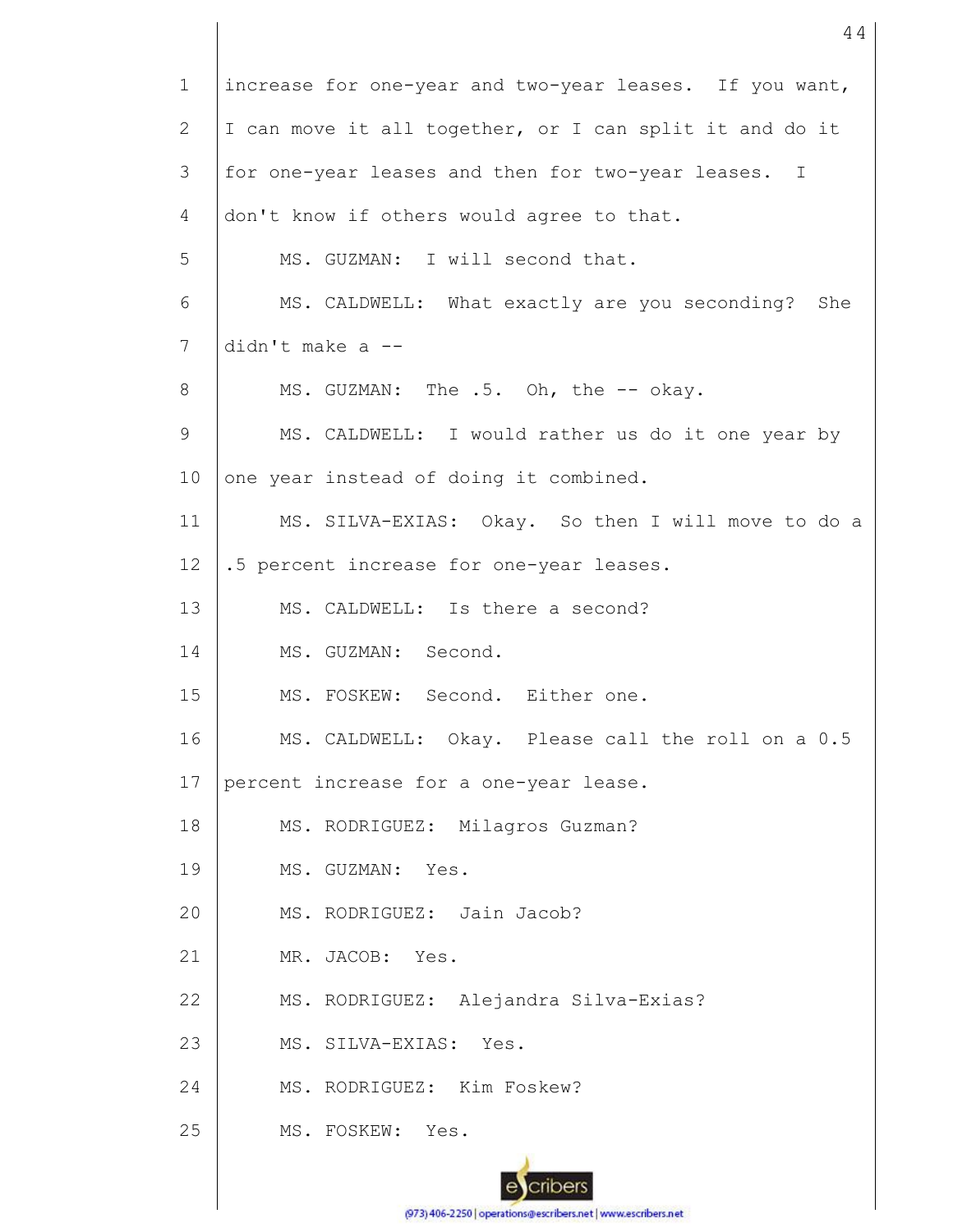| $\mathbf{1}$   | MS. RODRIGUEZ: Patricia Caldwell?                       |
|----------------|---------------------------------------------------------|
| $\mathbf{2}$   | MS. CALDWELL: Yes.                                      |
| 3              | MS. RODRIGUEZ: Five yeses.                              |
| $\overline{4}$ | MS. CALDWELL: The motion carries. That's on a one-      |
| 5              | year. Approved.                                         |
| 6              | MS. SILVA-EXIAS: I'd like to --                         |
| 7              | MS. CALDWELL: .05 (sic) percent. Okay.                  |
| 8              | For a two-year? Is there a motion -- is there           |
| 9              | recommendation or a motion for a two-year?              |
| 10             | MS. SILVA-EXIAS: I would like to bring a motion.        |
| 11             | MS. CALDWELL: Okay.                                     |
| 12             | MS. SILVA-EXIAS: Can you hear me?                       |
| 13             | MS. CALDWELL: Yes.                                      |
| 14             | MS. SILVA-EXIAS: Okay. I would like to make a           |
| 15             | motion for .5 percent on two-year leases.               |
| 16             | MS. CALDWELL: Are there any other recommendations?      |
| 17             | I recommend a 1 percent increase on a two-year lease.   |
| 18             | MR. JACOB: I second that.                               |
| 19             | MS. CALDWELL: Are there any other recommendations?      |
| 20             | MS. FOSKEW: Is Alejandra's motion still on the          |
| 21             | floor, or no?                                           |
| 22             | MS. CALDWELL: Well, she made a recommendation.<br>It    |
| 23             | was not second. And I made an alternate recommendation. |
| 24             | MS. FOSKEW:<br>Okay.                                    |
| 25             | MS. CALDWELL: And it was just second by Jain.           |
|                |                                                         |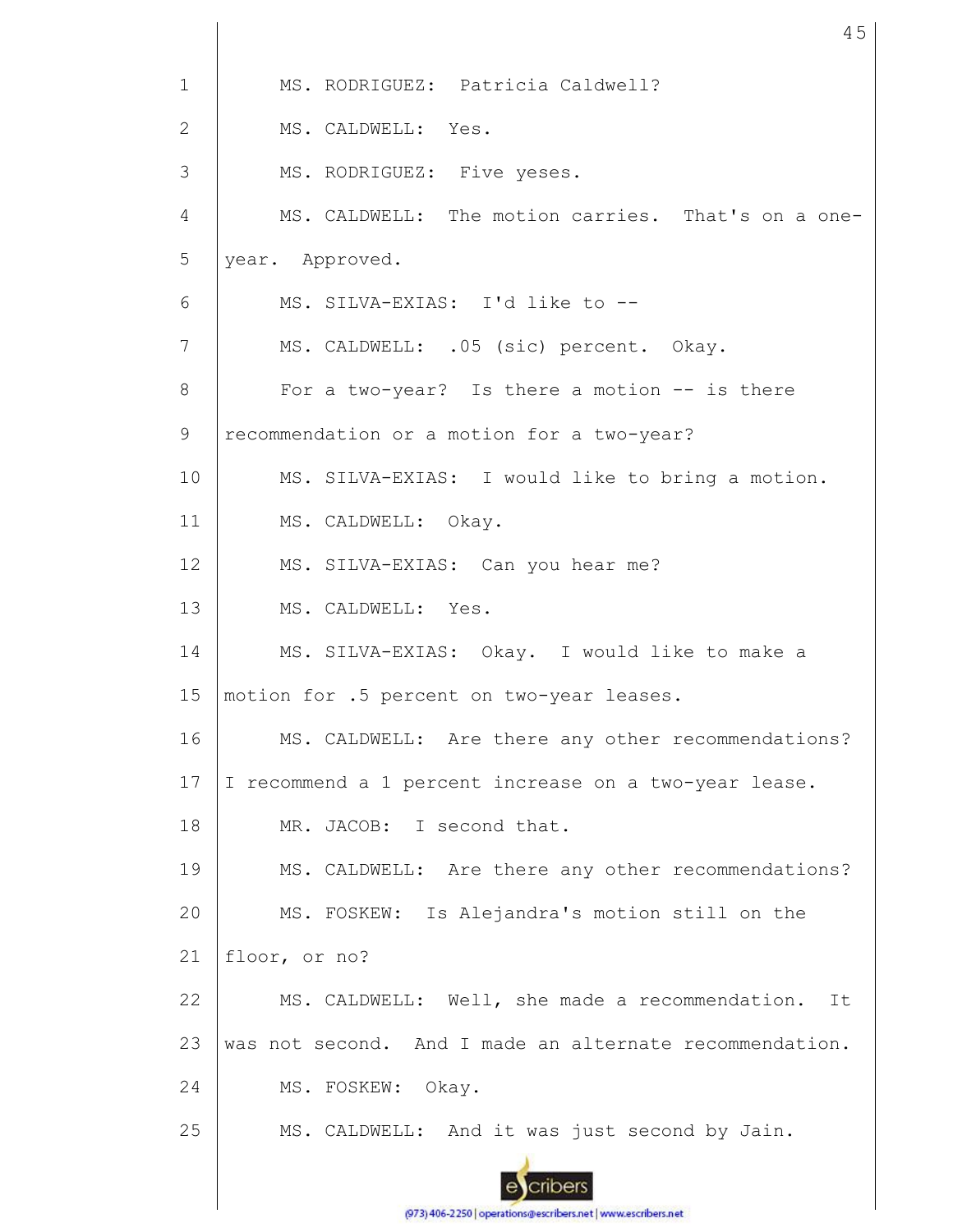MS. FOSKEW: Okay.

| $\mathbf{2}$    | MS. CALDWELL: Now, if you want -- Alejandra, were    |
|-----------------|------------------------------------------------------|
| 3               | you making a recommendation, or you making a motion? |
| 4               | MS. SILVA-EXIAS: A motion.                           |
| 5               | MS. CALDWELL: Okay. You can --                       |
| 6               | MS. FOSKEW: I'll second it.                          |
| 7               | MS. CALDWELL: No, it was not second, but okay,       |
| 8               | second now. So that's 0.5 percent for a two-year as  |
| 9               | well?                                                |
| 10 <sub>o</sub> | MS. SILVA-EXIAS: Two-year leases. Yes.               |
| 11              | MS. CALDWELL: Okay. All right.                       |
| 12 <sup>°</sup> | You've heard the motion.                             |
| 13              | Clerk, please call the roll on a 0.5 percent         |
| 14              | increase for a two-year lease.                       |
| 15              | MS. RODRIGUEZ: Milagros Guzman?                      |
| 16              | MS. GUZMAN: Yes.                                     |
| 17              | MS. RODRIGUEZ: Jain Jacob?                           |
| 18              | MR. JACOB: No.                                       |
| 19              | MS. RODRIGUEZ: Alejandra Silva-Exias?                |
| 20              | MS. SILVA-EXIAS:<br>Yes.                             |
| 21              | MS. RODRIGUEZ: Kim Foskew?                           |
| 22              | MS. FOSKEW:<br>Yes.                                  |
| 23              | MS. RODRIGUEZ: Patricia Caldwell?                    |
| 24              | MS. CALDWELL: No.                                    |
| 25              | MS. RODRIGUEZ: Motion did not pass.                  |
|                 |                                                      |

46

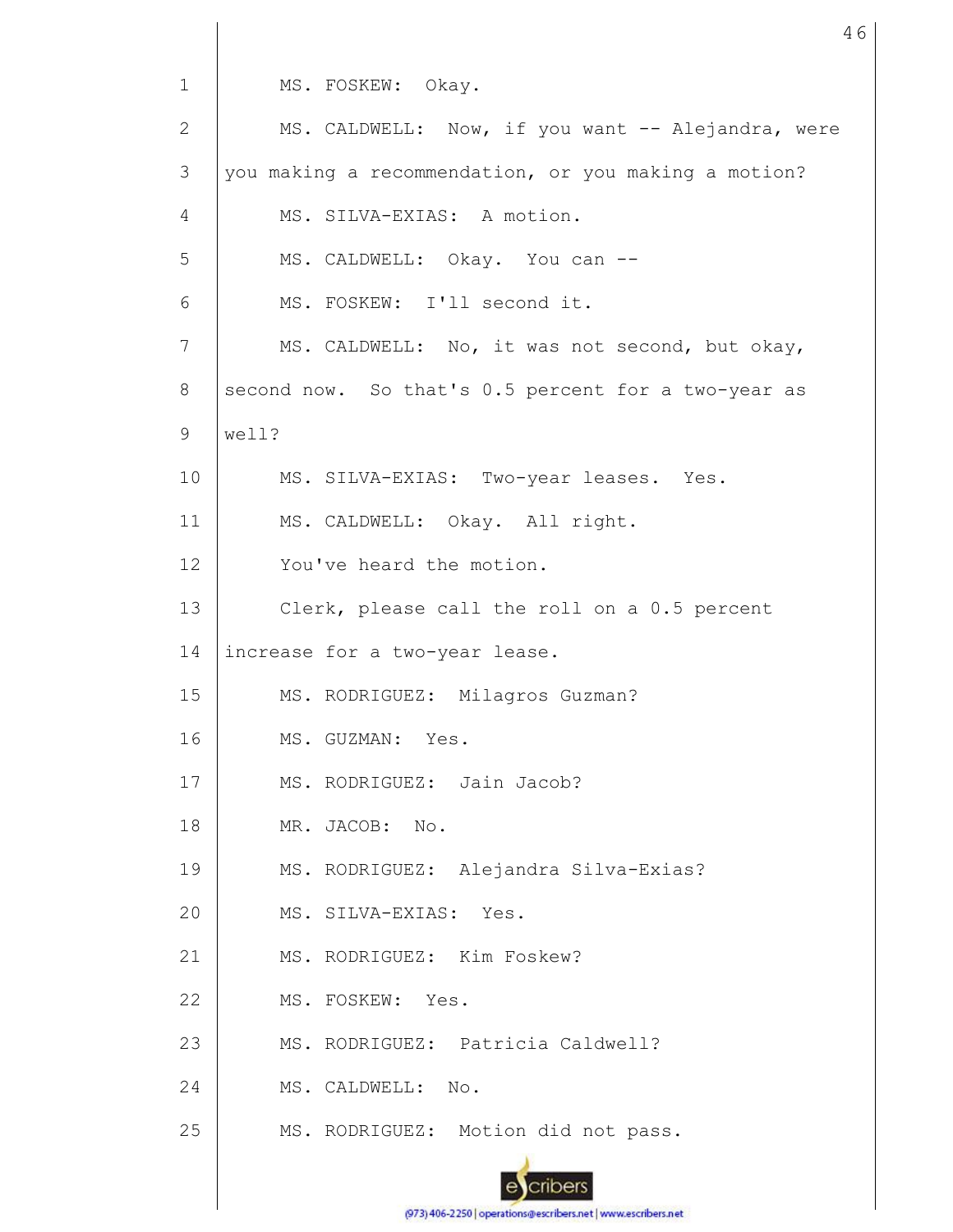1 2 3 4 5 6 7 8 9 10 11 12 13 14 15 16 17 18 19 20 21 22 23 24 25 MS. CALDWELL: Okay. I would -- I would like to move -- I would like to move a 1 percent increase on a two-year lease. Is there a second? MR. JACOB: I second. MS. CALDWELL: Properly moved and second. Would the clerk please call -- calling you clerk, I'm sorry. Could you please call roll, April? MS. GRAY-HUERTAS: Karen? MS. RODRIGUEZ: Yes. Milagros Guzman? Milagros Guzman? MS. GUZMAN: Yes? I'm having trouble hearing. Can you repeat that, please? MS. RODRIGUEZ: We're taking the roll call for a 1 percent increase on a two-year renewal. MS. GUZMAN: I can't hear. On a two-year? No. MS. RODRIGUEZ: No? Jain Jacob? MR. JACOB: Yes. MS. RODRIGUEZ: Alejandra Silva-Exias? MS. SILVA-EXIAS: No. MS. RODRIGUEZ: Kim Foskew? MS. FOSKEW: No. MS. RODRIGUEZ: Patricia Caldwell? MS. CALDWELL: Yes.

(973) 406-2250 | operations@escribers.net | www.escribers.net

47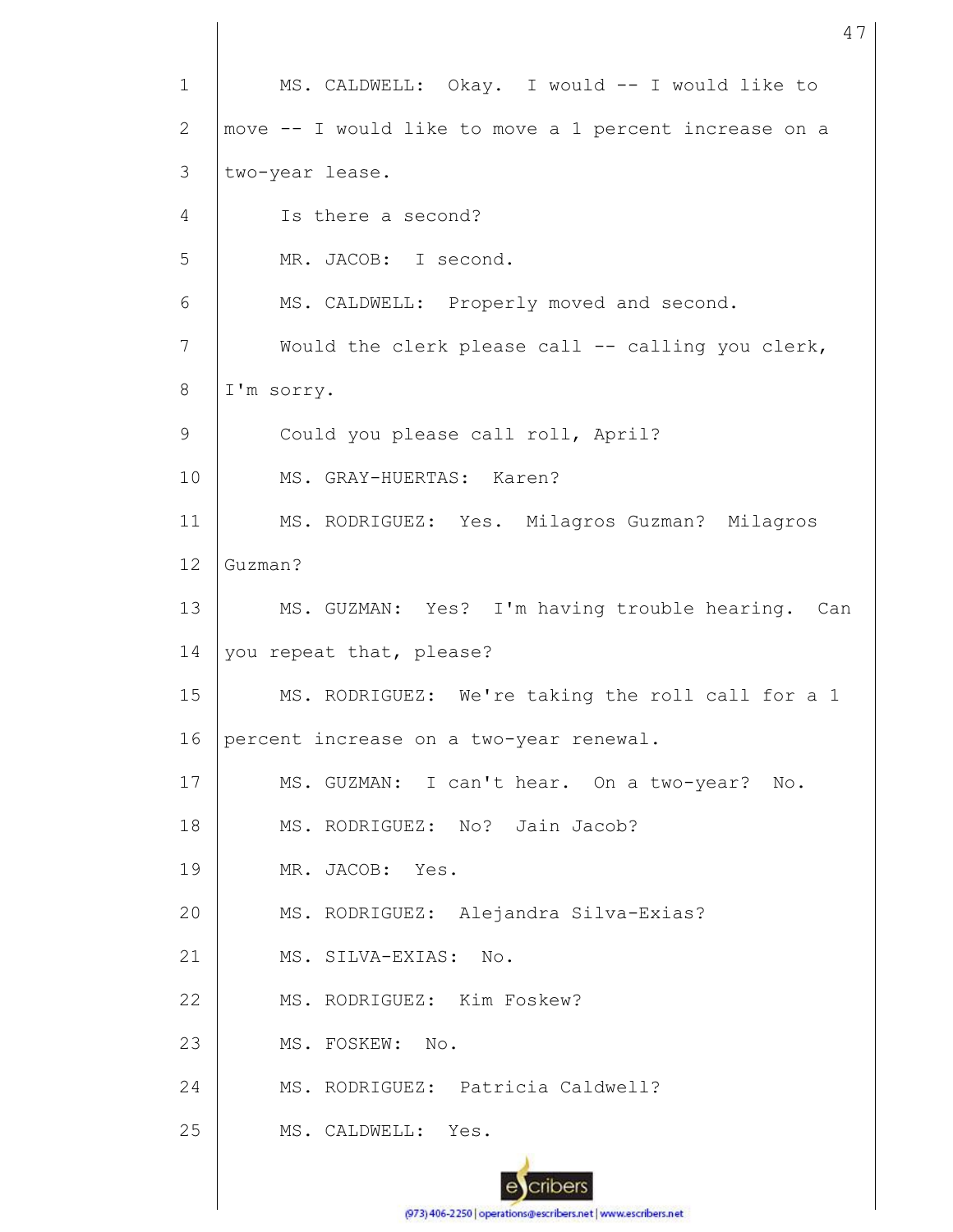1 2 3 4 5 6 7 8 9 10 11 12 13 14 15 16 17 18 19 20 21 22 23 24 25 MS. RODRIGUEZ: Motion did not pass. MS. SILVA-EXIAS: I would like to make an alternate proposal, or a motion? MS. CALDWELL: Yes? MS. SILVA-EXIAS: .75 percent on two-year leases. MS. FOSKEW: I'll second that. MS. GRAY-HUERTAS: .75? MS. CALDWELL: Properly moved and second for a .75 percent increase on a two-year lease. Would the -- April, please call the roll. MS. GRAY-HUERTAS: Karen has it. MS. RODRIGUEZ: Yes. Milagros Guzman? MS. GUZMAN: .75? Yes. MS. RODRIGUEZ: Jain (audio interference)? MR. JACOB: Hello? Who's calling me? MS. RODRIGUEZ: Jain? MR. JACOB: Yes. MS. RODRIGUEZ: Jacob? MR. JACOB: Yes. MS. RODRIGUEZ: Yes? MS. CALDWELL: You're voting in favor of .75? MR. JACOB: Yeah. I just want to get something in. MS. RODRIGUEZ: Alejandra Silva-Exias? MS. SILVA-EXIAS: Yes. MS. RODRIGUEZ: Kim Foskew?

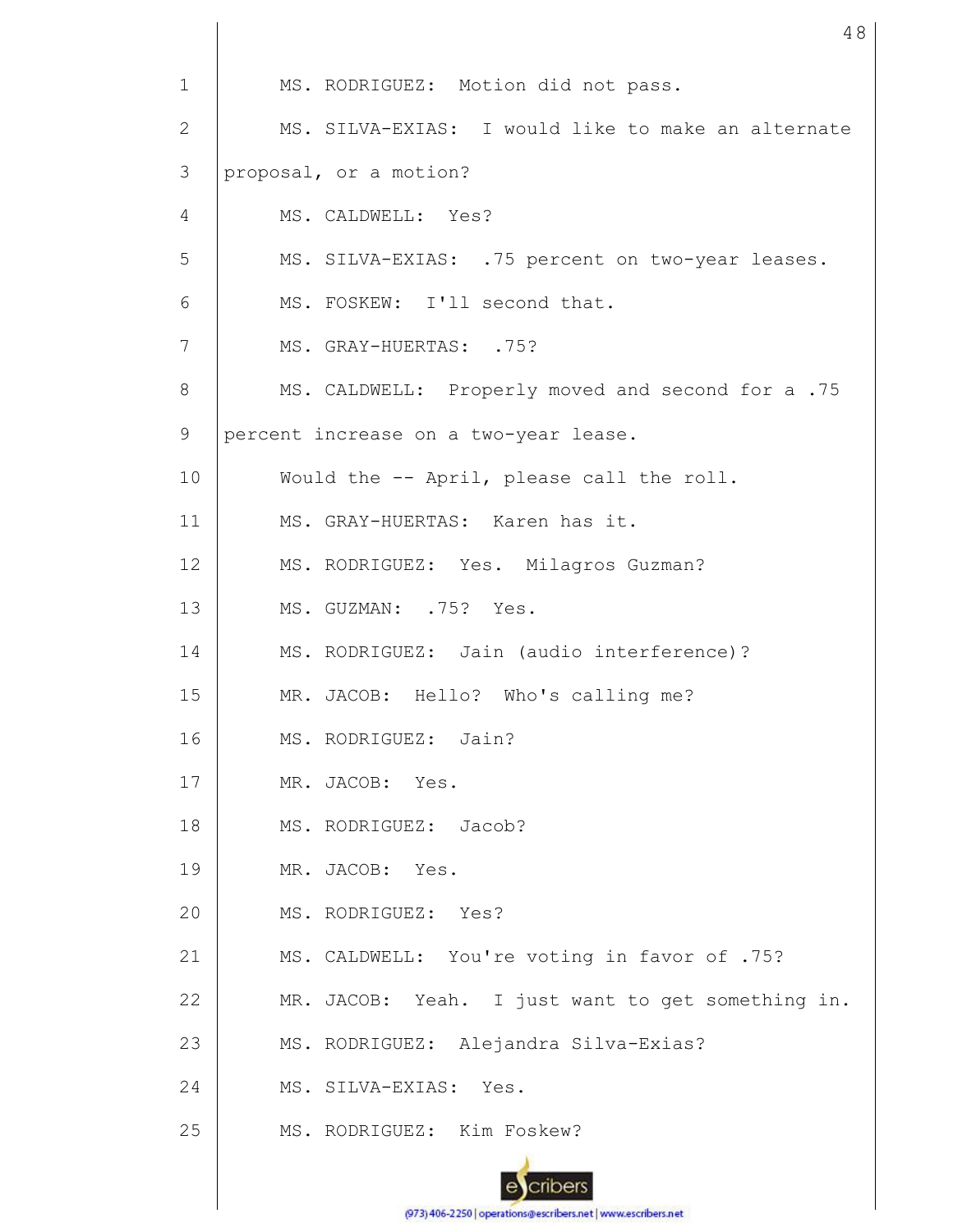MS. FOSKEW: Yes.

| $\overline{2}$ | MS. RODRIGUEZ: Patricia Caldwell?                         |
|----------------|-----------------------------------------------------------|
| 3              | MS. CALDWELL: I'm really torn. If we don't make a         |
| $\overline{4}$ | determination tonight, we'll have to have another meeting |
| 5              | and insist that all board members attend, or try to get   |
| 6              | all -- get a full compliment of the board so we can have  |
| 7              | them make a decision? Is that what you're telling us?     |
| 8              | MS. GRAY-HUERTAS: Only on the -- only on the two-         |
| 9              | year lease. You guys have already agreed on a one-year    |
| 10             | lease.                                                    |
| 11             | MS. CALDWELL: Okay. Then let's -- okay.                   |
| 12             | MS. SILVA-EXIAS: By when do we need to pass?              |
| 13             | MS. GRAY-HUERTAS: By the end of this month.               |
| 14             | MS. CALDWELL: Okay. Then that's what we will do.          |
| 15             | MS. SILVA-EXIAS: So your vote is no?                      |
| 16             | MS. CALDWELL: Yes. My vote is no.                         |
| 17             | So April, you're going to have to contact -- do we        |
| 18             | need --                                                   |
| 19             | MS. GRAY-HUERTAS: (Indiscernible) -- we will              |
| 20             | contact them again, but I can tell you, we did that       |
| 21             | today.                                                    |
| 22             | MS. CALDWELL: Okay.                                       |
| 23             | MS. GRAY-HUERTAS: We reached out individually to          |
| 24             | every board member this afternoon.                        |
| 25             | MS. CALDWELL: Okay. And I'm asking you to do that         |
|                |                                                           |

49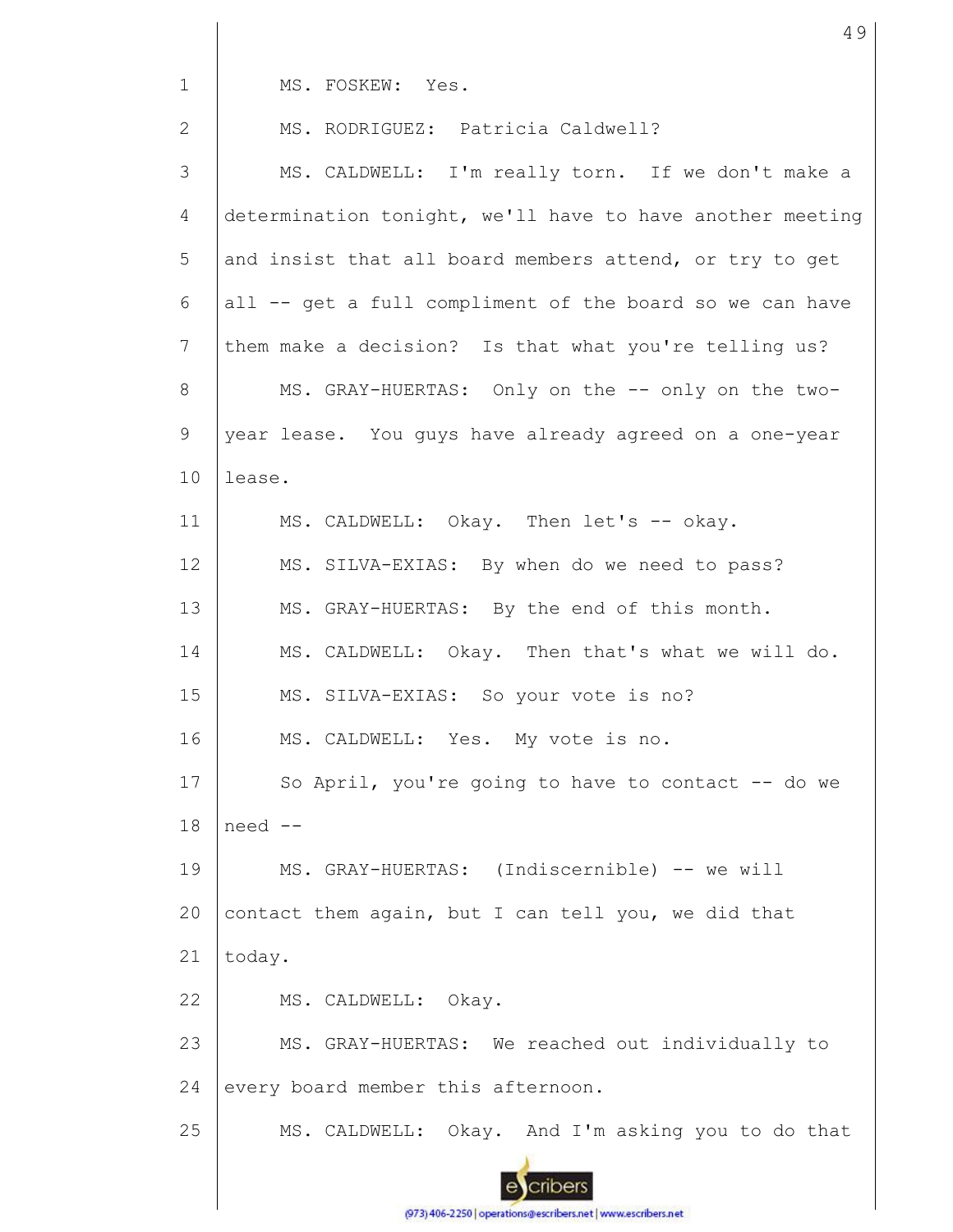1 2 3 4 5 6 7 8 9 10 11 12 13 14 15 16 17 18 19 20 21 22 23 24 25 one more time, and if we don't get a result -- if we don't hear from them, or we can't get a commitment from them, do they have to participate, or can they just tell you -- we'll tell them what the choices are -- MS. GRAY-HUERTAS: No, they need to be present at the meeting. MS. CALDWELL: They need to be present to vote? Okay. All right. Then that's what we'll do. MS. GRAY-HUERTAS: (Indiscernible) -- MR. STECKER: There's also going to need to be a set date for the meeting -- MS. CALDWELL: Yes. MR. STECKER: -- so that we can properly notice the meeting as well. MS. CALDWELL: Okay. What type of --MS. SILVA-EXIAS: Can we have it in one week? Is that sufficient time for a notice? MR. STECKER: Yeah. One week -- MS. GRAY-HUERTAS: If somebody knows that every board member will show up, but otherwise, I don't know how you're going to be able to do that in one week. MR. JACOB: Well, we have to vote on the one-year lease again, or no? MS. RODRIGUEZ: It would just be for a meeting. MS. CALDWELL: To vote on a two-year lease.

50

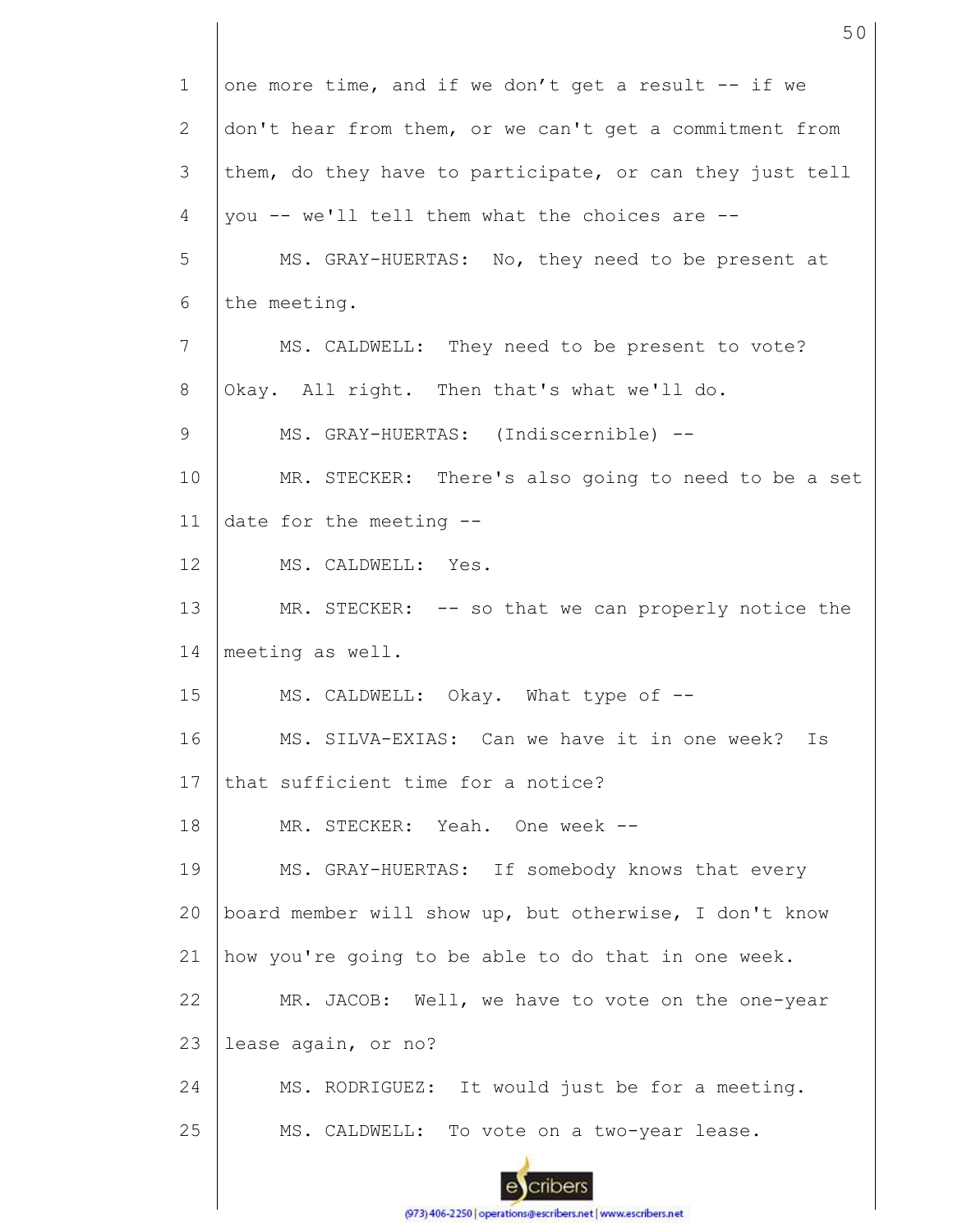| $\mathbf 1$    | MR. JACOB: Oh. So one-year lease is done, right?          |
|----------------|-----------------------------------------------------------|
| $\mathbf{2}$   | MS. GRAY-HUERTAS: Um-hum.                                 |
| 3              | MS. CALDWELL: Yes.                                        |
| $\overline{4}$ | MS. SILVA-EXIAS: So Pat, can I ask you, because you       |
| 5              | would agree to a zero percent, and now you won't agree to |
| 6              | $it$ $-$                                                  |
| 7              | MS. CALDWELL: I would agree --                            |
| 8              | MS. SILVA-EXIAS: -- on a two-year?                        |
| 9              | MS. CALDWELL: I agreed to a zero percent this year.       |
| 10             | But a two-year lease, I just believe they're entitled to  |
| 11             | at least a 1 percent. And you're going up in increments   |
| 12             | from a .5 to a .75.                                       |
| 13             | Why not just have a 1 percent increase on a two-year      |
| 14             | lease?                                                    |
| 15             | MS. SILVA-EXIAS: Well, that's a compromise. You           |
| 16             | guys proposed -- when you proposed 1, and we proposed .5, |
| 17             | so the -- you split the baby and it's .75. Just don't     |
| 18             | want to be in the same situation, in, like, in a week     |
| 19             | from now.                                                 |
| 20             | MS. FOSKEW: Um-hum.                                       |
| 21             | MS. CALDWELL: Well, you said "we", like it's              |
| 22             | already a foregone conclusion that everyone's going to    |
| 23             | stick to the .75 that you proposed? Is that what          |
| 24             | you're --                                                 |
| 25             | MS. SILVA-EXIAS: No. I'm saying, like, if we're           |
|                |                                                           |
|                |                                                           |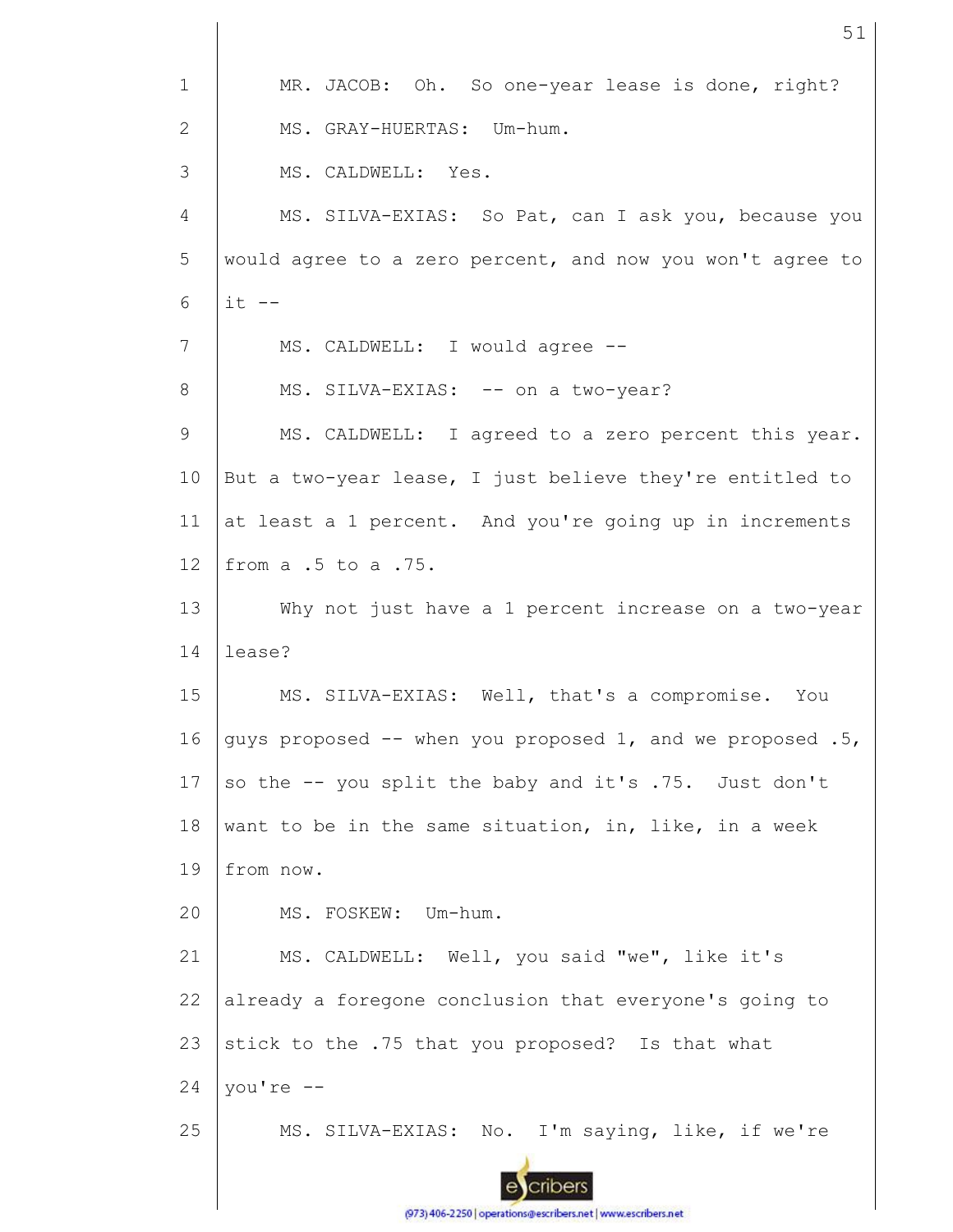1 2 3 4 5 6 7 8 9 10 11 12 13 14 15 16 17 18 19 20 21 22 23 24 25 the only ones that show up again next week, that I just don't want to be in the same position again. I don't know what's going to happen. I mean, I don't know if other people are going to show up. If we are going to do this, I wish we would have just tried to do it on the one-year leases as well, and see what others would have proposed, but. MR. JACOB: Well, in fairness, if you want -- you agreed to a half-year -- a half-year -- a half-percent increase on a one-year, it's fair to be a 1 percent for a two-year. I just agreed because I just wanted to (indiscernible). I think (indiscernible). MS. CALDWELL: Well, April, you were pretty sure that we're going to have a similar kind of thing no matter when we set the next meeting, and we're still not going to be in a full quorum? We won't have the ample people to be able to make this determination? (Indiscernible) -- MS. GRAY-HUERTAS: If I had a crystal --MS. CALDWELL: I'm not asking you to look in your crystal ball -- MS. GRAY-HUERTAS: I wish I had a crystal ball, and if I did, I could -- MS. CALDWELL: Based on the prior board meetings that we've had, it's safe to assume that we will  $-$ - we

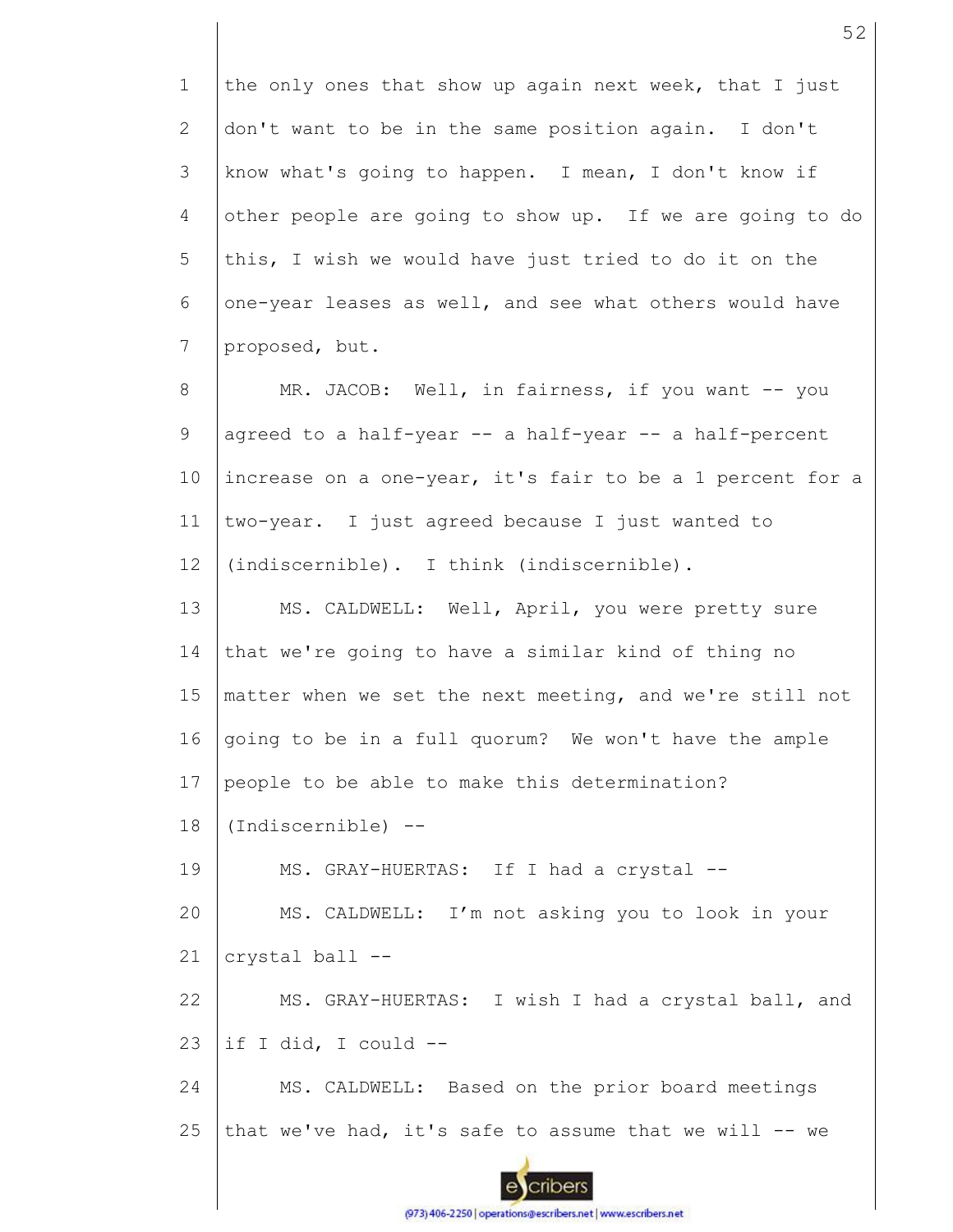1 2 3 4 5 6 7 8 9 10 11 12 13 14 15 16 17 18 19 20 21 22 23 24 25 probably will not have the necessary people? MS. GRAY-HUERTAS: What I will say is that I can't promise that they will all be here. I can promise that we will contact everybody. MS. CALDWELL: Okay. MS. SILVA-EXIAS: I think we need to decide this tonight, because -- MS. FOSKEW: I agree with that. And I also feel that the .75 is fair. We went from the .5 for the oneyear, it's -- we're just in such uncertain times right now, and it's proven in all the data that the homeowners are continuing to make money, so it's just, like, a trial basis to see how things go, and in two years, we can look at it again. MR. JACOB: I just don't want to argue with the -all these people talking about the landlords making a ton of money, but all fairness -- UNIDENTIFIED SPEAKER: (Indiscernible) -- meeting. MR. JACOB: I'm sorry? MS. CALDWELL: Excuse me? MR. JACOB: Can you -- can you hear me? UNIDENTIFIED SPEAKER: Um-hum. MR. JACOB: Yes, so basically, I just hear one gentleman saying that the interest and the depreciation doesn't count. I mean, I don't know what world he's

53

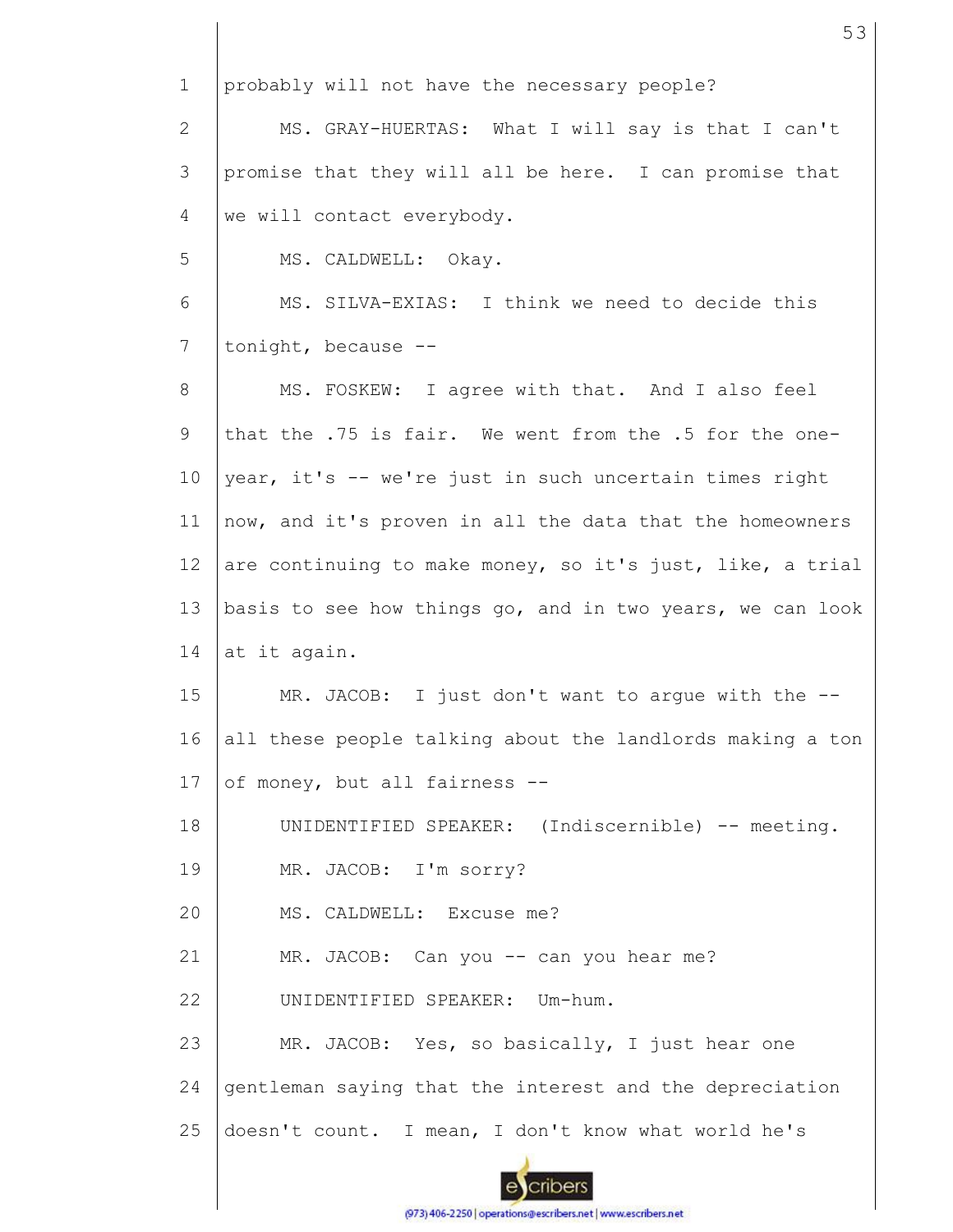1 2 3 4 5 6 7 8 9 10 11 12 13 14 15 16 17 18 19 20 21 22 23 24 25 coming from, but these are expenses, real expenses, and when you say people are making 40 percent profit, 35 percent profit, I am a CPA -- I am a practicing CPA, I have never seen any landlords making that kind of money. So just to be fair, there are a lot of expenses, lot of (indiscernible) expenses, and lot of landlords are (indiscernible), but at least for fairness, having a half a percent increase for a one-year and a 1 percent increase for two-year, maybe we could get it today and move on. So there is one side that's not being presented properly here. MS. GRAY-HUERTAS: As a point of clarification for the board, anybody whose lease comes up between October 1st of this year and September 30th of next year, 2022, has an option of a one-year or a two-year lease. They're not locked into either of those. It's the tenant's choice which lease term they take. I don't know if that helps with your negotiation, but just as a point of clarification. MS. CALDWELL: Okay. Thank you. So we're back to the .75. Is that where we are? MS. SILVA-EXIAS: Yes. MS. GRAY-HUERTAS: Is there a new motion on the floor, since that motion failed? MS. CALDWELL: No. We're having a discussion before

54

(973) 406-2250 | operations@escribers.net | www.escribers.net

cribers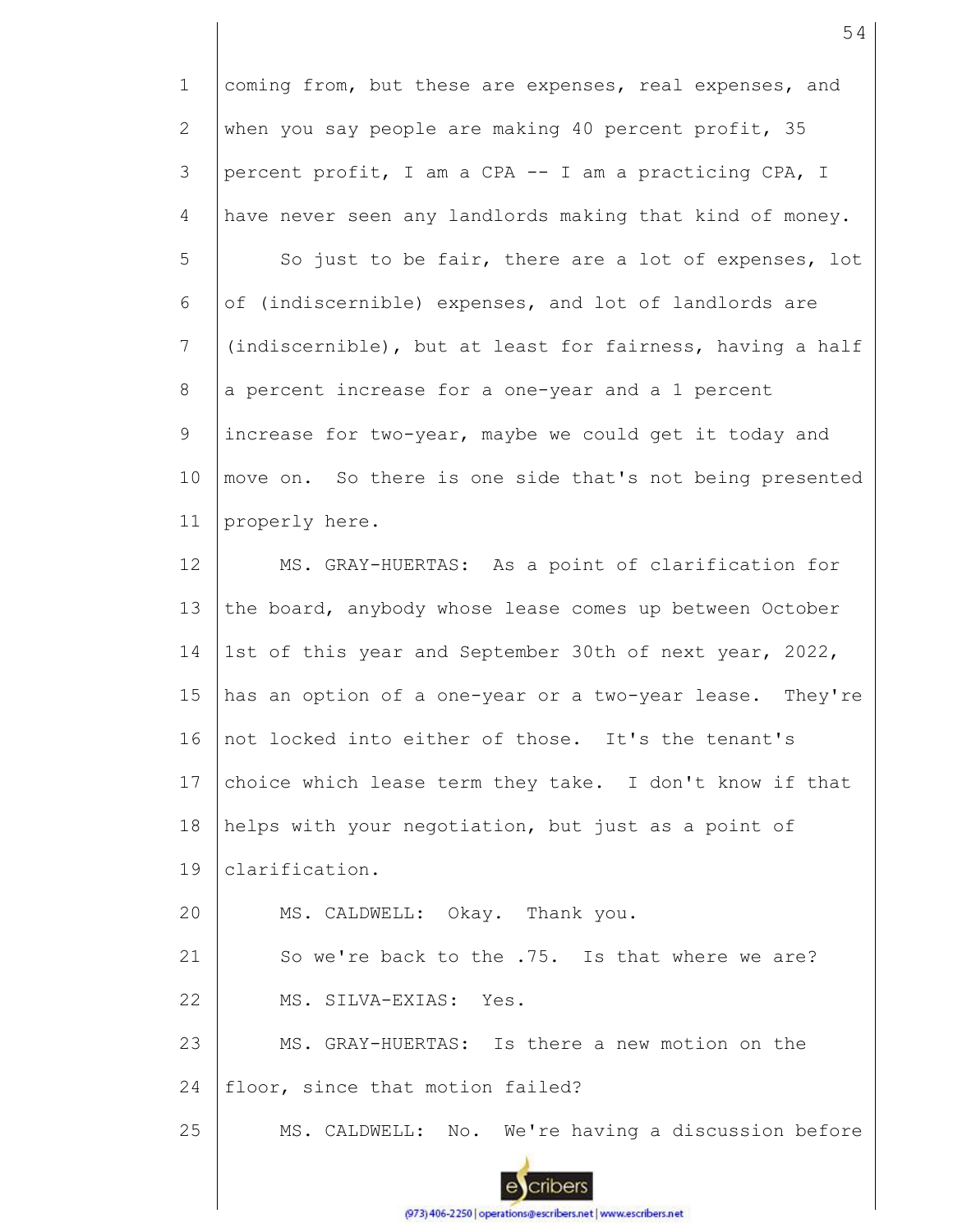1 2 3 4 5 6 7 8 9 10 11 12 13 14 15 16 17 18 19  $20$ 21 22 23 24 25  $we$   $--$ MS. GRAY-HUERTAS: Oh. MS. CALDWELL: -- put a motion. We're just asking -- MS. GRAY-HUERTAS: I apologize. I apologize. MS. SILVA-EXIAS: I mean last year, we were advocating for a decrease. A rollback. And here we are, like, still in the middle of a pandemic, where granted, we are coming out of this, but there's a lot of people struggling still. People who have had tremendous loss of income, and wages are not necessarily going up. Now, that may be the case that the economy will eventually surge, but right at this moment, in this snapshot, this time frame, that's all I can see right now, and I just don't see how we can pass these increases, given this current situation, especially when the data shows the overall picture is not one of, like, landlords really struggling here. On the contrary, there is plenty of data to show that tenants have really been hit hard, especially in low income communities, like the ones that these rentstabilized properties are in. So that's why I proposed the .75 -- MS. CALDWELL: There's quite a bit of money that's now available to these tenants who have been affected by

55

cribers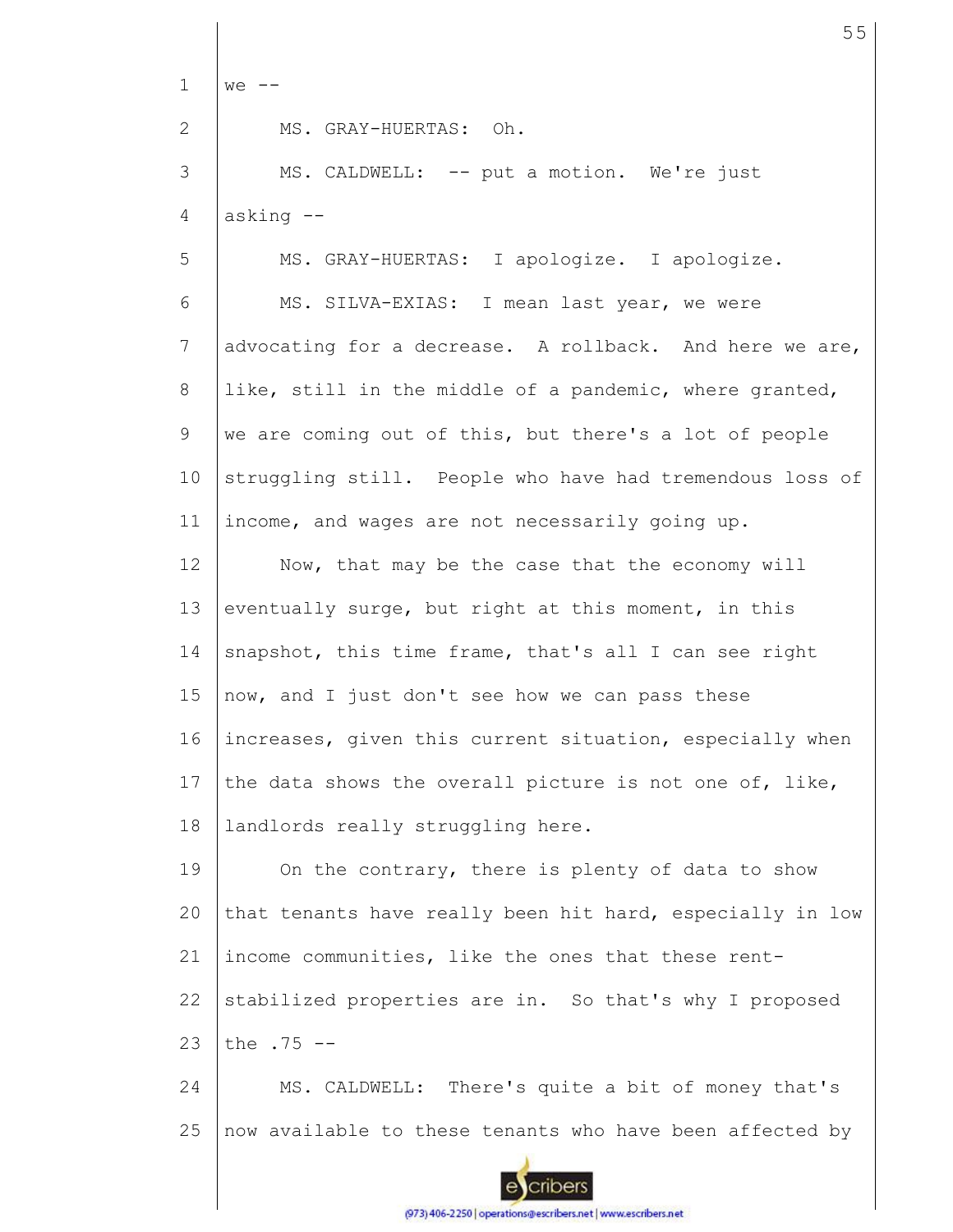1 2 3 4 5 6 7 8 9 10 11 12 13 14 15 16 17 18 19 20 21 22 23 24 25 this, and I'm saying to you that most of them are not availing themselves of this free money to take care of their past indebtedness. MS. SILVA-EXIAS: Right, but those are two separate issues, right? Like, one is about arrears and making the landlord whole. We're talking about -- MS. CALDWELL: Arrears are difficult, but what I'm talking about is -- MS. SILVA-EXIAS: -- tenants who very well may be paying their rent -- MS. CALDWELL: (Indiscernible). We have -- there are tenants who have a year plus behind in their rent because when it first came out, and they were told, well, you don't necessarily have to pay your rent if you can't afford it, they interpreted that as to mean we don't have to pay our rent. And there are lots of tenants who absolutely did not pay one dime in over a year. So landlords are bearing the burden of that. They really are. I mean, you may get it on the outside, but during this time, you have -- the landlord's responsible for the day to day maintenance and upkeep on a promise that maybe down the road, you'll get some of it back. But it's over a year for -- if we were talking a couple of months, I wouldn't have this argument, but we're talking over a

56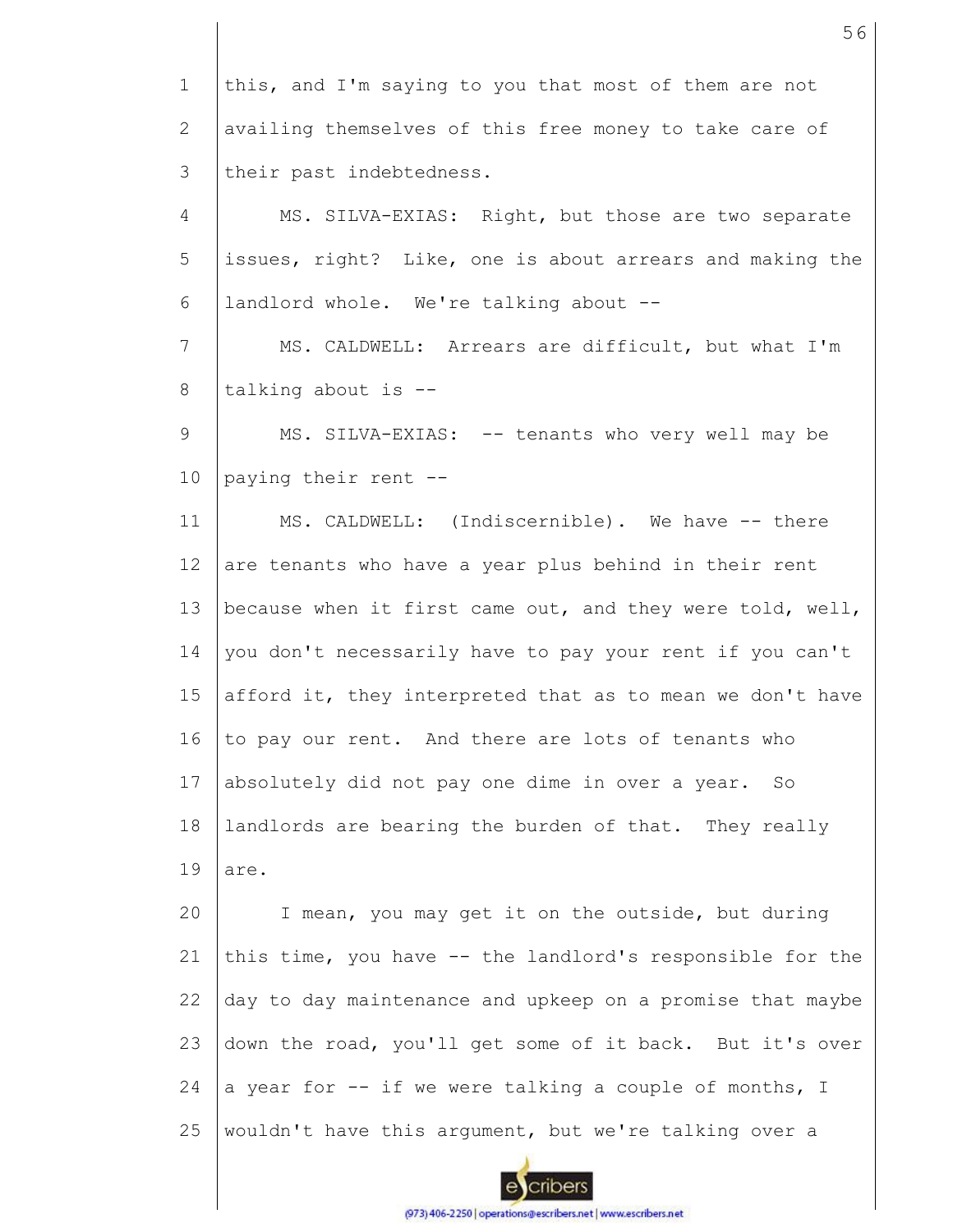1 year of indebted.

| $\overline{2}$ | MS. FOSKEW: I mean, I understand what you're             |
|----------------|----------------------------------------------------------|
| 3              | saying, but I think it's just like, that's not the vast  |
| $\overline{4}$ | majority of tenants that we're speaking of. I think that |
| 5              | they are struggling, and in everything that's happening, |
| 6              | and everything's so uncertain right now, and I think a   |
| $7\phantom{.}$ | .75 is a fair compromise.                                |
| 8              | MS. CALDWELL: Okay. Well, if the .75 is the fair         |
| 9              | compromise you're proposing, put in your motion. Put it  |
| 10             | into a form of a motion, please.                         |
| 11             | MS. SILVA-EXIAS: Go ahead, Kim.                          |
| 12             | MS. FOSKEW: I'll propose a .75 increase for two-         |
| 13             | year leases.                                             |
| 14             | MS. CALDWELL: Is there a second?                         |
| 15             | MS. GUZMAN: Second.                                      |
| 16             | MS. CALDWELL: Properly moved and second.                 |
| 17             | April, please call the roll on a .75.                    |
| 18             | MS. GRAY-HUERTAS: Karen, you got it?                     |
| 19             | MS. RODRIGUEZ: I do.                                     |
| 20             | Milagros Guzman?                                         |
| 21             | MS. GUZMAN: Yes.                                         |
| 22             | MS. RODRIGUEZ: Jain Jacob?                               |
| 23             | MR. JACOB: Yes.                                          |
| 24             | MS. RODRIGUEZ: Alejandra Silva-Exias?                    |
| 25             | MS. SILVA-EXIAS:<br>Yes.                                 |
|                |                                                          |

57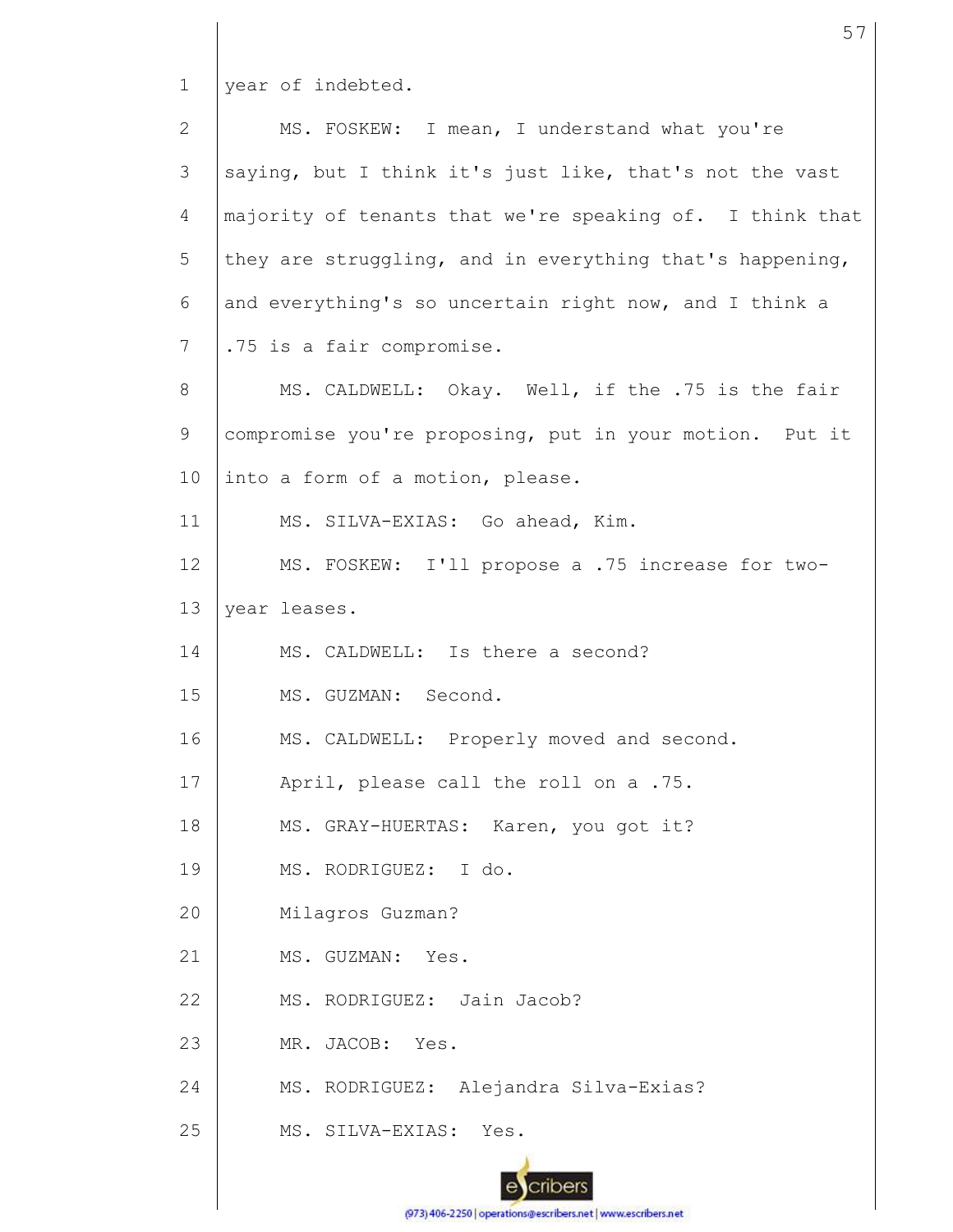1 MS. RODRIGUEZ: Kim Foskew? 2 MS. FOSKEW: Yes. 3 MS. RODRIGUEZ: Patricia Caldwell? 4 MS. CALDWELL: Yes. 5 MS. RODRIGUEZ: Motion has passed. 6 MS. CALDWELL: Motion carries. Okay. Thank you 7 very much. 8 Just to make sure we're all on the same page, on a 9 one-year, we have proposed a zero percent increase, and 10 we finally signed off on and agreed to a .5 percent. 11 MS. FOSKEW: .75. 12 MS. CALDWELL: No, that was for a one-year. 13 MS. GRAY-HUERTAS: Correct. The guideline for -- 14 the guideline set by the board this evening is .5 for a 15 one-year, and a .75 for a two-year lease. 16 MS. CALDWELL: Exactly. 17 UNIDENTIFIED SPEAKER: Yes, that's correct. 18 MS. CALDWELL: So I think we're all on the same 19 page. 20 MR. JACOB: Yes. 21 UNIDENTIFIED SPEAKER: Yes. 22 MS. SILVA-EXIAS: I know that the public cannot 23 participate during this portion, but I did want to convey 24 a message from Mr. Bursztein that he -- that Legal Aid 25 will do everything possible to have the landlords paid, cribers

58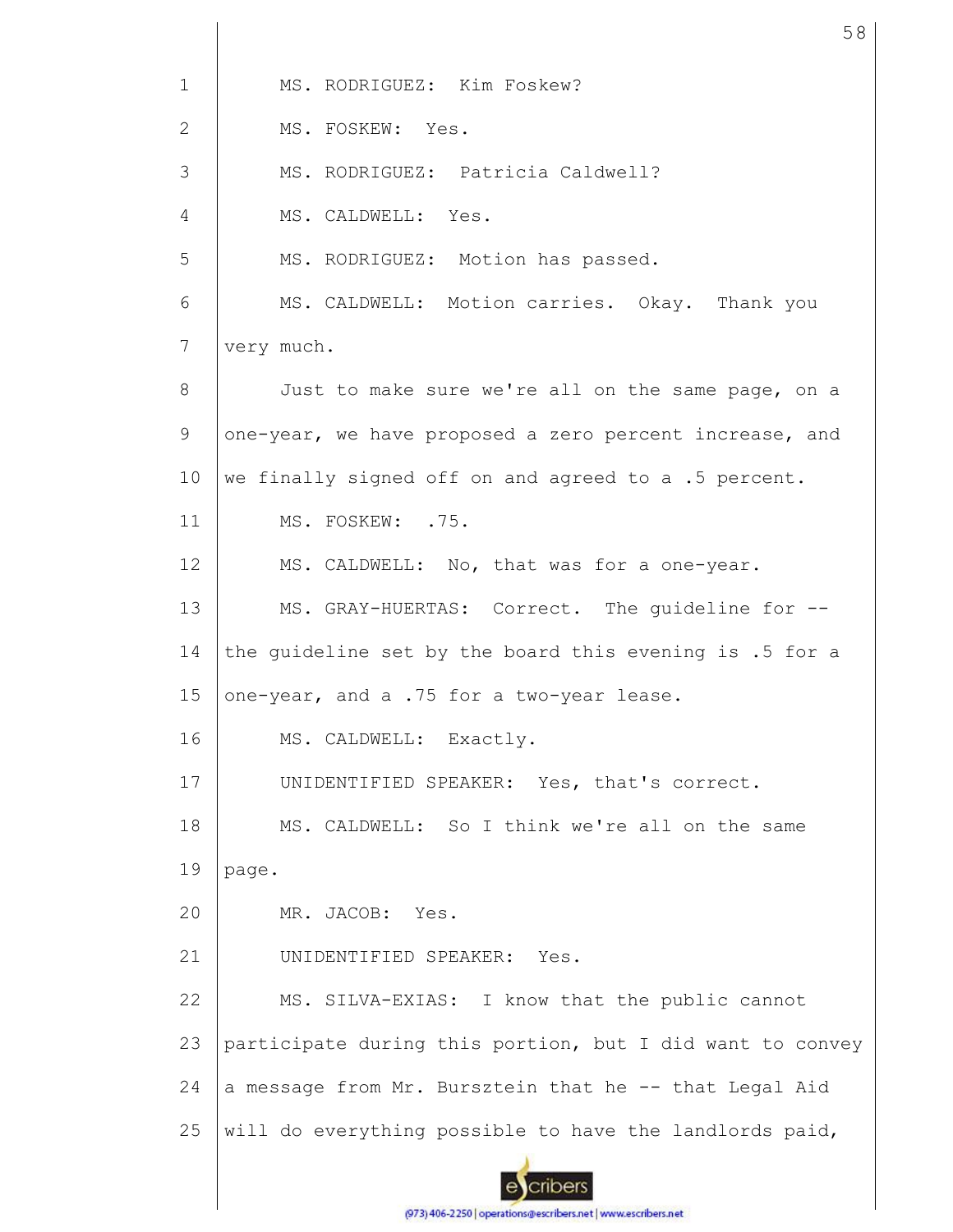1 2 3 4 and he believes that for once, the landlord and the tenants' interests are united. So he is a resource and Legal -- he is proposing that Legal Aid will help in this endeavor.

5 6 7 8 9 10 11 12 MS. CALDWELL: Thank you. I'm only -- I'm ever hopeful that that is true. I know Alex will put his energy into it. I'm just hoping that the tenants will agree with him, and I think once he convinces them that it is not a loan, it is a grant for them, and they will not have to pay it back, that might be helpful in getting -- in motivating them into filling out the paperwork.

13 14 15 16 17 18 19 And it's not based on your ethnicity, or your citizenship, or anything. It's just based on the fact that you can prove that you lost income during the pandemic. That's the only requirement. And I think once they understand that, maybe he's right. Maybe he can get them all on board, or get a substantial portion of them on board.

20 21 But I'd like to thank everybody for attending tonight.

22 23 24 25 MS. GRAY-HUERTAS: The certification meeting will be held in September. We'll reach out to the board members to set a date, unless somebody has a date they'd like to propose right now.

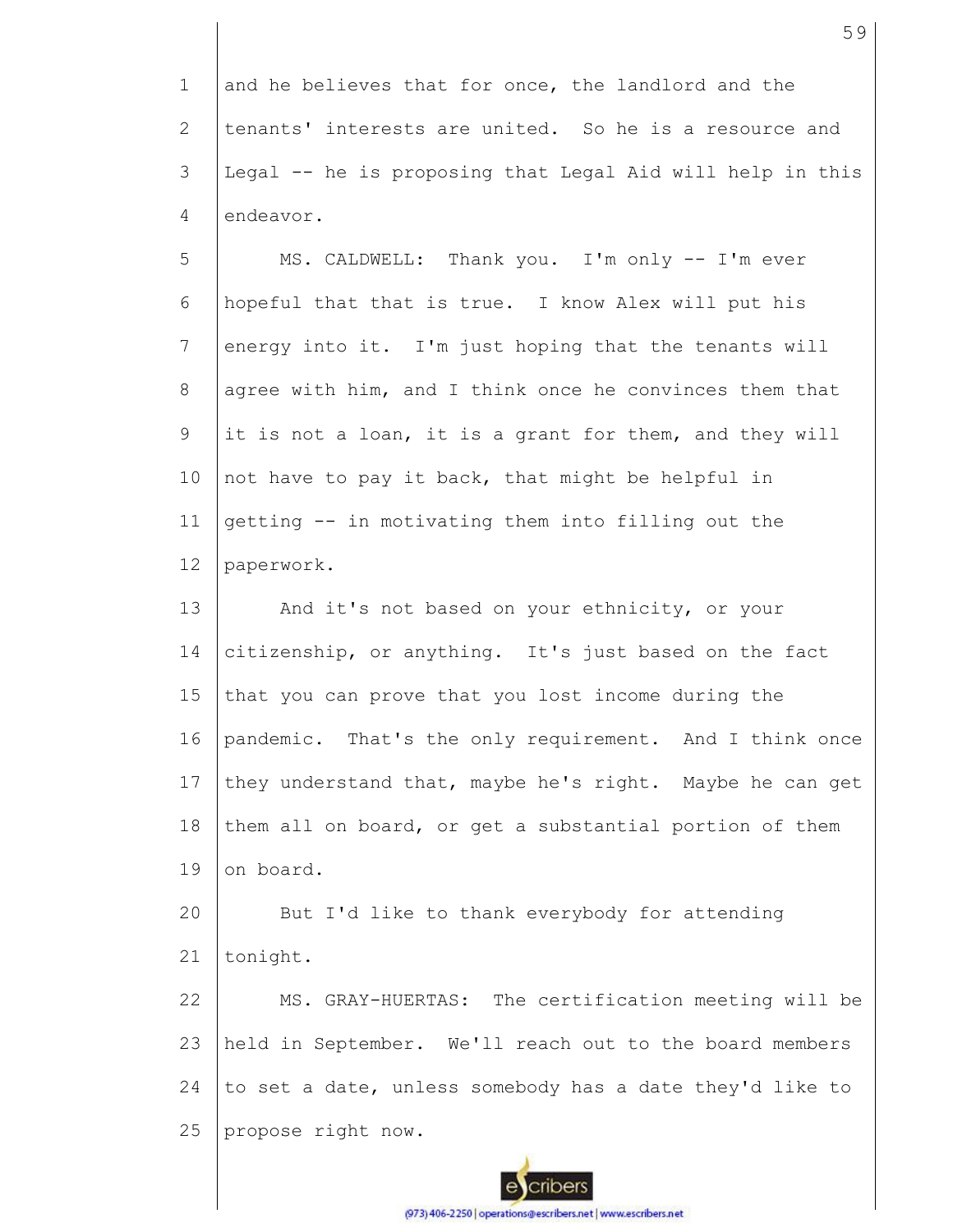| $\mathbf 1$    | MS. CALDWELL: No.                                 |
|----------------|---------------------------------------------------|
| 2              | MS. SILVA-EXIAS: Not at the moment.               |
| 3              | MS. CALDWELL: (Indiscernible) and we'll choose    |
| $\overline{4}$ | together.                                         |
| 5              | MR. JACOB: Okay.                                  |
| $6\,$          | MS. GRAY-HUERTAS: Okay.                           |
| $\overline{7}$ | MS. CALDWELL: Okay? Thank you, everyone.          |
| 8              | MR. JACOB: Thank you.                             |
| $\mathsf 9$    | MS. FOSKEW: Thank you.                            |
| 10             | MS. GUZMAN: Thank you everyone. Have a great day. |
| 11             | See ya.                                           |
| 12             | MS. CALDWELL: Be safe.                            |
| 13             | UNIDENTIFIED SPEAKER: Meeting to adjourn?         |
| 14             | MS. CALDWELL: Okay. Good night, everybody.        |
| 15             | MR. JACOB: Good night.                            |
| 16             | UNIDENTIFIED SPEAKER: Good night.                 |
| 17             | [END RECORDING]                                   |
| 18             |                                                   |
| 19             |                                                   |
| 20             |                                                   |
| 21             |                                                   |
| 22             |                                                   |
| 23             |                                                   |
| 24             |                                                   |
| 25             |                                                   |
|                | cribers                                           |
|                |                                                   |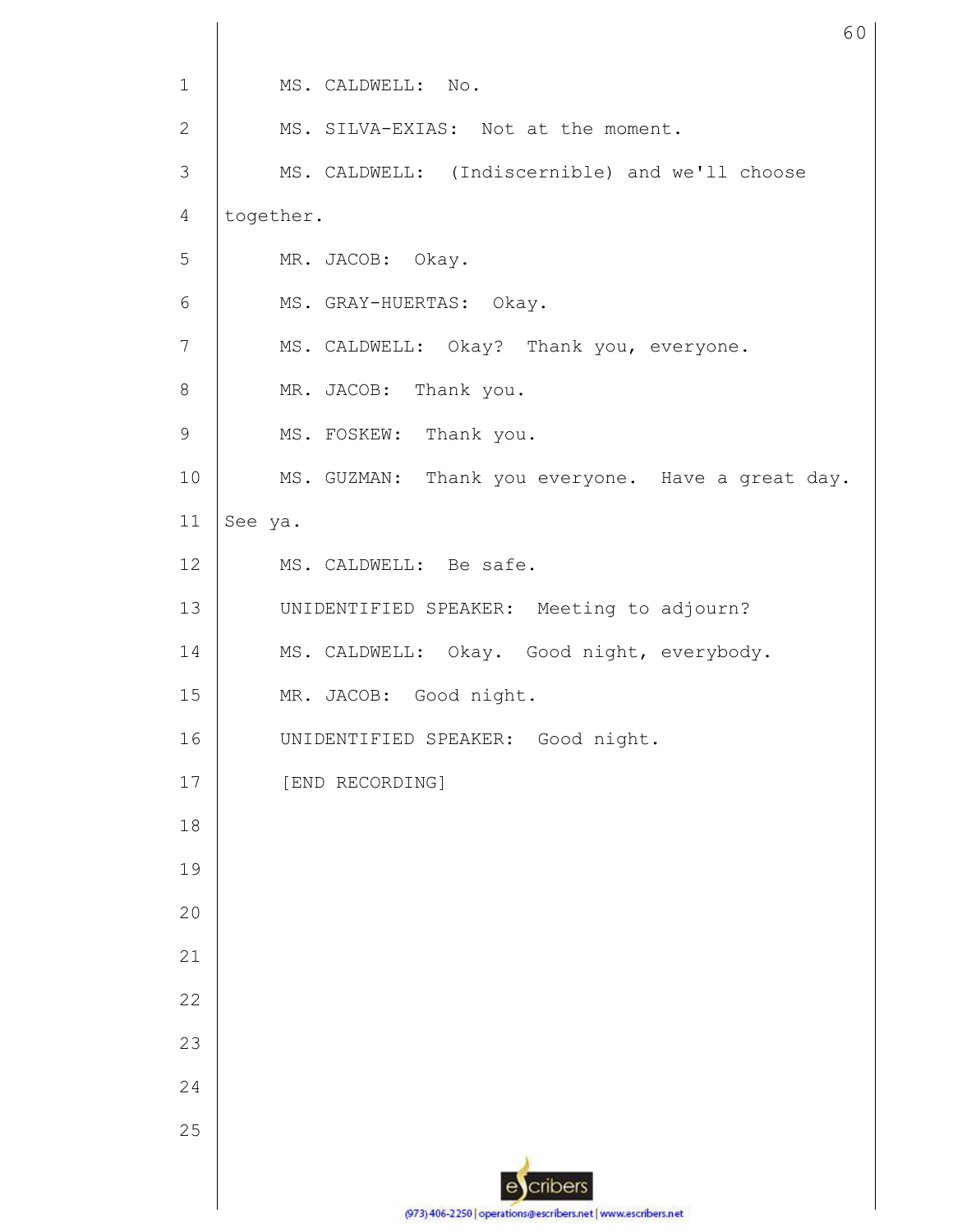| $\mathbf{1}$   | CERTIFICATION                                                 |
|----------------|---------------------------------------------------------------|
| $\mathbf{2}$   | The prior proceedings were transcribed from audio             |
| 3              | files and have been transcribed to the best of my             |
| $\overline{4}$ | ability. I further certify that I am not connected by         |
| 5              | blood, marriage or employment with any of the parties         |
| 6              | herein nor interested directly or indirectly in the           |
| 7              | matter transcribed.                                           |
| 8              |                                                               |
| $\mathsf 9$    | Signature                                                     |
| 10             |                                                               |
| 11             | Mezn                                                          |
| 12             | Date June 24, 2021                                            |
| 13             |                                                               |
| 14             |                                                               |
| 15             |                                                               |
| 16             |                                                               |
| 17             |                                                               |
| 18             |                                                               |
| 19             |                                                               |
| 20             |                                                               |
| 21             |                                                               |
| 22             |                                                               |
| 23             |                                                               |
| 24             |                                                               |
| 25             |                                                               |
|                | cribers<br>e                                                  |
|                | (973) 406-2250   operations@escribers.net   www.escribers.net |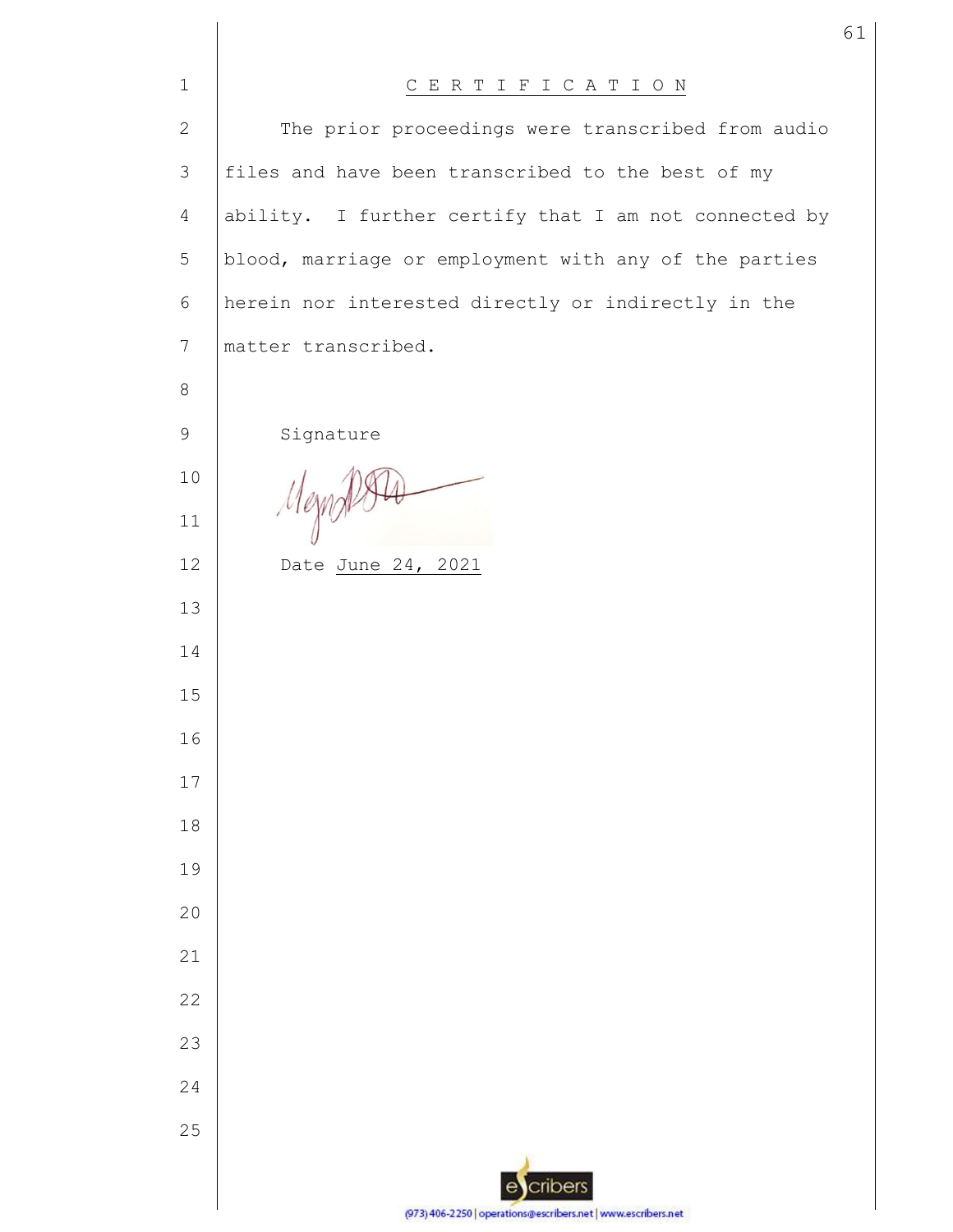|                           | adjourn $(2)$                                 | almost $(3)$             | 9;31:1;39:1;47:9;48:1;        |                          |
|---------------------------|-----------------------------------------------|--------------------------|-------------------------------|--------------------------|
|                           | 37:2;60:1                                     | 12:1;17:9;28:1           | 49:1;52:1;57:1                | $\bf{B}$                 |
|                           | <b>Administration (3)</b>                     | alone $(2)$              | area's(1)                     |                          |
| [END (1)]                 | 20:2,5;21:2                                   | 5:2;29:2                 | 13:3                          | baby $(1)$               |
| 60:1                      | advises $(1)$                                 | along $(1)$              | Arena (4)                     | 51:1                     |
| [START (1)]               | 10:3                                          | 12:2                     | 5:5,6;7:2;9:1                 | back $(15)$              |
| 2:1                       | advocate (1)                                  | alternate $(3)$          | Arena's $(1)$                 | 14:2;15:1,1;17:1,9;      |
|                           | 24:5                                          | 43:1;45:2;48:2           | 7:2                           | 23:4;32:1;34:1;36:1;     |
| $\mathbf A$               | advocating $(1)$                              | although $(1)$           | argue(1)                      | 39:1;40:2;41:1;54:2;     |
|                           | 55:7                                          | 40:2                     | 53:1                          | 56:2;59:1                |
| ability $(2)$             | affected $(2)$                                | always $(3)$             | argument(1)                   | background (3)           |
| 21:9;22:1                 | 27:2;55:2                                     | 16:1,9;27:1              | 56:2                          | 19:1,1,2                 |
| able $(9)$                | afford $(5)$                                  | amazed (1)               | around (2)                    | bad(1)                   |
| 9:9;11:1,2;12:2;13:1,     | 17:2;18:1,8;29:1;                             | 34:1                     | 22:1;24:2                     | 12:5                     |
| 2;27:1;50:2;52:1          | 56:1                                          | amazing(1)               | $\arrears(3)$                 | balance (1)              |
| above $(3)$               | affordability (1)                             | 12:3                     | 27:1;56:5,7                   | 35:2                     |
| 13:1;16:6;27:4            | 27:2                                          | amend (2)                | Art(1)                        | ball $(2)$               |
| Absent (1)                | affordable (6)                                | 40:1;41:2                | 21:2                          | 52:2,2                   |
| 31:1                      | 20:2;26:1;29:1;33:2,                          | amendment (1)            | Aryeh $(1)$                   | bank $(1)$               |
| absolutely (2)            | 2,2                                           | 41:2                     | 9:2                           | 17:2                     |
| 37:2;56:1                 | afternoon (3)                                 | amounts (1)              | asset $(1)$                   | barely $(1)$             |
| absorbing $(1)$           | 19:2;23:2;49:2                                | 35:2                     | 22:1                          | 32:4                     |
| 15:2                      | again $(13)$                                  | ample(1)<br>52:1         | assistance (7)                | Barry $(2)$              |
| accelerated (1)           | 9:1;14:2;20:3;28:9;<br>30:2,7;33:1;39:5;49:2; | anecdotes (1)            | 23:5,6,9;24:6;27:2;<br>35:6,7 | 5:5;7:2                  |
| 7:1                       | 50:2;52:1,2;53:1                              | 28:2                     | assume $(2)$                  | based $(5)$              |
| acceptable (1)            | against $(2)$                                 | annual $(1)$             | 23:2;52:2                     | 20:5;24:9;52:2;59:1,     |
| 39:1                      | 11:7;18:3                                     | 5:1                      | assumed $(1)$                 |                          |
| accompanies (1)           | agencies $(1)$                                | annually $(1)$           | 23:2                          | basically (8)            |
| 11:9                      | 34:2                                          | 17:7                     | astonishing $(1)$             | 14:1;17:1,1;18:2,8;      |
| accordance (1)            | ago (3)                                       | apartment (9)            | 20:1                          | 19:3;33:1;53:2           |
| 5:1                       | 14:2;21:1;24:3                                | 6:1,1,2;10:2;13:1;       | attached (1)                  | basis $(1)$<br>53:1      |
| according(2)<br>26:2;28:2 | Agree $(12)$                                  | 15:1,2,6;22:1            | 6:2                           | bastion $(1)$            |
| account(1)                | 32:1,1,2;35:7;38:7;                           | apologize $(2)$          | attachment (1)                | 29:1                     |
| 17:2                      | 40:1;44:4;51:5,5,7;                           | 55:5,5                   | 7:2                           | bearing $(1)$            |
| Accountant (3)            | 53:8;59:8                                     | appeal (1)               | attend $(2)$                  | 56:1                     |
| 5:1;17:4;25:1             | agreed $(6)$                                  | 7:1                      | 4:1;49:5                      | beautiful $(2)$          |
| accounting(1)             | 35:1;49:9;51:9;52:1,                          | appears $(1)$            | attendance (2)                | 15:2,2                   |
| 22:3                      | 9;58:1                                        | 3:1                      | 3:1;30:2                      | becoming $(1)$           |
| across(2)                 | ahead $(1)$                                   | appliances (1)           | attendee (1)                  | 13:3                     |
| 12:2;17:1                 | 57:1                                          | 12:5                     | 8:1                           | bedroom(1)               |
| act(3)                    | Aid $(5)$                                     | applicable (1)           | attending $(2)$               | 15:2                     |
| 17:1;24:4;33:2            | 26:1,2,7;58:2;59:3                            | 6:2                      | 30:5;59:2                     | $beginmathbf{right} (1)$ |
| Action $(2)$              | <b>ALEJANDRA (18)</b>                         | applicant's $(1)$        | attic $(1)$                   | 22:1                     |
| 19:1;23:1                 | 3:2,2;23:1;24:1;                              | 35:2                     | 13:2                          | begin $(1)$              |
| Actually (5)              | 31:9;32:2;36:2;38:2;                          | application (2)          | Attorney (1)                  | 10:1                     |
| 8:2,2;16:1;21:8;22:2      | 41:9;42:1,1;43:1;44:2;                        | 35:1,2                   | 37:1<br>audio (4)             | behalf $(1)$             |
| add(1)                    | 46:1,2;47:2;48:2;57:2                         | apply $(2)$              | 2:1;43:1,1;48:1               | 7:8                      |
| 25:1                      | Alejandra's (1)<br>45:2                       | 34:1,1<br>applying $(3)$ | available $(3)$               | behind $(3)$             |
| adding $(1)$              | Alex $(7)$                                    | 34:2;35:2,2              | 6:2;34:9;55:2                 | 27:1;35:4;56:1           |
| 25:2                      | 25:2,2;26:1;32:7;                             | appreciate $(3)$         | availing $(1)$                | belabor $(1)$            |
| addition $(1)$            | 34:1;35:2;59:6                                | 11:1;30:4;32:1           | 56:2                          | 17:6                     |
| 7:5<br>additional (3)     | allocated $(1)$                               | appreciates $(2)$        | Avenue $(1)$                  | believes (1)<br>59:1     |
| 25:1;40:1;42:6            | 23:9                                          | 22:1,6                   | 10:2                          | below $(3)$              |
| <b>Additionally (1)</b>   | allow $(3)$                                   | approve $(1)$            | average $(2)$                 | 6:1;16:3;21:1            |
| 6:8                       | 8:1,1,5                                       | 36:1                     | 20:2;21:6                     | benefit $(1)$            |
| address $(3)$             | allowable (4)                                 | Approved (1)             | aware $(3)$                   | 19:7                     |
| 7:2;16:1,1                | 6:1,2,5,8                                     | 45:5                     | 6:2;7:1;27:1                  | benefits $(1)$           |
| addressed (1)             | allowed (3)                                   | approves $(1)$           | away (1)                      | 22:9                     |
| 25:1                      | 2:1;9:4;12:1                                  | 37:9                     | 12:1                          | better $(6)$             |
| addressing (1)            | allows $(1)$                                  | April (13)               |                               | 18:2;21:8;22:2,5;        |
| 5:1                       | 22:7                                          | 2:2;3:2;4:1;5:2;30:2,    |                               | 28:1;29:9                |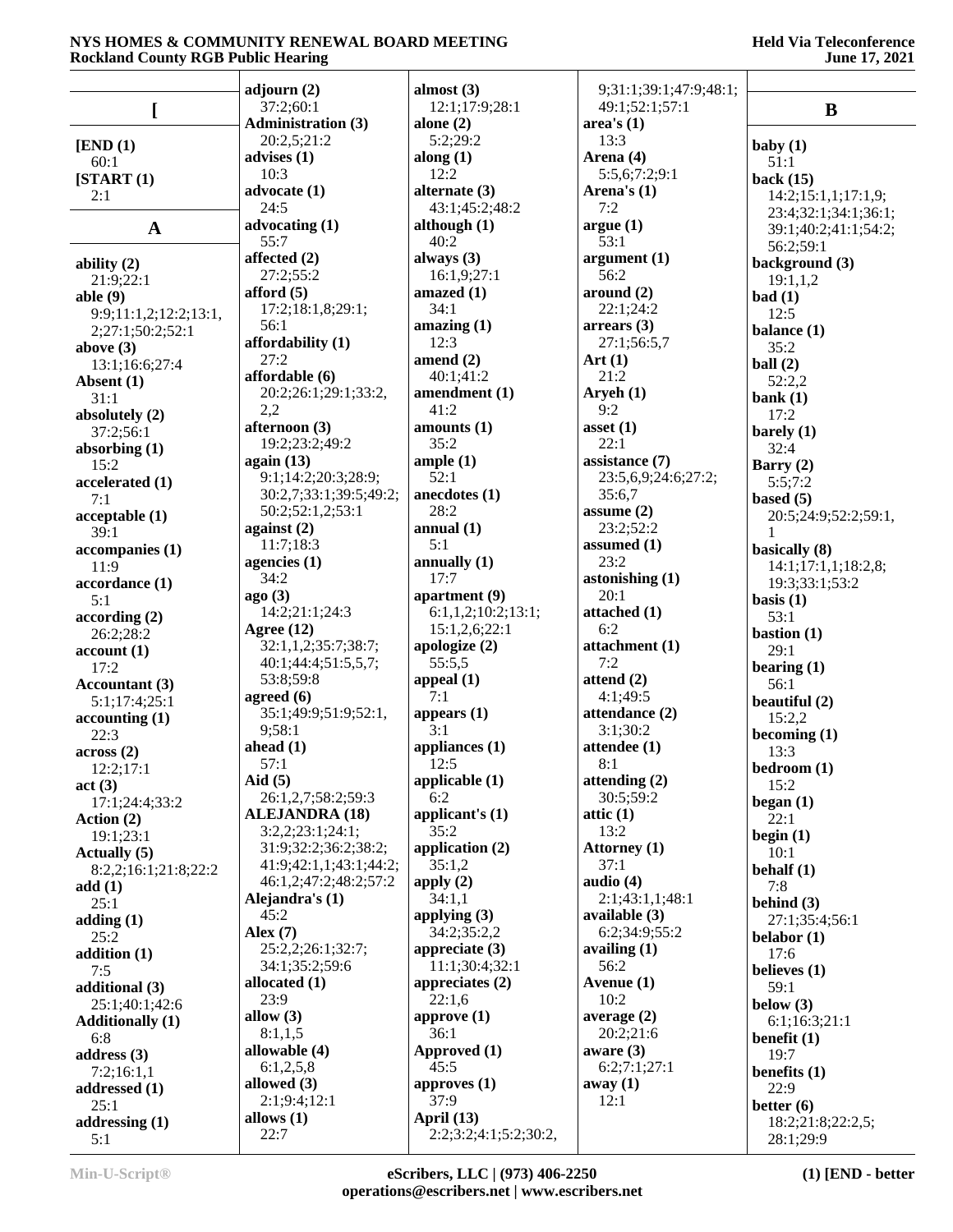| bid(1)                                          | 1,2,4,6;16:1,2,2;19:1,1,             | causes $(1)$         | 3:3;9:2;21:1;25:2        | count(1)                            |
|-------------------------------------------------|--------------------------------------|----------------------|--------------------------|-------------------------------------|
| 11:7                                            | 8;23:1,1;24:1,1,2,9;                 | 6:1                  | comments (2)             | 53:2                                |
| big(1)                                          | 25:1,1,2;26:1,3,6;29:1,              | ceiling $(1)$        | 5:1:7:2                  | County (28)                         |
|                                                 |                                      |                      |                          |                                     |
| 20:1                                            | 2;30:1,2;31:1,1,2,2,3,4;             | 13:1                 | commitment (1)           | 2:3,7;3:8;5:1,2,7;7:7;              |
| billion $(1)$                                   | 32:1;34:3,6;36:1,2,2,9;              | central $(1)$        | 50:2                     | 9:2;21:1,1,7;26:1,1,1,1,            |
| 23:8                                            | 37:1,1,2,5;38:1,1,8;                 | 24:1                 | Committee (2)            | 1,2,2,7;27:1,2,2,4;28:5;            |
| bit(2)                                          | 39:1,2,2,4,5;40:1,1,2,2,             | certainly (3)        | 19:1;23:1                | 29:1;33:2;34:1,2                    |
| 16:2;55:2                                       | 2;41:1,1,1,1,2,2,3;42:1,             | 11:2;22:2;39:1       | communities (1)          | couple(2)                           |
|                                                 |                                      |                      |                          |                                     |
| bits $(1)$                                      | 2,4;43:1,1,1,2,2,4,8;                | certification (1)    | 55:2                     | 3:3;56:2                            |
| 43:2                                            | 44:1,1,6,9;45:1,1,1,1,1,1,           | 59:2                 | company $(1)$            | court (1)                           |
| blue $(1)$                                      | 2, 2, 2, 4, 7; 46: 1, 2, 2, 2, 5, 7; | Certified (1)        | 12:1                     | 27:1                                |
| 24:2                                            | 47:1,2,2,6;48:2,4,8;                 | 5:1                  | compelling $(3)$         | cover(3)                            |
| Board $(46)$                                    | 49:1,1,1,2,2,2,3;50:1,1,             | Chair $(4)$          | 28:1;29:4;33:2           | 12:1,9;18:2                         |
|                                                 |                                      |                      |                          |                                     |
| 2:8;4:2;5:1,7;7:2;                              | 2,7;51:2,3,7,9;52:1,2,2;             | 2:5;10:1;19:1;29:2   | compensation (1)         | COVID(5)                            |
| 8:3;10:1,6;17:1,2;18:6;                         | 53:2,5;54:2,2;55:2,3;                | Chairman (1)         | 19:6                     | 18:1;27:1,2,2;32:1                  |
| 19:1,2,2;21:1,1,1,1,2;                          | 56:1,7;57:1,1,8;58:1,1,              | 8:6                  | compliment (2)           | CPA(5)                              |
| 23:2;24:1,1;25:1,1;                             | 1,3,4,6;59:5;60:1,1,1,3,             | chance $(1)$         | 19:2;49:6                | 5:5;7:2;16:3;54:3,3                 |
| 29:1;30:1,1,2;31:1,1;                           | 7                                    | 24:2                 | components (1)           | CPI(2)                              |
| 32:2;36:4;37:7,8,9;                             | call $(17)$                          |                      | 20:1                     | 6:2;7:2                             |
|                                                 |                                      | change $(3)$         |                          |                                     |
| 38:3;49:2,5,6;50:2;                             | 3:1;8:3;15:1;30:2;                   | 6:1:19:1:37:1        | comprise $(1)$           | criminal $(1)$                      |
| 52:2;54:1;58:1;59:1,1,                          | 36:1;38:1;41:1,3;42:1;               | charge $(1)$         | 5:2                      | 12:1                                |
| $\overline{2}$                                  | 43:2;44:1;46:1;47:1,7,               | 12:1                 | comprised (1)            | crystal(3)                          |
| bodies $(2)$                                    | 9;48:1;57:1                          | chart $(3)$          | 5:1                      | 52:1,2,2                            |
|                                                 | called $(6)$                         |                      |                          |                                     |
| 23:2;24:6                                       |                                      | 6:2;28:1,2           | compromise (4)           | current $(2)$                       |
| body(1)                                         | 3:7;8:1;10:2,8;17:1;                 | choice $(1)$         | 40:1;51:1;57:7,9         | 22:2;55:1                           |
| 15:6                                            | 23:4                                 | 54:1                 | Comptroller (1)          |                                     |
| borrow $(2)$                                    | calling $(3)$                        | choices (1)          | 26:2                     | D                                   |
| 16:4;22:1                                       | 9:2;47:7;48:1                        | 50:4                 | Comptroller's (1)        |                                     |
| both $(2)$                                      | came $(1)$                           | choose $(1)$         | 27:1                     | Daniel (2)                          |
|                                                 |                                      |                      |                          |                                     |
| 5:1;27:2                                        | 56:1                                 | 60:3                 | computer $(2)$           | 24:2;25:1                           |
| bottom $(1)$                                    | can $(59)$                           | citizens (1)         | 19:1;43:3                | data(9)                             |
|                                                 |                                      |                      |                          |                                     |
| 21:8                                            |                                      | 18:1                 |                          |                                     |
|                                                 | 3:1;5:4;8:1,5,9;9:3;                 |                      | concerned (1)            | 20:1,4,8;21:4;22:2;                 |
| bought $(2)$                                    | 10:1,2,2;13:2,6;17:2;                | citizenship (1)      | 17:1                     | 33:2;53:1;55:1,1                    |
| 14:1,2                                          | 18:1,1,8;24:1,2;25:3,4,              | 59:1                 | conclusion (1)           | date(3)                             |
| bring(1)                                        | 5,7;28:2;30:1;31:1;                  | City(1)              | 51:2                     | 50:1;59:2,2                         |
| 45:1                                            | 34:1,2;35:1;38:1,1,7;                | 6:2                  | consider(1)              | day $(4)$                           |
| build $(1)$                                     | 39:1,1,1,1;40:1;41:2,2;              | clarification (2)    | 20:3                     |                                     |
|                                                 |                                      |                      |                          | 12:2;56:2,2;60:1                    |
| 13:8                                            | 42:6;43:1,1;44:2,2;                  | 54:1,1               | consideration (1)        | days $(1)$                          |
| building $(3)$                                  | 45:1;46:5;47:1;49:2,6;               | clearly $(3)$        | 7:1                      | 13:1                                |
| 10:2;13:6;22:1                                  | 50:1,1,3;51:4;53:1,2,2,              | 22:2;33:1,2          | constantly (1)           | Dear $(1)$                          |
| buildings (1)                                   | 3;55:1,1;59:1,1                      | clerk(6)             | 15:7                     | 5:7                                 |
| 9:1                                             | candidates (1)                       | 36:1;38:1;42:1;46:1; | contact $(3)$            | debts(1)                            |
|                                                 | 23:2                                 |                      |                          |                                     |
| built $(1)$                                     |                                      | 47:7,7               | 49:1,2;53:4              | 12:5                                |
| 26:1                                            | capital $(2)$                        | client $(3)$         | continued (1)            | decide(1)                           |
| burden $(3)$                                    | 21:1;22:1                            | 5:8;7:9;9:2          | 19:5                     | 53:6                                |
| 6:1;27:7;56:1                                   | car(1)                               | clients $(1)$        | continuing $(1)$         | decides(1)                          |
| <b>Bursztein</b> (11)                           | 27:1                                 | 5:1                  | 53:1                     | 12:1                                |
| 25:2;26:1,5;29:1;                               | care $(2)$                           | close(1)             | contrary $(2)$           | decision(1)                         |
|                                                 |                                      |                      |                          |                                     |
| 32:1,7;33:1,5;34:1;                             | 13:6;56:2                            | 30:6                 | 33:1;55:1                | 49:7                                |
| 36:2;58:2                                       | carries $(3)$                        | closed $(2)$         | control(3)               | $\boldsymbol{\text{declined}\ (1)}$ |
| businesses $(1)$                                | 37:1;45:4;58:6                       | 30:1,1               | 15:1,2;17:1              | 20:1                                |
| 6:1                                             | carry $(2)$                          | code(1)              | convey $(1)$             | decrease(2)                         |
| busy(1)                                         | 37:3;43:1                            | 22:7                 | 58:2                     | 36:5;55:7                           |
| 29:2                                            | carrying $(1)$                       | column $(3)$         | convinces (1)            | decreases(1)                        |
|                                                 |                                      |                      |                          |                                     |
|                                                 | 35:1                                 | 20:1,2,2             | 59:8                     | 20:1                                |
| $\mathbf C$                                     | case $(2)$                           | combination (1)      | corporation (1)          | deepest $(1)$                       |
|                                                 | 25:1;55:1                            | 42:7                 | 2:1                      | 22:1                                |
| calculate (1)                                   | cases $(1)$                          | combined (1)         | cost(15)                 | defense (1)                         |
| 33:1                                            | 18:2                                 | 44:1                 | 6:1,2;7:1,1;11:1;        | 34:8                                |
|                                                 |                                      |                      |                          |                                     |
| <b>CALDWELL (164)</b>                           | $\cosh(1)$                           | coming $(5)$         | 20:1,2;28:1,1,1;29:6,6,  | demonstrate (1)                     |
| 2:1,2,2,6;3:1,1,1,2,9;                          | 6:1                                  | 7:1;11:1;32:4;54:1;  | 8;33:7;34:1              | 18:1                                |
| 4:1,2,2,3,4;7:2;8:4;<br>10:1,1,1,2,7;13:2;14:1, | category $(1)$<br>27:7               | 55:9<br>comment (4)  | costs(3)<br>5:2;7:5;33:1 | demonstrated (2)<br>17:2;18:9       |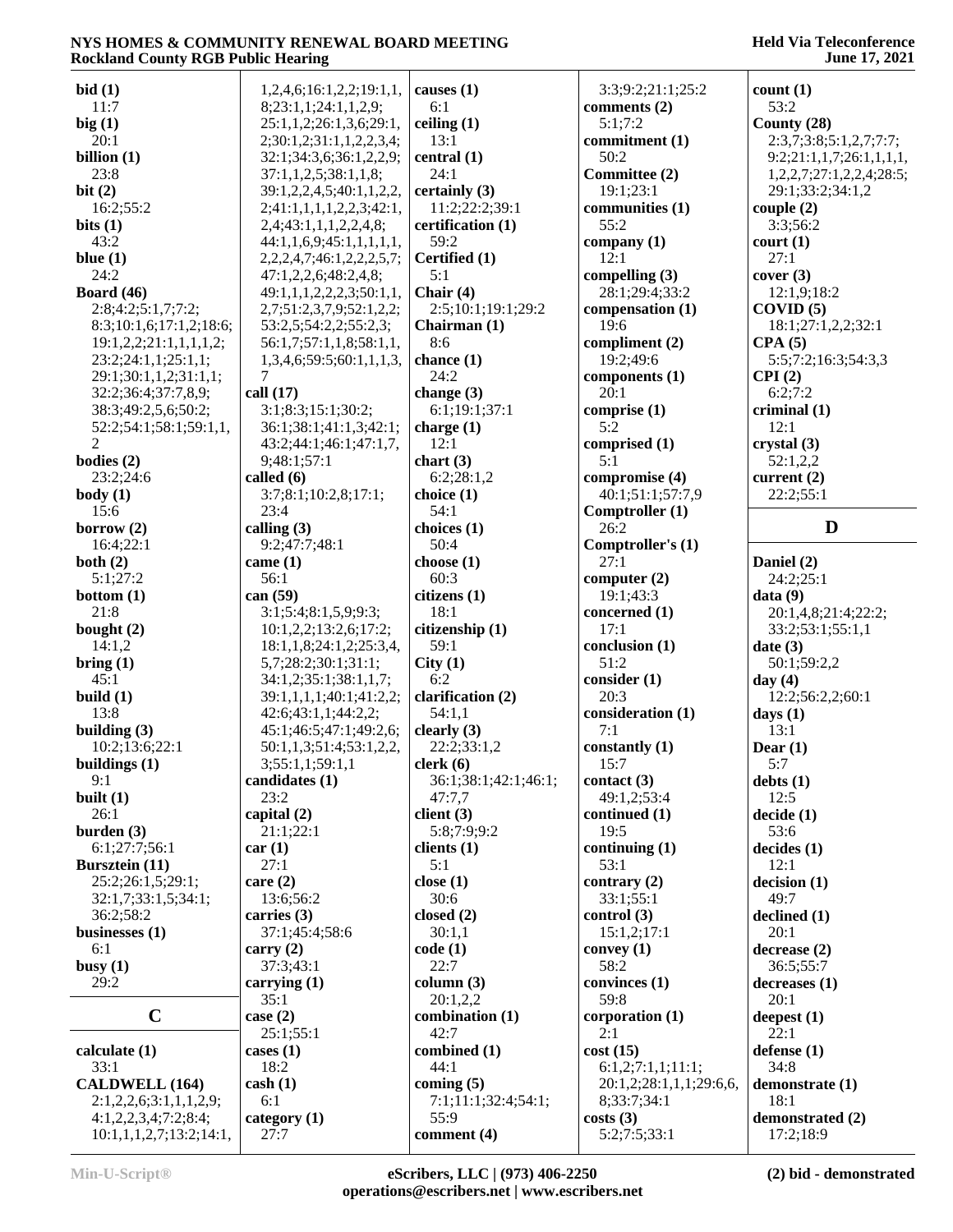| demonstration (2)  | 22:2;37:1             | enacted $(2)$        | evident $(1)$         | 11:1;27:1              |
|--------------------|-----------------------|----------------------|-----------------------|------------------------|
| 18:1,1             | down $(5)$            | 28:6;33:2            | 34:7                  | far $(3)$              |
| Department (1)     | 28:1,1;29:8;39:2;     | end $(5)$            | exactly $(3)$         | 11:8;32:1;35:1         |
| 27:2               | 56:2                  | 3:6;16:1,2;23:1;49:1 | 35:2;44:6;58:1        | faster $(1)$           |
| deprecation (1)    | downstate (1)         | endeavor $(1)$       | examine $(1)$         | 36:2                   |
| 28:1               | 24:1                  | 59:4                 | 28:1                  | fault $(1)$            |
| depreciation (3)   | downturn (1)          | ends $(1)$           | example $(4)$         | 32:9                   |
| 20:2;22:2;53:2     | 22:1                  | 30:2                 | 12:2,8;27:2;33:7      | favor $(1)$            |
| Depression (1)     | drain(1)              | energy $(2)$         | examples $(1)$        | 48:2                   |
| 22:1               | 13:1                  | 7:2;59:7             | 12:1                  | feel $(3)$             |
| desperate $(1)$    | Drive $(1)$           | enforce $(1)$        | exceed (1)            | 15:1;32:3;53:8         |
| 13:2               | 10:4                  | 19:3                 | 2:1                   | few $(6)$              |
| despite (1)        | ducked (1)            | enhancing $(1)$      | excess (1)            | 4:2;9:8;15:2;19:2;     |
| 21:9               | 13:1                  | 20:2                 | 17:7                  | 32:1,9                 |
| determination (2)  | dumpster $(1)$        | enough $(1)$         | excludes (1)          | file $(1)$             |
| 49:4;52:1          | 12:1                  | 33:2                 | 20:2                  | 27:2                   |
| determining $(1)$  | during $(10)$         | ensure (2)           | Excuse (3)            | filed $(1)$            |
| 31:1               | 5:2;6:5;18:1;22:1,1,  | 33:2,2               | 14:1;43:1;53:2        | 20:6                   |
| device(1)          | 2;27:1;56:2;58:2;59:1 | entirely $(1)$       | executive (1)         | files $(1)$            |
| 22:3               | duty $(2)$            | 6:1                  | 26:6                  | 7:1                    |
| DHCR $(3)$         | 19:2,3                | entitled (1)         | exempt (1)            | fill(4)                |
| 20:4;21:2;28:2     |                       | 51:1                 | 18:1                  | 28:2;35:1,2,2          |
| difficult $(5)$    | E                     | era(1)               | Exias $(1)$           | filling $(2)$          |
| 26:1,2,2;30:2;56:7 |                       | 11:1                 | 32:2                  | 34:2;59:1              |
| dime(1)            | earn $(1)$            | erase $(1)$          | expected $(3)$        | finally $(1)$          |
| 56:1               | 13:2                  | 32:8                 | 12:1,3,9              | 58:1                   |
| direct(1)          | earning $(1)$         | ERIC(3)              | expense $(5)$         | financial $(1)$        |
| 5:1                | 16:4                  | 10:2;14:2;16:1       | 17:9;20:5;21:1,1;     | 22:1                   |
| directions (1)     | easier $(1)$          | especially $(2)$     | 22:2                  | find $(2)$             |
| 3:1                | 30:2                  | 55:1,2               | expenses (14)         | 33:1;37:2              |
| directly $(1)$     | East $(2)$            | estate $(4)$         | 5:1,2,2,2;13:2;15:4;  | finish $(1)$           |
| 34:1               | 10:2;12:2             | 5:1,2;7:7;22:7       | 18:2;19:5;20:2;28:2;  | 42:5                   |
| director $(1)$     | easy $(1)$            | ethnicity (1)        | 54:1,1,5,6            | first $(10)$           |
| 26:6               | 16:1                  | 59:1                 | experience (2)        | 3:1,1;10:1;11:4;       |
| disagree $(2)$     | economic $(3)$        | ETPA $(3)$           | 26:1,9                | 14:1;20:1,2;22:1;31:2; |
| 32:1;34:5          | 17:2;19:3;22:1        | 17:1;21:1;28:4       | experienced (2)       | 56:1                   |
| disappeared $(1)$  | economist (1)         | even $(8)$           | 5:2;22:1              | fiscal $(1)$           |
| 13:1               | 28:1                  | 6:1;11:2;16:5;18:1,  | explain(1)            | 7:1                    |
| discuss(1)         | economy $(2)$         | 2;20:7;28:1,1        | 21:2                  | five $(10)$            |
| 17:1               | 11:1;55:1             | evening $(6)$        | extermination (1)     | 12:1;13:1;31:1;34:7;   |
| discussed (1)      | effective (2)         | 2:2,7;17:3;19:1;     | 12:4                  | 37:1,4,7,8;39:6;45:3   |
| 7:5                | 30:3;35:1             | 21:2;58:1            | extra(2)              | fix(1)                 |
| discussing $(1)$   | either $(3)$          | event $(3)$          | 12:1,1                | 13:1                   |
| 40:2               | 29:2;44:1;54:1        | 26:1;29:7;35:1       | extremely (1)         | fixed $(1)$            |
| discussion $(3)$   | elect (1)             | eventually $(1)$     | 18:2                  | 18:1                   |
| 28:1;40:2;54:2     | 23:2                  | 55:1                 |                       | flipping $(1)$         |
| dismiss $(1)$      | eliminate $(1)$       | everybody $(5)$      | $\mathbf{F}$          | 24:1                   |
| 32:1               | 20:2                  | 12:1;15:1;53:4;59:2; |                       | floor $(6)$            |
| disregarded $(1)$  | eliminated (1)        | 60:1                 | fact $(9)$            | 38:1,1;40:3;43:1;      |
| 20:2               | 6:1                   | everybody's $(1)$    | 18:1;21:9;26:1,1;     | 45:2;54:2              |
| distinction (1)    | else (6)              | 28:3                 | 27:1;28:2,6;30:4;59:1 | flow $(1)$             |
| 21:1               | 12:1;29:2;30:9;32:1;  | everyone $(5)$       | factors $(1)$         | 6:1                    |
| distributed (1)    | 37:2;40:1             | 2:7;4:1;33:1;60:1,7  | 20:2                  | focus $(1)$            |
| 23:2               | elsewhere (1)         | everyone's (1)       | facts $(1)$           | 33:6                   |
| documentation (1)  | 29:1                  | 51:2                 | 7:8                   | focused $(1)$          |
| 35:2               | email $(4)$           | everything's $(1)$   | failed (1)            | 27:2                   |
| dollars $(3)$      | 5:1;7:2;16:9;24:2     | 57:6                 | 54:2                  | following $(1)$        |
| 15:2;23:8;27:1     | <b>Emergency</b> (2)  | evicted $(2)$        | fair $(9)$            | 15:1                   |
| don't(1)           | 23:5;27:1             | 26:1,2               | 6:1,1;18:2;19:1;      | foregone $(1)$         |
| 50:1               | employers $(1)$       | eviction $(1)$       | 52:1;53:9;54:5;57:7,8 | 51:2                   |
| done $(3)$         | 11:2                  | 27:1                 | fairness $(3)$        | foremost $(1)$         |
| 21:8;28:2;51:1     | employment $(1)$      | evictions (1)        | 52:8;53:1;54:7        | 22:1                   |
| doubt(2)           | 11:2                  | 26:9                 | fall $(2)$            | forgive $(1)$          |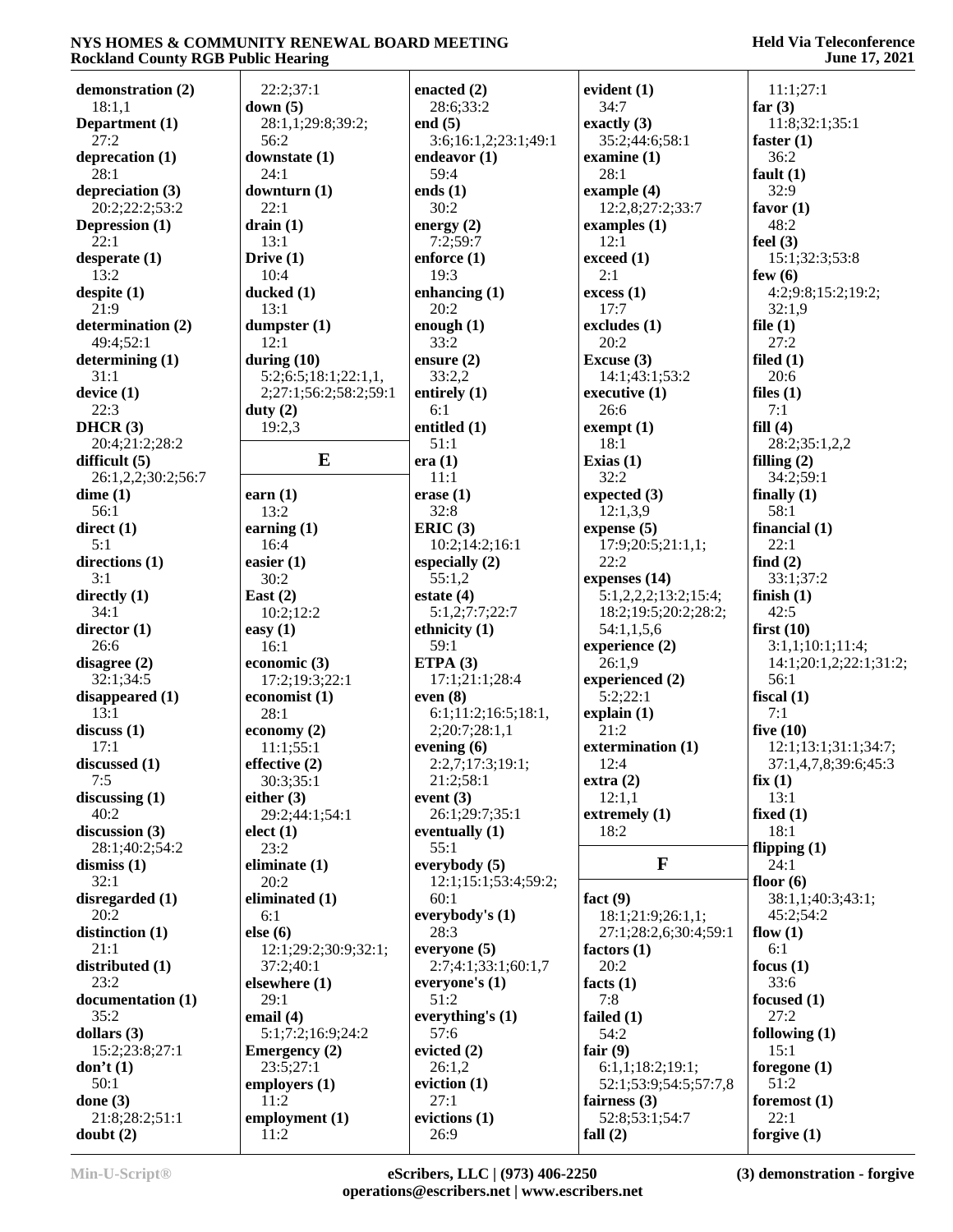| 19:1                    | Garrison (1)                     | 44:1,1,1,5,8;46:1,1;    | 8:1;16:2,2;32:2      | improvements (2)        |
|-------------------------|----------------------------------|-------------------------|----------------------|-------------------------|
| forgot $(1)$            | 10:4                             | 47:1,1,1,1;48:1,1;57:1, | high $(1)$           | 6:1,2                   |
| 19:1                    | general $(1)$                    | 2,2;60:1                | 17:8                 | include $(2)$           |
| form $(1)$              | 7:2                              |                         | highest $(1)$        | 21:2;22:5               |
| 57:1                    | Gentleman (2)                    | H                       | 27:1                 | includes $(1)$          |
| forms $(3)$             | 29:2;53:2                        |                         | highlighted (1)      | 20:2                    |
| 27:2,2;28:2             | gets(1)                          | half $(1)$              | 33:4                 | including $(1)$         |
| formula $(1)$           | 17:2                             | 54:7                    | historic (1)         | 21:4                    |
| 33:1                    | given $(5)$                      | half-percent (1)        | 20:1                 | income $(27)$           |
| forwarded (2)           | 19:2;27:1;35:8;36:3;             | 52:9                    | hit $(1)$            | 20:1,1,1,2,5;21:2,3;    |
| 7:2;24:1                | 55:1                             | half-year $(2)$         | 55:2                 | 22:1,1,1,2,2;23:1;26:1; |
| Foskew $(45)$           | giving $(3)$                     | 52:9,9                  | hole $(2)$           | 27:1,3,8;28:1,1,1;29:7; |
| 3:2;4:1,2,7;9:1,2;      | 11:1;18:2;22:1                   | happen $(1)$            | 13:1,1               | 33:1,7,9;55:1,2;59:1    |
| 31:1,1,2;36:2,2,7;39:1, | God(1)                           | 52:3                    | Hollow $(3)$         | incomes $(1)$           |
| 1,2,3;40:8;41:1,1,2;    | 13:3                             | happened $(1)$          | 10:3;17:3;25:1       | 18:1                    |
| 42:2,2,2;44:1,2,2;45:2, | goes(4)                          | 11:1                    | home $(2)$           | increase (49)           |
|                         |                                  |                         | 9:1,8                |                         |
| 2;46:1,2,2,6;47:2,2;    | 11:8;18:3;29:6,7                 | happening $(1)$         |                      | 6:2,5,9;7:1;12:1,1,7;   |
| 48:2,6;49:1;51:2;53:8;  | Good(11)                         | 57:5                    | homeowners (1)       | 13:1,2;15:1,1;17:2,8;   |
| 57:1,2;58:1,1,2;60:9    | 2:2,6;4:2;15:5,9;                | happens $(1)$           | 53:1                 | 18:1,1,2,2,7;28:1;31:2; |
| found $(1)$             | 17:1;19:1;35:1;60:1,1,           | 12:9                    | hope $(2)$           | 32:2,3;34:5;35:1;36:1,  |
| 9:1                     | 1                                | happy $(1)$             | 19:2;23:8            | 1,5,7;37:1;38:2,2,4;    |
| four $(2)$              | government $(2)$                 | 18:1                    | hopeful $(2)$        | 39:2;40:1;42:1;44:1,1,  |
| 12:1;36:2               | 15:2;32:1                        | hard $(1)$              | 7:9;59:6             | 1;45:1;46:1;47:1,2;     |
| frame $(1)$             | grant(4)                         | 55:2                    | hoping $(2)$         | 48:9;51:1;52:1;54:8,9;  |
| 55:1                    | 29:1,3,4;59:9                    | hardship $(1)$          | 23:4;59:7            | 57:1;58:9               |
| free $(3)$              | granted (1)                      | 18:9                    | Horowitz (2)         | increased (7)           |
| 34:1;35:1;56:2          | 55:8                             | haulers $(1)$           | 4:1;31:1             | 5:2;7:5;19:5;20:1;      |
| freeze $(5)$            | <b>GRAY-HUERTAS (63)</b>         | 11:7                    | hourly $(1)$         | 28:2;33:1,1             |
| 20:3,7;23:2;32:2;       | 3:1,1,1,1,2,2,2,2,3:2,           | hauls $(1)$             | 13:1                 | increases (14)          |
| 34:1                    | 2,5,8;5:3;8:1,1,6;9:1,1,         | 12:1                    | hours $(1)$          | 3:8;6:2;7:1,1,4,4;      |
|                         |                                  |                         | 23:3                 |                         |
| freezing $(1)$          | 1; 10: 9; 30: 1, 1, 2; 31: 1, 1, | Haverstraw (1)          |                      | 13:4;17:1,2,6;28:7;     |
| 19:2                    | 1,2,3,5,7,9;37:1,2,3,6;          | 33:2                    | house $(1)$          | 29:1,3;55:1             |
| froze $(1)$             | 38:1;39:1;40:1,2,2;              | head $(1)$              | 15:1                 | increasing $(1)$        |
| 42:2                    | 41:1;47:1;48:1,7;49:1,           | 21:2                    | Housing $(7)$        | 5:2                     |
| frozen $(1)$            | 1,2,8;50:1,5,9;51:2;             | hear $(14)$             | 24:3;26:1;27:7;29:1; | increments (1)          |
| 43:3                    | 52:1,2;53:2;54:1,2;              | 10:2;25:3,4,5,6,7;      | 33:2,2,2             | 51:1                    |
| full $(3)$              | 55:2,5;57:1;58:1;59:2;           | 28:2;30:3;43:2;45:1;    | hurt $(2)$           | incurred (1)            |
| 11:2;49:6;52:1          | 60:6                             | 47:1;50:2;53:2,2        | 15:1;29:8            | 7:6                     |
| fully $(1)$             | Great(2)                         | heard $(7)$             | husband's $(1)$      | indebted (1)            |
| 6:1                     | 22:1;60:1                        | 17:4;28:2;32:2,2;       | 19:1                 | 57:1                    |
| function $(1)$          | greater(1)                       | 36:4;38:1;46:1          |                      | indebtedness (1)        |
| 22:4                    | 35:1                             | hearing $(15)$          | $\mathbf I$          | 56:3                    |
| fundamental (1)         | groups (1)                       | 2:1,1,4;3:5,6;9:2;      |                      | independent (1)         |
| 17:1                    | 24:7                             | 30:1,1,1,1,2,6;40:1;    | $\Gamma$ m (4)       | 22:1                    |
|                         | guarantee (1)                    | 43:2;47:1               | 16:1;26:5;40:1;52:2  | indiscernible (13)      |
| funds $(2)$             |                                  |                         |                      |                         |
| 34:1,9                  | 13:9                             | $\text{held}(1)$        | icy $(2)$            | 14:8;18:1;31:2;49:1;    |
| Funston (3)             | guess $(3)$                      | 59:2                    | 11:1,1               | 50:9;52:1,1,1;53:1;     |
| 10:2,2;12:2             | 3:1;8:5;40:2                     | Hello $(12)$            | ID $(1)$             | 54:6,7;56:1;60:3        |
| furniture $(1)$         | Guideline (7)                    | 2:1;14:1;16:2,2;        | 2:2                  | individual $(5)$        |
| 12:1                    | 2:8;3:8;7:1;31:1;                | 19:1;24:2,2;25:1,4;     | idea $(2)$           | 2:1;6:1,2;8:1;16:1      |
| furnitures $(1)$        | 37:1;58:1,1                      | 26:1;31:2;48:1          | 4:2;28:6             | individually $(1)$      |
| 15:5                    | guidelines (7)                   | help $(6)$              | identification (1)   | 49:2                    |
| Further $(5)$           | 2:1,2;3:7;5:7;21:1,1,            | 28:1;34:2,2,2;35:1;     | 9:1                  | individuals (1)         |
| 6:1;7:1;10:1;25:1,2     | 1                                | 59:3                    | identify $(2)$       | 14:9                    |
| future $(1)$            | gutter(1)                        | helpful $(2)$           | 14:1,2               | INE(1)                  |
| 20:2                    | 12:2                             | 35:1;59:1               | impart(1)            | 22:2                    |
|                         | $g$ uys $(5)$                    | helps $(1)$             | 3:1                  | inflation $(2)$         |
| G                       | 11:1;13:1;15:1;49:9;             | 54:1                    | impasse(1)           | 7:2;11:2                |
|                         | 51:1                             |                         | 39:6                 | inflation's $(1)$       |
|                         |                                  | Hersh $(1)$             |                      |                         |
| garbage $(4)$           | <b>GUZMAN</b> (33)               | 31:1                    | implemented (1)      | 11:2                    |
| 11:6,7;12:1,4           | 3:2,2;31:7,8;32:1;               | hey $(1)$               | 6:1                  | information $(5)$       |
| Gardens (2)             | 36:1,1,1;38:2,2;39:1;            | 34:2                    | important (1)        | 2:2;9:1;10:1,2;22:4     |
| 10:3;17:3               | 40:1;41:5,6;42:1,1;              | Hi(4)                   | 22:1                 | informed (1)            |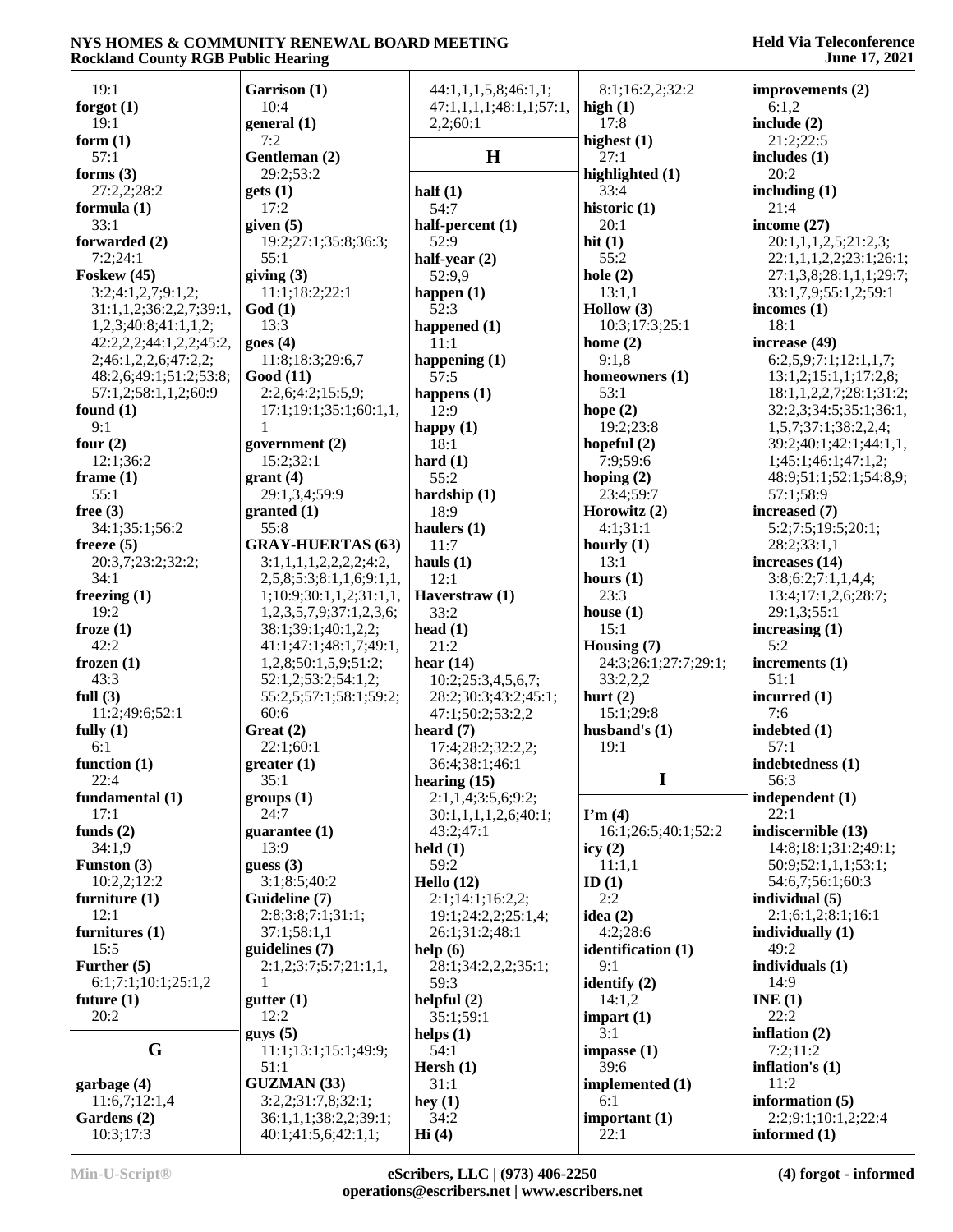| 16:1                    | 4:5;31:1                 | landlords' $(3)$           | 21:1;26:1,1          | 23:1                    |
|-------------------------|--------------------------|----------------------------|----------------------|-------------------------|
| initial $(1)$           | job $(6)$                | 20:2;28:1;33:1             | line $(4)$           |                         |
|                         |                          |                            |                      | maintains(1)            |
| 35:2                    | 15:5;17:2;20:1;22:1;     | landlord's $(4)$           | 14:1;16:1;21:1,8     | 21:1                    |
| insist $(1)$            | 26:2,8                   | 12:2;18:2;19:4;56:2        | list $(4)$           | maintenance (4)         |
| 49:5                    | Joe (1)                  | landscapers $(1)$          | 3:1;4:2;15:8,9       | 20:1,1;21:2;56:2        |
| instead $(1)$           | 16:2                     | 11:1                       | listen $(2)$         | majority $(1)$          |
| 44:1                    | joining $(3)$            | landscaping $(1)$          | 15:1;27:1            | 57:4                    |
| instruct $(1)$          | 9:1,8;10:1               | 12:4                       | listening $(3)$      | makes $(1)$             |
| 20:2                    | Joseph $(2)$             | last $(11)$                | 16:1,8;32:1          | 35:1                    |
| instructed (1)          | 16:1,2                   | 4:5;7:1;9:2;15:1,1;        | litigation $(1)$     | making (10)             |
| 21:2                    | July $(1)$               | 16:1;19:2;21:6;25:2;       | 11:9                 | 15:1;28:2;33:1,3;       |
| insurance $(3)$         | 23:8                     | 29:1;55:6                  | little $(3)$         | 46:3,3;53:1;54:2,4;     |
| 5:1;11:1;12:5           | June $(3)$               | latest $(1)$               | 13:2;16:2;36:2       | 56:5                    |
| intents $(1)$           | 2:3,8;5:1                | 6:2                        | live $(3)$           | management $(1)$        |
| 3:6                     | justice (5)              | law(1)                     | 24:1;26:1;29:1       | 20:1                    |
| interest $(8)$          | 17:2,2;18:3;19:3,4       | 37:8                       | living $(1)$         | Manhattan (1)           |
| 20:2;21:1,1,2,2;28:1,   | justification (1)        | lawyers $(1)$              | 13:2                 | 24:1                    |
| 3:53:2                  | 20:6                     | 28:1                       | load $(1)$           | Many $(8)$              |
| interests $(1)$         |                          | lease $(30)$               | 35:1                 | 16:9;21:1;22:9;23:2,    |
| 59:2                    | $\mathbf K$              | 6:6;31:2;36:5;39:1;        | loan(1)              | 3;29:1,1;32:1           |
| interference (4)        |                          | 40:1,1,1,3,4,6;42:1,5,9;   | 59:9                 | market $(3)$            |
| 2:1;43:1,1;48:1         | <b>KAREN</b> (8)         | 43:1;44:1;45:1;46:1;       | local $(1)$          | 6:1,1;11:1              |
| interpreted $(1)$       | 2:1;3:1;8:3,4;30:2;      | 47:3;48:9;49:1,9;50:2,     | 24:7                 | matter (1)              |
| 56:1                    | 47:1;48:1;57:1           | 2;51:1,1,1;54:1,1,1;       | located $(1)$        | 52:1                    |
| into $(15)$             | Karen's $(1)$            | 58:1                       | 10:4                 | mattresses $(1)$        |
| 2:2;3:4,7;4:1;9:2;      | 3:1                      | leases $(14)$              | locked $(1)$         | 12:1                    |
| 13:1;17:5;28:1;30:1,1,  | Kazarnovsky (16)         | 6:3;34:2;41:2;43:1,        | 54:1                 | maximum <sub>(1)</sub>  |
| 9;54:1;57:1;59:1,7      | 16:1,2,2,2,2,2,2;24:2,2; | 7;44:1,1,3,3;45:1;46:1;    | long(8)              | 2:1                     |
| invalid $(1)$           | 25:1,1,2,3,4,5,6,9       | 48:5;52:6;57:1             | 13:1,1;15:8;29:1;    | may(7)                  |
| 20:1                    | keep(4)                  | least $(6)$                | 35:2;38:6,6,8        | 8:1;39:8;43:1,1;        |
| inverse $(1)$           | 15:3;16:1;20:1;33:1      | 3:3;6:1;27:6;28:2;         | look $(7)$           | 55:1;56:2,9             |
| 21:2                    | keeps $(2)$              | 51:1;54:7                  | 24:2,2;28:1;34:2;    | maybe $(8)$             |
| investments (1)         | 13:1;28:1                | legal(8)                   | 37:1;52:2;53:1       | 18:1;32:9;34:1;35:1;    |
| 22:1                    | kept(1)                  | 6:1,9;26:1,2,7;58:2;       | looked $(3)$         | 54:9;56:2;59:1,1        |
| investors $(1)$         | 15:3                     | 59:3,3                     | 12:2,2,2             | McKee(12)               |
| 22:7                    | Kim(16)                  | legislation $(1)$          | looking $(2)$        | 19:1,1,1;23:1,1,1;      |
| issue $(2)$             | 3:2;4:1;31:1,2;32:1,     | 18:4                       | 20:8;30:2            | 24:1;27:1;28:9;32:1,6;  |
| 17:1;31:2               | 1;36:2;39:2;41:1;42:2;   | legislative (3)            | loss(2)              | 34:1                    |
| issues $(1)$            | 44:2;46:2;47:2;48:2;     | 23:2;24:2,6                | 22:1:55:1            | McKee's (2)             |
| 56:5                    | 57:1;58:1                | legislature (1)            | losses $(2)$         | 24:1;33:3               |
| item $(2)$              | $\operatorname{kind}(3)$ | 23:2                       | 16:1;22:1            | mean $(11)$             |
| 17:9;39:8               | 14:1;52:1;54:4           | Leonard $(3)$              | lost(5)              | 12:1;13:4,5,7;30:1;     |
|                         | knowledge (1)            | 14:1,1,2                   | 9:1;22:2,2;23:1;59:1 | 52:3;53:2;55:6;56:1,2;  |
| J                       | 5:1                      | less (4)                   | lot(11)              | 57:2                    |
|                         | knows $(2)$              | 20:1,1;39:1,2              | 11:1,2,8;13:2,7,8;   | meaning $(3)$           |
| Jacob(52)               | 26:6;50:1                | letter $(3)$               | 20:1;54:5,5,6;55:9   | 21:1;33:1,9             |
| 4:2;8:1,1,1,2;9:1,1,1,  |                          | 5:5;17:5;25:1              | $\text{lots} (1)$    | mean <sub>t</sub> (1)   |
| 5,7;10:1;31:6;34:4;     | L                        | letters $(1)$              | 56:1                 | 14:1                    |
| 36:1,1;38:1,1,1,2,2,6;  |                          | 34:2                       | love $(1)$           | meeting $(25)$          |
| 41:7,8;42:1,1,1;44:2,2; | labor(2)                 | letting $(1)$              | 16:1                 | 2:2,4,8,9;3:7;5:1;7:2;  |
| 45:1;46:1,1;47:1,1,5;   | 11:1,2                   | 29:1                       | loved $(1)$          | 10:1;30:1,1,1,1,1,2;    |
| 48:1,1,1,1,2;50:2;51:1; | lack $(1)$               | level $(3)$                | 15:1                 | 37:1,2;49:4;50:1,1,2,6; |
| 52:8;53:1,1,2,2;57:2,2; | 31:2                     | 35:3;38:5;39:7             | low(5)               | 52:1;53:1;59:2;60:1     |
| 58:2;60:1,5,8           | landlord (10)            | Levy $(16)$                | 25:7,8;26:1;27:1;    | meetings $(1)$          |
| Jacobs(6)               | 2:1;18:1,2,2;21:6;       | 10:1,1,2,2;13:2;14:1,      | 55:2                 | 52:2                    |
| 4:1;8:7;31:5;37:1;      | 27:2;34:1;35:2;56:6;     | 1,1,1,1,2,2,2,5,7;16:1     | Logal(1)             | member $(5)$            |
| 38:1,4                  | 59:1                     | likely $(1)$               | 16:1                 | 8:3;25:1;38:3;49:2;     |
| Jain $(19)$             | landlords (26)           | 5:2                        |                      | 50:2                    |
| 4:1;8:1,1,6;9:1;10:8;   | 11:2;12:3;13:1,5;        | likes $(1)$                | M                    | members (9)             |
| 31:5;34:3;36:1;38:2;    | 20:1,6;22:1;23:1,7;      | 15:6                       |                      | 19:1,2;21:2;24:1,1;     |
| 41:7;42:1;44:2;45:2;    | 27:1;28:2,3,7;33:1,1;    | limitations <sub>(1)</sub> | $Madam (1)$          | 29:1;31:1;49:5;59:2     |
| 46:1;47:1;48:1,1;57:2   | 34:1,2,8;35:4,5;53:1;    | 28:7                       | 37:1                 | members' $(1)$          |
| Jarrhett (2)            | 54:4,6;55:1;56:1;58:2    | limited $(3)$              | maintain(1)          | 36:4                    |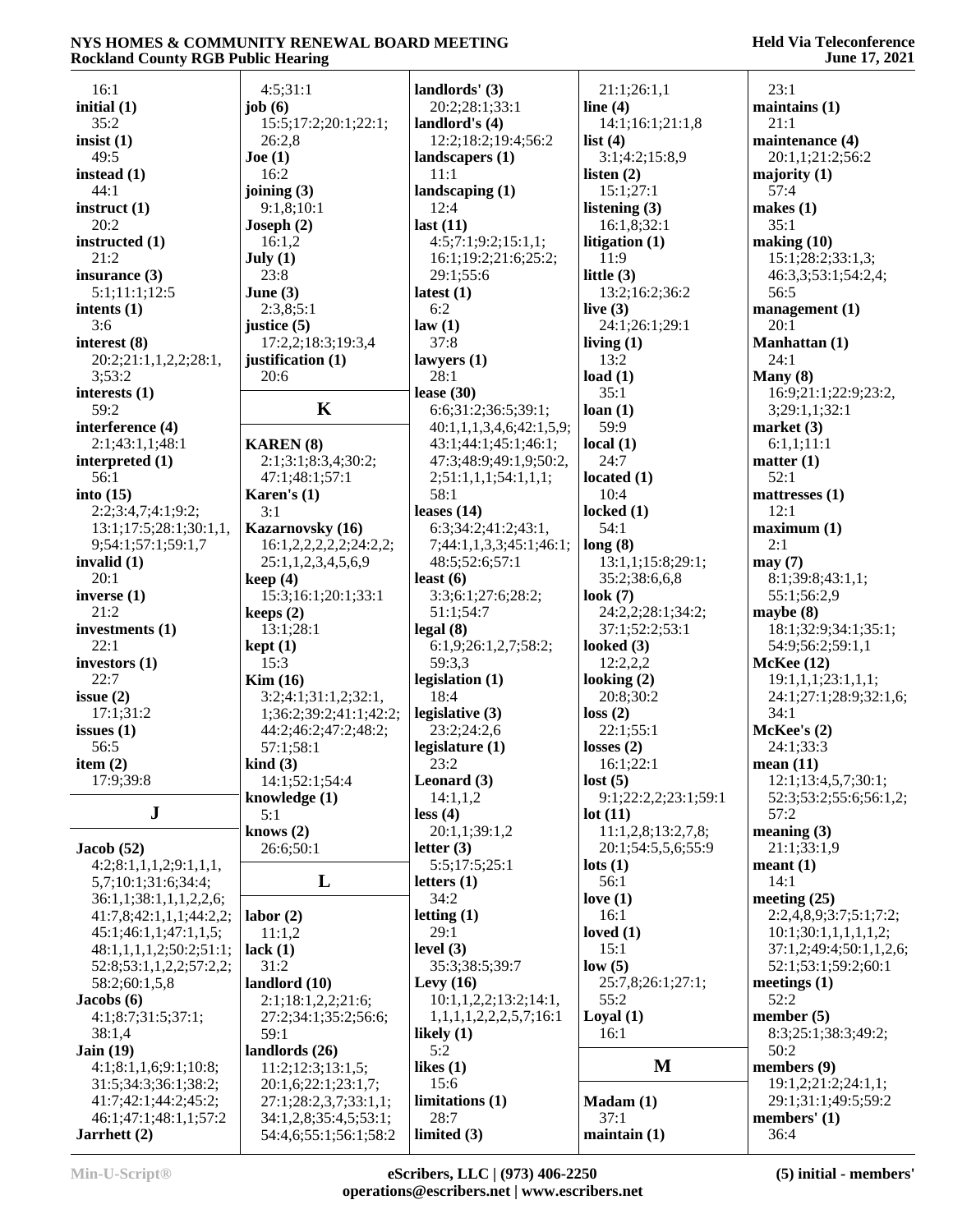#### **Held Via Teleconference June 17, 2021**

| memory(1)                                | 35:1,1,1;50:1                             | 54:1                 | 26:1;30:6;39:5;59:1,                    | outside (1)                 |
|------------------------------------------|-------------------------------------------|----------------------|-----------------------------------------|-----------------------------|
| 32:8                                     | most(4)                                   | net(5)               | 1,8                                     | 56:2                        |
| mention $(3)$                            | 21:2;22:5;26:1;56:1                       | 20:9;21:1,2;33:1,9   | one (31)                                | over $(10)$                 |
| 11:1,4;13:1                              | motion $(37)$                             | New(9)               | 3:3;8:1;12:1;14:1,1,                    | 2:5;6:1;11:2;21:6;          |
| merely $(1)$                             | 22:1;36:1,2,6,7;37:1,                     | 6:2;13:1,7,8,9;15:5; | 2;15:1,2;17:1;27:1;                     | 22:1,6;24:1;56:1,2,2        |
| 22:3                                     | 2,3;38:1,1,1,1;40:1,1,2,                  | 26:2;37:1;54:2       | 29:2;32:1,2;36:1,1,8;                   | overall (3)                 |
| message(1)                               | 5;41:2;43:1;45:1,1,2,4,                   | newly(1)             | 38:6;42:7;43:1;44:1,1,                  | 29:7;33:1;55:1              |
| 58:2                                     | 8,9;46:1,2,3,4;48:1,3;                    | 6:1                  | 9;50:1,1,1,2;53:2;54:1;                 | owner $(5)$                 |
| met(1)                                   | 54:2,2;55:3;57:1,9;                       | next(8)              | 55:1;56:1,5                             | 6:1;7:1;9:1;10:2;           |
| 18:1                                     | 58:5,6                                    | 12:1,2;16:1;29:1;    | one- $(3)$                              | 22:1                        |
| methodological (1)                       | motions(1)                                | 39:8;52:1,1;54:1     | 39:1;45:4;53:9                          | owners $(5)$                |
| 21:1                                     | 37:7                                      | night $(3)$          | ones $(2)$                              | 6:1;7:7;22:2;32:1,9         |
| methodology (1)                          | motivating (1)                            | 60:1,1,1             | 52:1;55:2                               | ownership (1)               |
| 20:1                                     | 59:1                                      | nine(1)              | one's $(1)$                             | 22:1                        |
| Michael (2)                              | move (13)                                 | 37:8                 | 27:8                                    | owns(2)                     |
| 19:1,1                                   | 12:1;15:8;36:2,2;                         | none $(2)$           |                                         | 5:9:9:2                     |
| middle $(3)$                             |                                           |                      | one-year $(27)$                         |                             |
|                                          | 38:1;39:8;43:1,1;44:1,                    | 35:1;40:1            | 6:3;31:2;34:2;35:1,                     | ${\bf P}$                   |
| 26:1;27:1;55:8                           | 2;47:2,2;54:1                             | nonincrease (1)      | 8;36:5;37:1,1;39:1,1;                   |                             |
| might $(2)$                              | moved $(9)$                               | 36:6                 | 41:2;42:2;43:1;44:1,1,                  |                             |
| 36:2;59:1                                | 6:1;9:3;25:2,2;36:1;                      | nos(1)               | 1,3;49:9;50:2;51:1;                     | PAC $(3)$                   |
| <b>MILAGROS (11)</b>                     | 42:1;47:6;48:8;57:1                       | 41:1                 | 52:1,6;54:1,8;58:1,1,9                  | 19:2;23:2,2                 |
| 3:2;36:1;38:2;41:5;                      | moving $(6)$                              | note $(2)$           | only $(9)$                              | page $(2)$                  |
| 42:1;44:1;46:1;47:1,1;                   | 12:1;16:1,2;19:1;                         | 7:2;24:1             | 3:2;6:5;26:1;33:2;                      | 58:1,8                      |
| 48:1:57:2                                | 24:2;40:1                                 | notice $(2)$         | 49:8,8;52:1;59:1,5                      | paid(8)                     |
| Millie $(2)$                             | much(11)                                  | 50:1,1               | onto $(1)$                              | 12:1,2;27:1,2,2;28:3;       |
| 3:2;31:7                                 | 15:1,1;16:1;17:2;                         | notices $(1)$        | 11:1                                    | 34:1;58:2                   |
| million $(1)$                            | 19:7;23:1;30:2;31:1;                      | 34:2                 | open $(5)$                              | pandemic (6)                |
| 27:1                                     | 32:1;33:2;58:7                            | nowhere $(1)$        | 3:5;30:1,1;40:4;43:1                    | 22:2;27:1;32:4;35:8;        |
| mind(1)                                  | Munk $(3)$                                | 35:3                 | operating (9)                           | 55:8;59:1                   |
| 33:1                                     | 9:2;10:6;25:1                             | Number (3)           | 5:1,1,2;20:1;21:1,1,                    | panel (1)                   |
| mine(2)                                  | muted(1)                                  | 19:9;24:1;28:1       | 3;33:1,9                                | 29:1                        |
| 12:2;19:1                                | 8:1                                       | numbers $(3)$        | operation (2)                           | panelist (5)                |
| minimum(1)                               | myself(3)                                 | 28:1,1,1             | 20:1;21:2                               | 8:2;9:3;16:2;24:2;          |
| 23:1                                     | 13:3;18:1;19:2                            | numerous $(1)$       | operational (1)                         | 25:2                        |
| minority (1)                             |                                           | 2:1                  | 23:1                                    |                             |
| 34:4                                     | N                                         | Nyack(1)             |                                         | papers $(1)$                |
|                                          |                                           |                      | operators $(1)$                         | 34:2                        |
| minute(1)                                |                                           | 17:4                 | 6:1                                     | paperwork (1)               |
| 14:2                                     | name $(2)$                                |                      | opinion $(2)$                           | 59:1                        |
| minutes $(5)$                            | 4:5;19:1                                  | $\mathbf 0$          | 15:1;32:1                               | $\frac{1}{2}$ paragraph (1) |
| 2:1;4:1,2;9:8;11:2                       | Nassau (2)                                |                      | opportunity (1)                         | 7:6                         |
| missing(1)                               | 21:1,1                                    | Oates (4)            | 31:2                                    | parking (2)                 |
| 4:2                                      | national $(1)$                            | 4:7,8,8;31:1         | opposite (1)                            | 13:7,8                      |
| mistake $(1)$                            | 22:1                                      | occurred(1)          | 22:8                                    | part(8)                     |
| 3:1                                      | naturally (1)                             | 35:9                 | optimistic (1)                          | 21:2;25:1;30:1,1,2;         |
| moment $(3)$                             | 7:9                                       | occurs(1)            | 32:5                                    | 32:1,1,1                    |
| 2:2;55:1;60:2                            | near(1)                                   | 22:8                 | option $(1)$                            | partial(1)                  |
| momentarily $(2)$                        | 35:3                                      | o'clock(2)           | 54:1                                    | 7:1                         |
| 2:2;4:1                                  | necessarily (4)                           | 24:1,2               | <b>ORA</b> (2)                          | participate (3)             |
| money $(22)$                             | 35:1,1;55:1;56:1                          | October (1)          | 21:2;22:5                               | 30:1;50:3;58:2              |
| 11:1;13:2,2;15:1;                        |                                           |                      |                                         |                             |
|                                          |                                           |                      |                                         |                             |
|                                          | necessary(1)                              | 54:1                 | order(3)                                | particularly (1)            |
| 16:4,5;17:2;18:2;19:4;                   | 53:1                                      | off(3)               | 3:7;4:1;14:1                            | 33:6                        |
| 23:6;28:2;32:1;34:1,1,                   | need $(34)$                               | 36:3;42:5;58:1       | organization (1)                        | pass $(4)$                  |
| 1;35:1;36:1;53:1,1;                      | 3:1;9:1;11:2;12:2;                        | offer $(1)$          | 23:1                                    | 46:2;48:1;49:1;55:1         |
| 54:4;55:2;56:2                           | 13:2;17:1,1,2,2;18:2,5,                   | 28:1                 | others $(3)$                            | passed $(3)$                |
|                                          | 5,9;19:7;20:7;30:1;                       | offered (1)          | 4:1;44:4;52:6                           | 17:1;22:1;58:5              |
| 34:1                                     | 33:2;34:2;35:1,1,6,6;                     | 27:2                 | otherwise $(1)$                         | passing $(1)$               |
|                                          | 37:1,1,1;39:6,8;42:9;                     | Office $(3)$         | 50:2                                    | 11:1                        |
| monies $(1)$<br>month $(2)$<br>27:1;49:1 | 49:1,1;50:1,5,7;53:6                      | 20:2,4;21:2          | out (25)                                | past (2)                    |
| months $(2)$                             | needed (3)                                | offset $(1)$         | 10:5;11:1,1;12:1,1;                     | 26:1;56:3                   |
| 6:1;56:2                                 | 13:7,8;15:1                               | 7:1                  | 18:2;19:4;23:2;28:2;                    | Pat $(6)$                   |
| more (12)                                | $\boldsymbol{\text{needs}}\left(1\right)$ | Old(1)               | 29:2;32:4;34:1,2,2,2,2,                 | 4:3;23:1;31:2,3;            |
| 4:2;11:1;12:2,2;<br>13:2;16:1;18:1;30:3; | 13:1<br>negotiation (1)                   | 17:4<br>once $(6)$   | 7;35:1,2;37:2;49:2;<br>55:9;56:1;59:1,2 | 32:2;51:4<br>patience $(1)$ |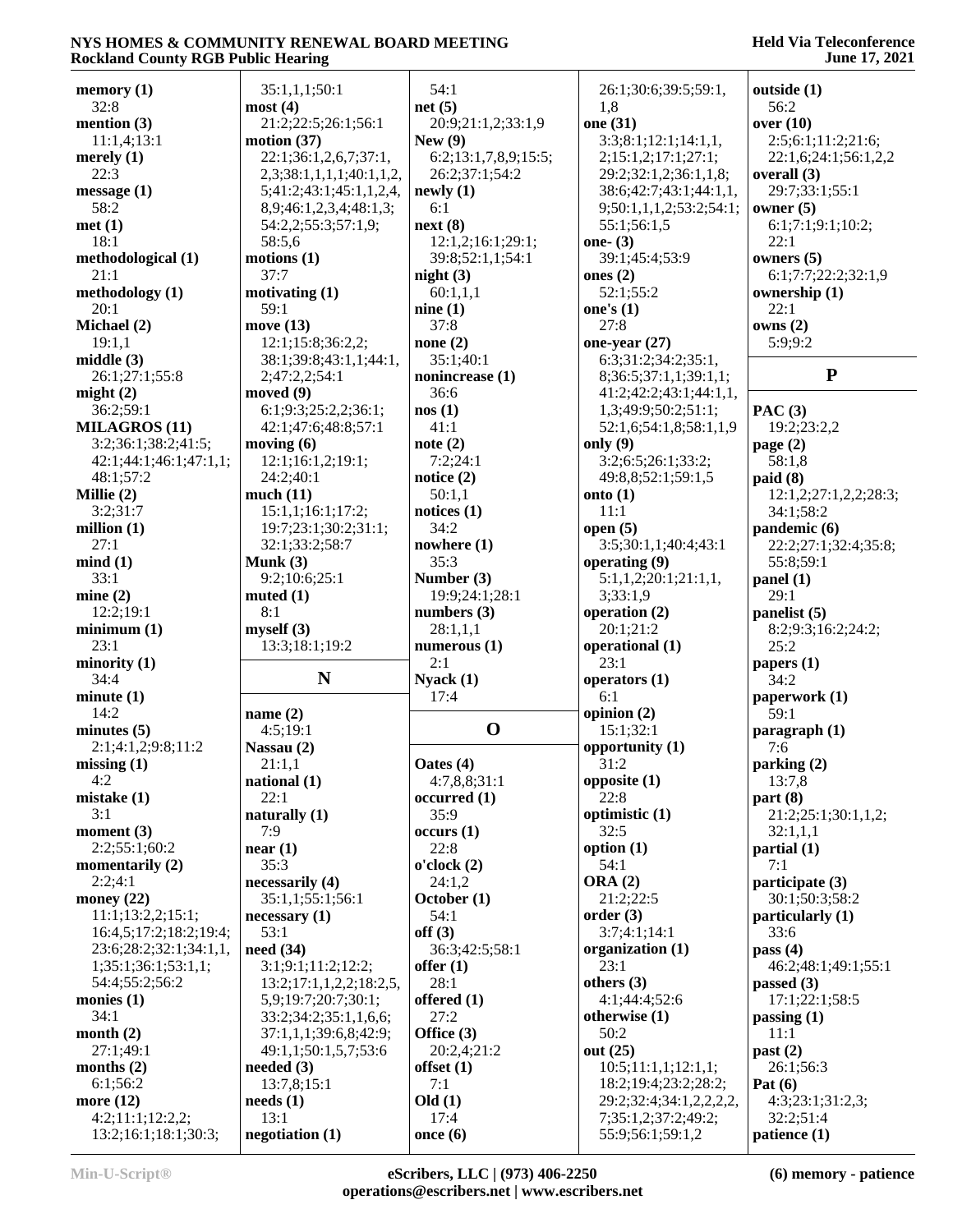#### **Held Via Teleconference June 17, 2021**

| 4:1                      | pipe(1)                         | presently $(2)$               | proposed (9)            | 20:1                   |
|--------------------------|---------------------------------|-------------------------------|-------------------------|------------------------|
| PATRICIA (10)            | 13:1                            | 7:1;42:4                      | 38:2;42:9;51:1,1,1,2;   | reach $(4)$            |
| 2:6;36:2;39:4;41:1;      | place (7)                       | preserve(2)                   | 52:7;55:2;58:9          | 34:1;37:1;39:9;59:2    |
| 42:2;45:1;46:2;47:2;     | 11:2;13:1;14:1;17:7;            | 26:2;33:2                     | proposing $(3)$         | reached $(2)$          |
| 49:2;58:3                | 26:1,1,2                        | pretend (1)                   | 43:2;57:9;59:3          | 39:7;49:2              |
| pay (19)                 | plain(1)                        | 22:7                          | $\text{protect (2)}$    | reaching $(1)$         |
| 12:1;15:2,2;17:2,2;      | 19:2                            | pretty(2)                     | 17:1;18:4               | 34:2                   |
| 18:1,1,8;19:5;23:1;      | played(1)                       | 11:3;52:1                     | protection (7)          | read $(8)$             |
| 27:1,1,8;34:1;36:1;      | 24:1                            | previously (1)                | 17:1,1,1;18:5,5;24:4;   | 3:4;4:1,2,2;5:4;9:2;   |
| 56:1,1,1;59:1            | please $(16)$                   | 6:8                           | 33:1                    | 17:5:19:2              |
| paying $(4)$             | 2:1;7:1;10:1;19:1;              | price $(2)$                   | protections (1)         | real $(7)$             |
| 11:1;13:2;15:2;56:1      | 30:2;36:1;38:1;42:1;            | 7:2,4                         | 24:5                    | 5:1,2;7:7;22:5,7;      |
| people $(27)$            | 44:1;46:1;47:1,7,9;             | pricing $(1)$                 | $pro-tenant(1)$         | 26:1;54:1              |
| 2:1;4:1;11:9;15:2,8;     | 48:1;57:1,1                     | 7:2                           | 23:2                    | really $(8)$           |
| 18:4,5;26:1,1,1,2;27:7,  | $\mathbf{plenty}\left(1\right)$ | principle (1)                 | prod(2)                 | 4:2;15:9;33:2,4;       |
|                          | 55:1                            | 17:3                          | 14:2;15:1               |                        |
| 9;28:2;29:1,2;30:7;      |                                 | Prior $(4)$                   |                         | 49:3;55:1,2;56:1       |
| 32:1;37:1,8;52:1,4;      | plumber (7)                     |                               | prove(1)<br>59:1        | reason (8)             |
| 53:1,1;54:2;55:1,9       | 13:1,1,1,1,1,2;29:6             | 6:1;7:2;14:2;52:2             |                         | 26:1;28:1,5;29:1,2,2,  |
| percent(87)              | plumbing $(1)$                  | probably $(3)$                | proven(1)               | 4:33:2                 |
| 5:1,2,2;6:2,3,6,9;       | 12:6                            | 13:1,2;53:1                   | 53:1                    | reasonable (4)         |
| 11:5,6;15:1,1;16:3,5;    | plus(1)                         | problem(1)                    | provide (3)             | 7:1;18:1,7;38:5        |
| 17:2,8;18:2;20:1,1;      | 56:1                            | 35:4                          | 12:4,7:24:6             | reasons $(2)$          |
| 21:1,2,3,3,4;27:3,3,5,6, | pocket $(2)$                    | procedure(1)                  | provided $(3)$          | 33:1;40:9              |
| 8;28:1,1,1;32:1,2,3;     | 18:2;19:5                       | 5:1                           | 10:1;20:4;28:2          | received $(1)$         |
| 33:1,1,8,8;34:5;35:1,7;  | point $(10)$                    | proceed (1)                   | Public (16)             | 23:2                   |
| 36:1,1,7;37:1;38:1,1,1,  | 5:1;10:1;17:6;29:9;             | 31:1                          | 2:4;5:1;9:2,2;21:2;     | recent $(1)$           |
| 1;39:1,1,2,2,2,9;40:1,2, | 30:1,5;37:6;41:1;54:1,          | proceeding (1)                | 30:1,1,1,1,1,1,2,2,6,7; | 7:3                    |
| 8;41:1,2,4;42:1,9;43:2,  | 1                               | 27:1                          | 58:2                    | recession $(1)$        |
| 6;44:1,1;45:1,1,7;46:1,  | points (2)                      | profit(5)                     | publications (1)        | 22:1                   |
| 8;47:1,2;48:5,9;51:1,1,  | 11:3;21:1                       | 16:2,4;32:7;54:2,3            | 7:3                     | recognized $(1)$       |
| 5,9;52:1;54:2,3,8,8;     | Political (2)                   | profitability $(1)$           | purposes (1)            | 14:2                   |
| 58:1,9                   | 19:1;23:1                       | 33:1                          | 3:6                     | recommend (1)          |
| percentage (2)           | populace $(1)$                  | profitable $(1)$              | put $(9)$               | 45:1                   |
| 17:8;40:7                | 34:1                            | 33:1                          | 12:1;13:8,9,9;15:5;     | recommendation (6)     |
| period (6)               | portion $(2)$                   | profits $(3)$                 | 55:3;57:9,9;59:6        | 38:2;40:6;45:2,2,9;    |
| 6:2,4,6,7;18:1,1         | 58:2;59:1                       | 20:2;33:1,3                   | puts(1)                 | 46:3                   |
| periods(1)               | position (2)                    | program (1)                   | 21:1                    | recommendations (3)    |
| 22:1                     | 31:2;52:2                       | 23:6                          |                         | 43:1;45:1,1            |
| permit(3)                | positions (2)                   | projects $(4)$                | Q                       | recommended (1)        |
| 17:1,2;18:6              | 27:9:36:4                       | 5:1,1,9;9:2                   |                         | 40:1                   |
| permitting (1)           | possible (2)                    | promise $(4)$                 | quickly (1)             | record(3)              |
| 17:2                     | 24:4;58:2                       | 13:6;53:3,3;56:2              | 11:3                    | 3:4;9:2;17:5           |
| person(9)                | post-COVID (1)                  | promote $(2)$                 | quite $(3)$             | <b>RECORDING</b> ] (2) |
| 8:1,1;9:2;15:1;18:2;     | 11:1                            | 8:2;10:1                      | 22:1,2;55:2             | 2:1;60:1               |
| 27:1,1;30:3;37:8         | postpone (1)                    | Promoting (1)                 | quorum $(4)$            | recover(1)             |
| pests(1)                 | 37:1                            | 10:1                          | 31:1;37:1,7;52:1        | 6:2                    |
| 12:5                     | practicing (1)                  |                               |                         | recoveredble(1)        |
| PETER (8)                | 54:3                            | proper <sub>(1)</sub><br>27:2 | $\mathbf R$             | 6:1                    |
|                          |                                 |                               |                         |                        |
| 2:2;3:1;5:3;14:6;        | $pre-COVID(1)$                  | properly $(9)$                |                         | red(1)                 |
| 16:1;19:9;24:1;29:1      | 18:1                            | 20:2;21:1;36:1;42:1;          | Rabbi (2)               | 24:2                   |
| phone(3)                 | prefer(1)                       | 47:6;48:8;50:1;54:1;          | 4:1;31:1                | reduced $(2)$          |
| 10:1,9;14:2              | 4:1                             | 57:1                          | raise $(1)$             | 22:2;23:3              |
| phonetic (3)             | preferential (1)                | Properties (4)                | 21:9                    | reference $(1)$        |
| 3:2;21:2;22:2            | 6:1                             | 10:2,2;21:7;55:2              | raising $(1)$           | 7:1                    |
| pick-up $(2)$            | premiums (1)                    | property $(10)$               | 13:1                    | refuse $(1)$           |
| 11:6;12:4                | 11:1                            | 7:1;10:2,3;12:2,2;            | rate $(3)$              | 11:7                   |
| picture $(5)$            | prepare (1)                     | 14:2,3;16:7;22:1,6            | 13:1,1;18:1             | regarding $(1)$        |
| 28:5;29:7;33:1,4;        | 5:1                             | proposal $(4)$                | rather $(2)$            | 31:2                   |
| 55:1                     | Present (7)                     | 40:1;41:2;42:6;48:3           | 20:2;44:9               | Regency (6)            |
| piece $(1)$              | 3:2;21:2;31:1,2;                | propose $(11)$                | ratio $(5)$             | 20:1,1,8,9;21:4,4      |
| 14:3                     | 37:1;50:5,7                     | 32:1,2;34:5;38:4;             | 21:1;28:1,1;29:8;       | regiment $(1)$         |
| pieces $(1)$             | presented $(3)$                 | 39:1,1;40:1,8;43:1;           | 33:8                    | 17:1                   |
| 43:2                     | 29:5;32:2;54:1                  | 57:1;59:2                     | ratios $(1)$            | region $(1)$           |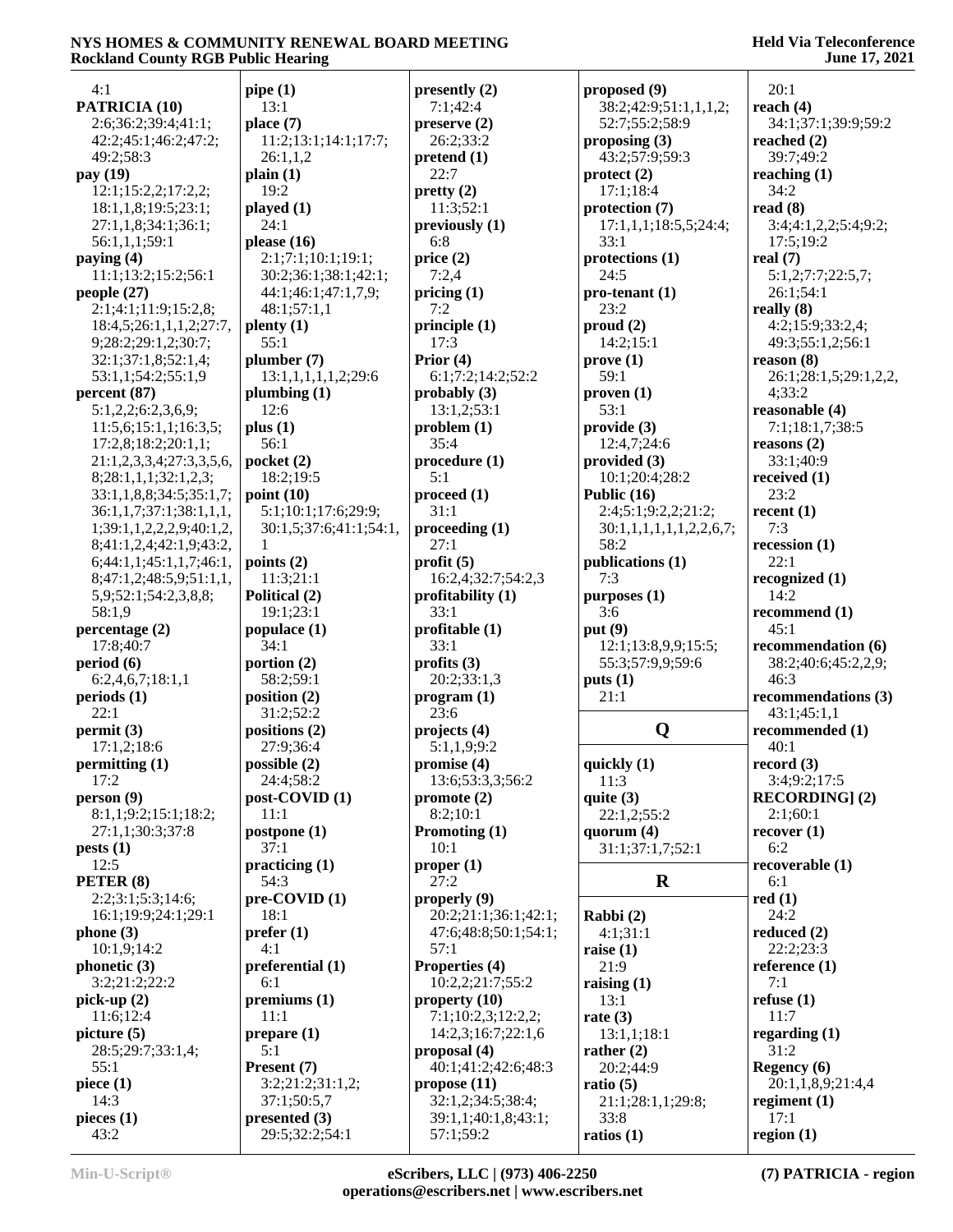| 24:1                     | required $(1)$                                     | 2:1                                 | 10:6                     | 6:1                             |
|--------------------------|----------------------------------------------------|-------------------------------------|--------------------------|---------------------------------|
| regular $(2)$            | 12:6                                               | running $(1)$                       | shelter $(1)$            | snapshot $(1)$                  |
| 2:9;30:1                 | requirement $(1)$                                  | 12:2                                | 26:2                     | 55:1                            |
| regulation (1)           | 59:1                                               |                                     | short $(1)$              | snow $(2)$                      |
| 6:1                      | requires $(2)$                                     | S                                   | 5:1                      | 11:8,9                          |
| related $(1)$            | 6:1;17:1                                           |                                     | show $(5)$               | soapbox $(1)$                   |
| 7:2                      | requiring $(1)$                                    | safe $(2)$                          | 22:2;50:2;52:1,4;        | 36:3                            |
| relevance $(1)$          | 37:8                                               | 52:2;60:1                           | 55:1                     | social $(4)$                    |
| 22:4                     | research $(1)$                                     | same $(11)$                         | showing $(2)$            | 17:2;18:1;19:4;27:2             |
| remember $(1)$           | 21:2                                               | 6:5;13:1,1;17:2;                    | 7:3;35:2                 | Society $(2)$                   |
| 22:9                     | residential (4)                                    | 21:1;39:5;40:9;51:1;                | shown $(1)$              | 26:1,7                          |
| removal $(2)$            | 5:9;6:1;7:7;9:2                                    | 52:2;58:1,8                         | 19:2                     | Society's $(1)$                 |
| 11:8,9                   | resource $(1)$                                     | saw $(4)$                           | shows $(4)$              | 26:2                            |
| renewal (1)              | 59:2                                               | 12:2;20:1;23:2,2                    | 12:1;33:1,2;55:1         | somebody (5)                    |
| 47:1                     | respectfully $(1)$                                 | saying $(7)$                        | $\rm{sic}$ (5)           | 3:1;18:2,2;50:1;59:2            |
| Rent $(45)$              | 18:6                                               | 34:1;38:9;43:2;51:2;                | 8:7;31:5;37:1;38:1;      | sometimes (1)                   |
| 2:7;5:7;6:1,1,1,1,2,9;   | responsibility (1)                                 | 53:2;56:1;57:3                      | 45:7                     | 11:1                            |
| 7:1;14:1;15:1,1,1,2,2,2, | 35:2                                               | schedules (1)                       | side $(1)$               | somewhat (1)                    |
| 7;16:4;17:1;18:7;20:2,   | responsible (1)                                    | 30:1                                | 54:1                     | 20:1                            |
| 3,4,7,7;21:1,1,1,2;22:1; | 56:2                                               | school (1)                          | signed $(3)$             | somewhere (1)                   |
| 23:1,2;24:5;27:1,1,3,8;  | result(1)                                          | 11:4                                | 8:8;29:2;58:1            | 13:2                            |
| 28:1;29:1,3;34:1;56:1,   | 50:1                                               | Schulman (1)                        | significantly $(2)$      | son $(2)$                       |
| 1,1,1                    | rich(1)                                            | 21:2                                | 20:1,1                   | 14:2;16:1                       |
| rent- $(1)$              | 27:1                                               | second $(33)$                       | signing $(1)$            | soon $(2)$                      |
| 55:2                     | right(31)                                          | 7:6;20:2;27:1;32:1;                 | 10:1                     | 23:1,7                          |
| rental $(9)$             | 3:1;9:1;10:7;11:1;                                 | 36:1,1,1,9;38:1,1;41:2;             | Silva- $(1)$             | sorry $(12)$                    |
| 5:9;6:1;9:2;20:1;        | 12:2;14:2;16:1,1,3;                                | 42:1,1,1,2;44:1,1,1,5;              | 32:2                     | 2:1;3:1;4:9;8:1;9:7;            |
| 22:1;23:5,5,9;28:4       | 18:1;19:1;24:2;31:1,2;                             | 45:1,2,2;46:6,7,8;47:4,             | SILVA-EXIAS (66)         | 30:1;31:2;39:1;43:2,2;          |
| rent-controlled (1)      | 37:1,2;40:3;41:1;42:2;                             | 5,6;48:6,8;57:1,1,1                 | 3:2,2;23:1,1,1;24:1;     | 47:8:53:1                       |
| 14:5                     | 43:1;46:1;50:8;51:1;                               | seconding $(1)$                     | 31:1,9;32:2;36:1,2,2;    | sorts $(1)$                     |
| rents $(5)$              | 53:1;55:1,1;56:4,5;                                | 44:6                                | 38:2;39:1,1,2;40:1;      | 15:4                            |
| 19:2;20:1;21:9;22:2;     | 57:6;59:1,2                                        | security $(2)$                      | 41:1,1,2,2,9;42:1,1,2;   | sound $(1)$                     |
| 33:1                     | road $(1)$                                         | 18:1;22:1                           | 43:1,1,2,2,2,6,9;44:1,2, | 25:7                            |
| rent-stabilized (2)      | 56:2                                               | senate $(1)$                        | 2;45:1,1,1,6;46:1,1,2,4; | sounds $(1)$                    |
| 21:7;33:2                | roaring $(1)$                                      | 24:1                                | 47:2,2;48:2,2,2,5;49:1,  | 25:8                            |
| repair $(2)$             | 11:1                                               | send $(2)$                          | 1;50:1;51:1,2,4,8;53:6;  | source $(2)$                    |
| 13:5;27:1                | Rockland (23)                                      | 2:5;16:9                            | 54:2;55:6;56:4,9;57:1,   | 22:1,2                          |
| repairs $(3)$            | 2:3,7;3:8;5:1,2,7;7:2,                             | sending $(2)$                       | 2,2;58:2;60:2            | speak $(5)$                     |
| 12:6,6;20:1              | 7;9:2;21:7;26:1,1,1,1,1,1,                         | 34:2,2                              | similar $(1)$            | 2:1,1;17:2;25:1;29:2            |
| repeat $(1)$             | 2,2,7;27:1,2,4;28:5;                               | senior $(1)$                        | 52:1                     | <b>SPEAKER (10)</b>             |
| 47:1                     | 29:1                                               | 18:1                                | simple $(2)$             | 8:2;9:1;10:1;25:2;              |
| replacing $(1)$<br>12:5  | <b>RODRIGUEZ (59)</b>                              | sense $(1)$                         | 2:1;26:1                 | 53:1,2;58:1,2;60:1,1            |
|                          | 2:1,1,2;36:1,1,2,2;<br>38:2,2,2,39:2,4,41:1,1,     | 35:1                                | simply $(3)$             | speakers $(2)$                  |
| report $(1)$             |                                                    | sent $(4)$                          | 18:3;28:9;35:2           | 29:2;32:1                       |
| 27:1<br>reports $(1)$    | 1,1,5,7,9;42:1,1,1,2,2;<br>43:5;44:1,2,2,2;45:1,3; | 4:1;7:2;19:2;23:2<br>separate $(1)$ | $s$ it $(1)$<br>39:1     | speaking $(4)$<br>14:1,2,4;57:4 |
| 20:5                     | 46:1,1,1,2,2,2,347:1,1,1,                          | 56:4                                | situation $(2)$          | spent $(1)$                     |
| representation (1)       | 2,2,2;48:1,1,1,1,1,2,2,2;                          | September (2)                       | 51:1;55:1                | 20:1                            |
| 26:2                     | 49:2;50:2;57:1,2,2;                                | 54:1;59:2                           | six(2)                   | spiel $(1)$                     |
| representatives (1)      | 58:1,3,5                                           | service $(1)$                       | 6:5;7:1                  | 13:2                            |
| 32:2                     | role(2)                                            | 21:1                                | $six-year(1)$            | spirit $(1)$                    |
| represented (1)          | 22:1;24:1                                          | services $(2)$                      | 6:4                      | 18:4                            |
| 26:8                     | roll(13)                                           | 11:2;27:2                           | Sleepy $(3)$             | split $(3)$                     |
| representing $(1)$       | 3:1;30:2;36:1;38:1;                                | set $(5)$                           | 10:3;17:3;25:1           | 42:1;44:2;51:1                  |
| 2:1                      | 41:1,3;42:1;44:1;46:1;                             | 3:7;50:1;52:1;58:1;                 | slice $(1)$              | spoke $(2)$                     |
| represents $(3)$         | 47:1,9;48:1;57:1                                   | 59:2                                | 28:4                     | 16:1;28:9                       |
| 9:1;23:1;26:1            | rollback $(2)$                                     | several $(1)$                       | slip(1)                  | spoken $(2)$                    |
| request $(3)$            | 20:7;55:7                                          | 21:1                                | 11:1                     | 30:8;34:1                       |
| 5:8;18:6;40:6            | roof $(4)$                                         | severe $(1)$                        | slum $(1)$               | Spring $(6)$                    |
| requested $(1)$          | 12:2,2;13:1,9                                      | 27:7                                | 13:3                     | 10:2,4;11:5;14:3;               |
| 10:1                     | row $(1)$                                          | Shall $(1)$                         | small $(2)$              | 15:2;33:2                       |
| require $(1)$            | 13:1                                               | 4:1                                 | 28:4;29:1                | squeeze $(1)$                   |
| 7:1                      | rules $(1)$                                        | share $(1)$                         | smaller $(1)$            | 11:1                            |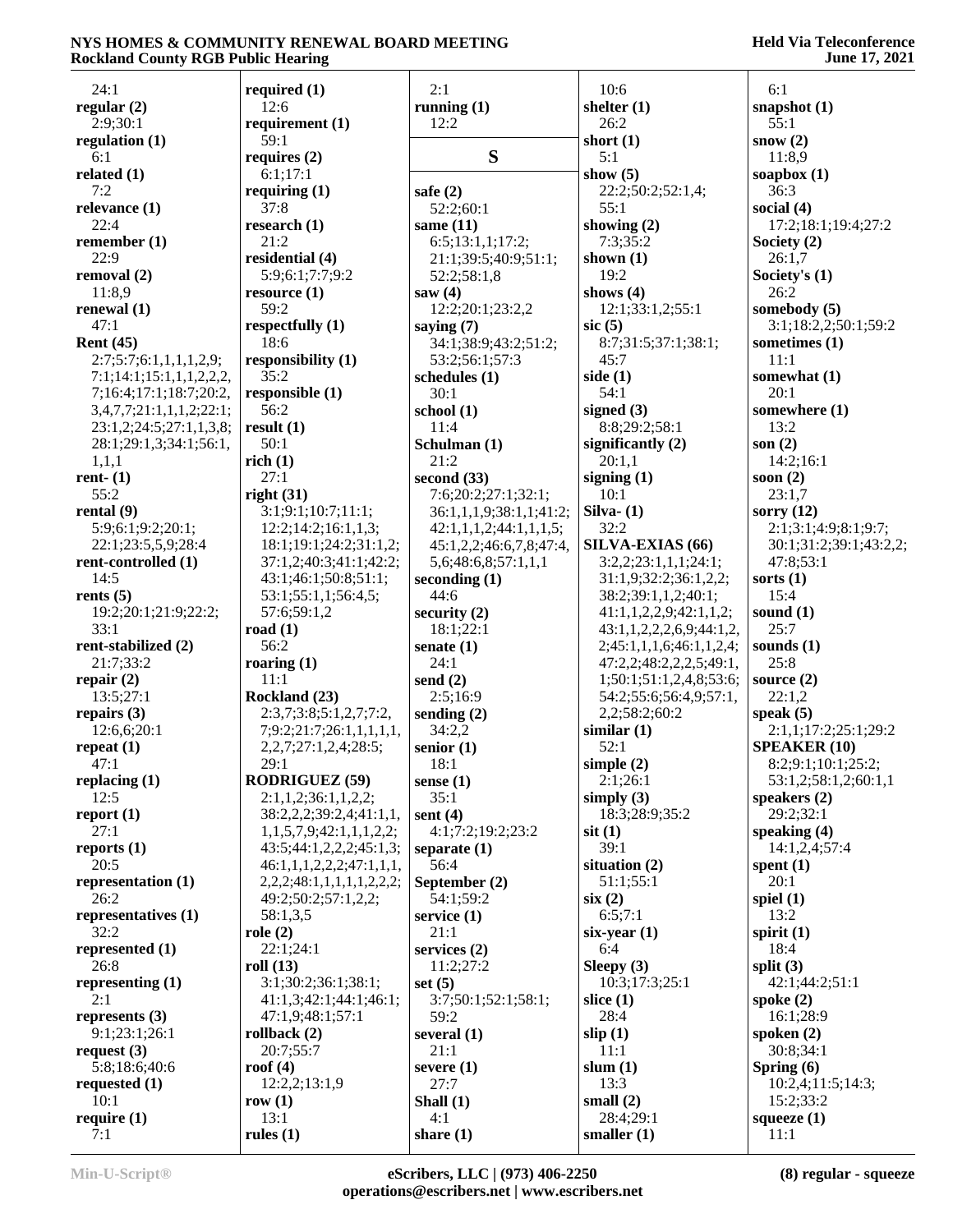| squirrel $(2)$          | suggest $(1)$            | 24:1                         | $two- (5)$              |                            |
|-------------------------|--------------------------|------------------------------|-------------------------|----------------------------|
| 12:2;13:1               | 20:2                     | thousands $(1)$              | 40:1;41:2;43:6;49:8;    | $\mathbf{V}$               |
| Stability (1)           | suggesting $(1)$         | 26:9                         | 57:1                    |                            |
| 24:3                    | 42:3                     | three $(9)$                  | two-part $(1)$          | vacancy $(2)$              |
| stabilized (2)          | summer $(1)$             | 2:1;11:2;12:1;13:1;          | 35:1                    | 6:1,9                      |
| 10:5;55:2               | 23:1                     | 15:1,1;34:7;39:6;41:1        | twos $(1)$              | Valley $(6)$               |
| stable $(1)$            | Sure $(5)$               | threshold (2)                | 42:7                    | 10:2,4;11:5;14:3;          |
| 22:1                    | 8:2,7;24:1;52:1;58:8     | 27:2,4                       | $two-year (35)$         | 15:2;33:2                  |
| staff $(2)$             | surge $(1)$              | throughout $(2)$             | 6:6;39:1,1;40:1,1,3,    | value $(2)$                |
| 20:5;21:2               | 55:1                     | 11:1;24:7                    | 4,6;42:1,2,5,9;43:1;    | 16:6;22:6                  |
| stagnating $(1)$        | surveys $(1)$            | Thursday (2)                 | 44:1,3;45:1,1,8,9;46:1, | various $(1)$              |
| 22:1                    | 5:1                      | 2:3,8                        | 1,8;47:1,1,3;48:5,9;    | 11:6                       |
| start $(4)$             |                          | timeframes (1)               | 50:2;51:1,1,8;52:1;     | $\text{vast}(1)$           |
| 14:2;30:2;31:2;43:1     | T                        | 2:1                          | 54:1,9;58:1             | 57:3                       |
| started (2)             |                          | times (3)                    | type(2)                 | victory $(1)$              |
| 3:1;14:1                | table(4)                 | 16:9;21:1;53:1               | 38:2;50:1               | 24:2                       |
| starting $(3)$          | 20:8,9;21:1;39:8         | Today $(6)$                  |                         | video $(1)$                |
| 2:2;4:1;40:3            | talk (3)                 | 2:8;24:1,2;28:2;             | $\mathbf U$             | 9:1                        |
| starving $(1)$          | 8:1;9:6;11:1             | 49:2;54:9                    |                         | Village (7)                |
| 35:6                    | talking $(5)$            | together $(2)$               | Um-hum $(6)$            | 20:1,1,9,9;21:4,5;         |
| State (9)               | 53:1;56:2,2,6,8          | 44:2;60:4                    | 4:2;41:1,1;51:2,2;      | 35:1                       |
| 23:2,5,9;24:1,7;27:1,   | $\tan(2)$                | told(1)                      | 53:2                    | voice $(1)$                |
| 2;31:2;35:1             | 11:5;22:6                | 56:1                         | unable $(1)$            | 13:2                       |
| stated $(1)$            | taxes $(2)$              | ton(1)                       | 4:1                     | voluntarily (1)            |
| 7:8                     | 5:1,2                    | 53:1                         | uncertain (4)           | 18:1                       |
| <b>STECKER (31)</b>     | technical (1)            | tonight $(6)$                | 32:1,6;53:1;57:6        | vote $(12)$                |
| 2:2;5:4;8:1,1,1,1,2,2,  | 24:6                     | 11:2;29:2;30:1;49:4;         | understands (1)         | 2:4;4:2;34:1;37:2,2,       |
| 2,5,9;9:1,1,2,2,6;10:1, | telling $(3)$            | 53:7;59:2                    | 33:1                    | 9;39:6;49:1,1;50:2,2,7     |
| 1;14:1,9;16:1;19:1;     | 34:2;35:2;49:7           | $\textbf{torn}$ (1)          | understood (1)          | voted $(1)$                |
| 24:1;25:2,3,5,7;29:2;   | tenant $(10)$            | 49:3                         | 20:1                    | 39:2                       |
| 50:1,1,1                | 12:1,9;17:1,2;18:1,2;    | total $(1)$                  | Unfortunately (1)       | votes $(1)$                |
| stick $(1)$             | 24:3;32:2;33:1;34:1      | 5:1                          | 37:4                    | 37:1                       |
| 51:2                    | tenants $(36)$           | treasurer $(1)$              | <b>UNIDENTIFIED (8)</b> | voting $(2)$               |
| still $(16)$            | 11:1;17:1,1,2;18:1,7;    | 19:1                         | 8:2;9:1;53:1,2;58:1,    | 37:4;48:2                  |
| 3:1;10:1,9;32:2,3,7,    | 19:1,2,6;22:1,2;23:1,2,  | treated $(1)$                | 2;60:1,1                |                            |
| 8;33:1,1,3;40:2,8;45:2; | 2,2,3,9;26:2,8;27:1,2,4; | 21:2                         | united $(1)$            | W                          |
| 52:1;55:1,8             | 28:2;33:1,2;34:1,2,9;    | tremendous (1)               | 59:2                    |                            |
| stopped (1)             | 35:1;55:2,2;56:1,1,9;    | 55:1                         | units $(5)$             |                            |
| 14:1                    | 57:4;59:7                | trial $(1)$                  | 10:2,5,5;33:2,2         | wages $(2)$<br>11:2;55:1   |
| story $(1)$             | tenants' $(1)$           | 53:1                         | universally $(1)$       |                            |
| 20:1                    | 59:2                     | tried $(2)$                  | 5:2                     | waiting $(2)$<br>15:8;29:2 |
| street $(1)$            | tenant's $(1)$           | 21:2;52:5                    |                         |                            |
| 12:2                    |                          |                              |                         |                            |
|                         |                          |                              | Unless $(2)$            | walkways $(3)$             |
|                         | 54:1                     | trouble $(3)$                | 42:1;59:2               | 11:1,1,1                   |
| stronger $(1)$          | term $(1)$               | 11:1;19:1;47:1               | unlike $(1)$            | wants $(2)$                |
| 24:5                    | 54:1                     | true(1)                      | 27:2                    | 27:1;28:2                  |
| strongly $(2)$          | terms <sub>(1)</sub>     | 59:6                         | unmuted (1)<br>19:1     | way $(8)$                  |
| 7:3;29:1                | 21:8                     | truly $(1)$                  |                         | 3:4;13:1,1;15:1,3,3;       |
| struggling $(4)$        | terrible(1)              | 7:1                          | up (18)                 | 35:2,2                     |
| 33:1;55:1,1;57:5        | 12:2                     | trust(1)                     | 4:2;5:4;6:1;7:3;11:2,   | week $(6)$                 |
| stuff $(1)$             | testified $(1)$          | 34:2                         | 5,6;12:1;16:2;29:2,6,7; | 16:1;50:1,1,2;51:1;        |
| 12:6                    | 28:2                     | truthful $(1)$               | 50:2;51:1;52:1,4;54:1;  | 52:1                       |
| submit $(1)$            | testify $(1)$            | 35:1                         | 55:1                    | Welcome (2)                |
| 5:1                     | 29:1                     | try(2)                       | upkeep(1)               | 2:7:9:2                    |
| submitted (1)           | testimony (10)           | 11:3;49:5                    | 56:2                    | well-funded (1)            |
| 25:1                    | 3:5;4:1,1;10:1;19:2,     | trying $(1)$                 | upon $(3)$              | 17:2                       |
| substance $(1)$         | 2;23:2;24:1;32:2;33:3    | 3:1                          | 6:1,1,9                 | Westchester (3)            |
| 5:1                     | Thanks $(1)$             | Turnpike (1)                 | $\text{urge} (2)$       | 21:1,1,2                   |
| substantial (1)         | 31:2                     | 17:4                         | 20:3;29:1               | what's $(3)$               |
| 59:1                    | therefore $(1)$          | two(15)                      | used $(3)$              | 11:1;17:1;52:3             |
| sudden $(1)$            | 20:2                     | 5:9;9:1,2;13:1;14:9;         | 27:8;28:1;33:1          | whereas $(1)$              |
| 12:2                    | thereof $(1)$            | 15:1;20:1,2;24:3;38:1;       | using $(1)$             | 22:6                       |
| sufficient (1)<br>50:1  | 31:2<br>thoroughly $(1)$ | 39:6;40:1;41:1;53:1;<br>56:4 | 19:1                    | whoever's $(1)$<br>3:1     |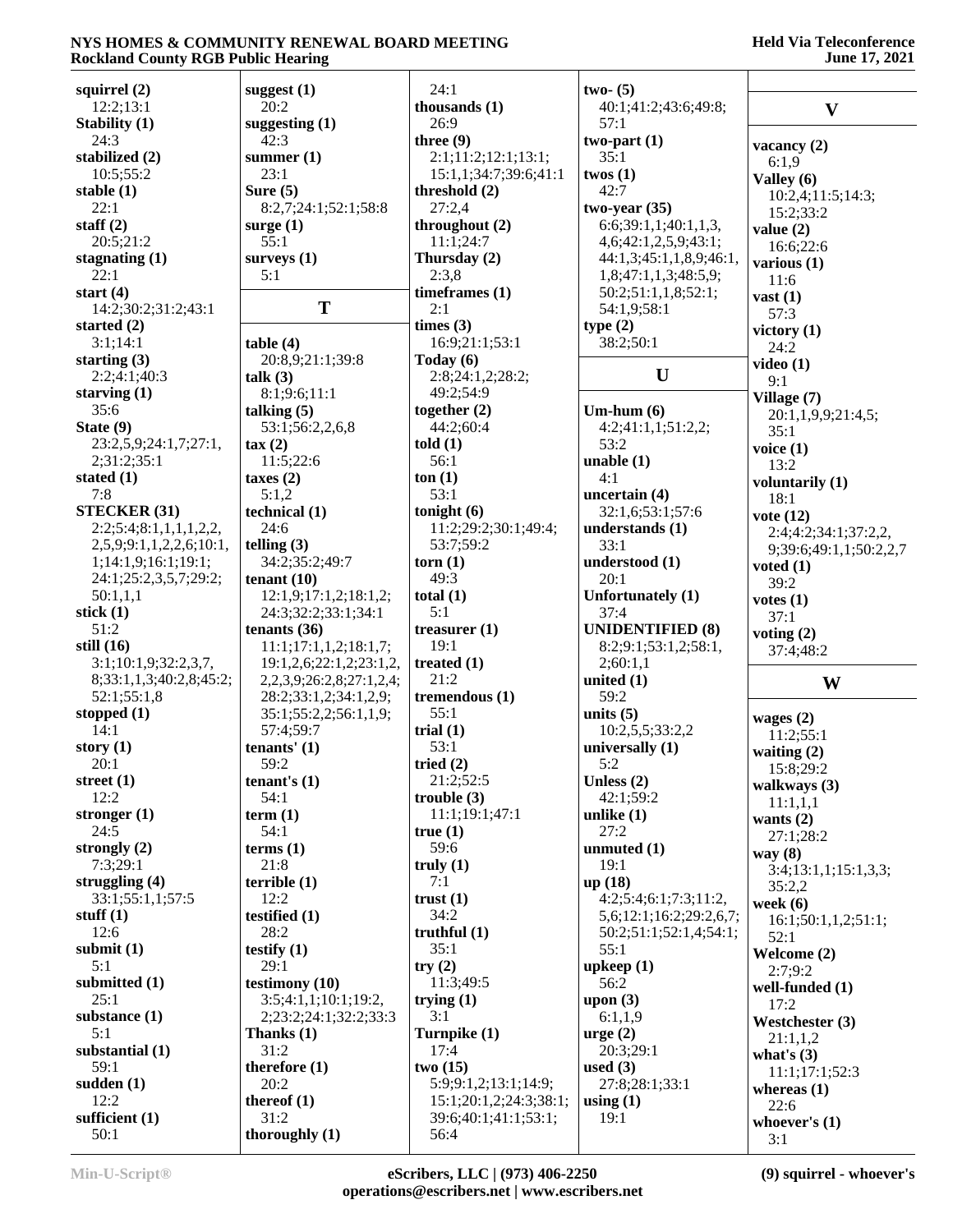| whole $(5)$                                      |                          | 10/1/16(1)                                       | 6:8                      |                                  |
|--------------------------------------------------|--------------------------|--------------------------------------------------|--------------------------|----------------------------------|
| 17:1;18:3,4;23:1;                                |                          | 6:4                                              | 2008(1)                  |                                  |
| 56:6                                             | $\mathbf{Z}$             | 10/1/17(1)                                       | 22:1                     | $\overline{\mathbf{4}}$          |
| who's $(7)$                                      |                          | 6:7                                              | 2011(1)                  |                                  |
| 3:1;5:5;14:4;16:1;                               | zero $(23)$              | 10/1/21(1)                                       | 11:5                     | 4(121)                           |
| 18:2;30:2;48:1                                   | 6:3;17:2,7;18:2;32:1,    | 7:1                                              | 2016(3)                  | 2:1,2;3:1,2;4:1,2;5:1,           |
| whose $(2)$                                      | 2,3;35:1,7;36:1,1,7;     | 10/2016(1)                                       | 5:2,2;11:6               | 2;6:1,2;7:1,2;8:1,2;9:1,         |
| 17:5;54:1                                        | 37:1;38:7,8;40:2,8;      | 6:2                                              | 2019(4)                  | 2;10:1,2;11:1,2;12:1,2;          |
| willing $(1)$                                    | 41:1,1,4;51:5,9;58:9     | 100(1)                                           | 20:1;27:1;33:6,7         | 13:1,2;14:1,2;15:1,2;            |
| 37:2                                             | $\mathrm{Zoom}(4)$       | 12:1                                             | 2020(8)                  | 16:1,2;17:1,2;18:1,2;            |
| windfall $(1)$                                   | 2:2;9:8;10:1;30:2        | 13(1)                                            | 5:2;20:1;21:2;22:2;      | 19:1,2;20:1,2;21:1,2;            |
| 18:2                                             |                          | 11:5                                             | 28:1,1;33:7,8            | 22:1,2;23:1,2;24:1,1,1,          |
| wish $(2)$                                       | $\boldsymbol{0}$         | 132(1)                                           | 2021(1)                  | 2,2;25:1,2;26:1,2;27:1,          |
|                                                  |                          |                                                  | 2:9                      | 2;28:1,2;29:1,2;30:1,2;          |
| 52:2,5                                           | 0(118)                   | 10:5                                             |                          | 31:1,2;32:1,2;33:1,2;            |
| wishing $(1)$<br>2:1                             | 2:1,2;3:1,2;4:1,2;5:1,   | 14(1)<br>6:1                                     | 2021/22(1)<br>3:8        | 34:1,2;35:1,2;36:1,2;            |
| without $(5)$                                    | 2;6:1,2;7:1,2;8:1,2;9:1, | 168(1)                                           | 2022(1)                  | 37:1,2;38:1,2;39:1,2;            |
|                                                  | 2;10:1,2;11:1,2;12:1,2;  |                                                  | 54:1                     | 40:1,2;41:1,2;42:1,2;            |
| 12:7;19:6;20:1,9;<br>21:3                        | 13:1,2;14:1,2;15:1,2;    | 6:1                                              |                          | 43:1,2;44:1,2;45:1,2;            |
|                                                  | 16:1,2;17:1,2;18:1,2;    | 17(1)                                            | $\overline{\mathbf{3}}$  | 46:1,2;47:1,2;48:1,2;            |
| wonderful (1)                                    | 19:1,2;20:1,2;21:1,2;    | 27:6                                             |                          | 49:1,2;50:1,2;51:1,2;            |
| 14:3                                             | 22:1,2;23:1,2;24:1,2;    | 17th $(3)$                                       |                          | 52:1,2;53:1,2;54:1,2;            |
| work $(4)$                                       | 25:1,2;26:1,2;27:1,2;    | 2:3,8;5:1                                        | 3(124)                   | 55:1,2;56:1,2;57:1,2;            |
| 3:4;23:3,4;24:8                                  | 28:1,2;29:1,2;30:1,2;    | 18(1)                                            | 2:1,2;3:1,2;4:1,2;5:1,   | 58:1,2;59:1,2;60:1,2             |
| working $(1)$                                    | 31:1,2;32:1,2;33:1,2;    | 27:6                                             | 2;6:1,2;7:1,2;8:1,2;9:1, | 40(2)                            |
| 42:5                                             | 34:1,2;35:1,2;36:1,2;    | 1970(1)                                          | 2;10:1,2;11:1,2;12:1,2;  | 26:8;54:2                        |
| works $(1)$<br>23:2                              | 37:1,2;38:1,2;39:1,2;    | 24:8                                             | 13:1,2;14:1,2;15:1,1,2;  | 40.8(1)                          |
|                                                  | 40:1,2;41:1,2;42:1,2;    | 1974(1)                                          | 16:1,2;17:1,2;18:1,2;    | 5:2                              |
| world $(2)$<br>11:1;53:2                         | 43:1,2;44:1,2;45:1,2;    | 17:1                                             | 19:1,2,9;20:1,2;21:1,2;  | 41.1(1)                          |
|                                                  | 46:1,2;47:1,2;48:1,2;    | 1987(2)                                          | 22:1,2;23:1,2;24:1,2;    | 33:9                             |
| worth $(2)$                                      | 49:1,2;50:1,2;51:1,2;    | 20:2;28:1<br>1995(2)                             | 25:1,2;26:1,2;27:1,2;    | 42(1)                            |
| 14:7,7                                           | 52:1,2;53:1,2;54:1,2;    |                                                  | 28:1,2;29:1,2;30:1,2;    | 10:5                             |
| writing $(1)$                                    | 55:1,2;56:1,2;57:1,2;    | 14:2;15:1                                        | 31:1,2;32:1,2;33:1,2;    | 44(1)                            |
| 5:8                                              | 58:1,2;59:1,2;60:1,2     | $1$ -and-a-half $(1)$                            | 34:1,2,5;35:1,2;36:1,2;  | 21:3                             |
| written $(3)$                                    | 0.5(3)                   | 15:1                                             | 37:1,2;38:1,1,2;39:1,1,  | 44.5 $(2)$                       |
| 5:1;23:2;24:1                                    | 44:1;46:1,8              | 1st(1)                                           | 2,2;40:1,2;41:1,2;42:1,  | 21:3;33:1                        |
| wrong $(3)$                                      | 01(2)                    | 54:1                                             | 2;43:1,2;44:1,2;45:1,2;  | 45.5(1)                          |
| 15:1;16:1;19:2                                   | 39:1,2                   | $\overline{2}$                                   | 46:1,2;47:1,2;48:1,2;    | 21:4                             |
| Y                                                | 05(1)                    |                                                  | 49:1,2;50:1,2;51:1,2;    |                                  |
|                                                  | 45:7                     |                                                  | 52:1,2;53:1,2;54:1,2;    | 5                                |
|                                                  |                          | 2(124)                                           | 55:1,2;56:1,2;57:1,2;    |                                  |
| ya(1)                                            | 1                        | 2:1,2;3:1,2;4:1,2;5:1,                           | 58:1,2;59:1,2;60:1,2     | 5(130)                           |
| 60:1                                             |                          | 2;6:1,2;7:1,2;8:1,2;9:1,                         | 3.05(1)                  | 2:1,2;3:1,2;4:1,2;5:1,           |
| year $(34)$                                      | 1(136)                   | 2;10:1,2;11:1,2;12:1,2;                          | 20:1                     | 2; 6: 1, 2, 6; 7: 1, 2; 8: 1, 2; |
| 5:2;6:6;7:1;13:1,2;                              | 2:1,2;3:1,2;4:1,2;5:1,   | 13:1,2;14:1,2;15:1,2;                            | 3.3(1)                   | 9:1,2;10:1,2;11:1,2;             |
| 16:2;17:2;20:3;23:2;                             | 2;6:1,2;7:1,2;8:1,2;9:1, | 16:1,2,3;17:1,2;18:1,2;                          | 16:5<br>30(2)            | 12:1,2;13:1,2;14:1,2;            |
| 28:1;29:3;32:1;36:1,1,                           | 2;10:1,2;11:1,2;12:1,2;  | 19:1,2;20:1,2;21:1,2;                            | 10:4;27:3                | 15:1,2;16:1,2;17:1,2;            |
| 8;37:2;39:1;40:1;41:2;<br>43:7;44:1,9;45:5;49:9; | 13:1,2;14:1,2;15:1,1,2;  | 22:1,2;23:1,2;24:1,2;                            |                          | 18:1,2;19:1,2;20:1,2;            |
| 51:9;53:1;54:1,1;55:6;                           | 16:1,2;17:1,2;18:1,2;    | 25:1,2;26:1,2;27:1,2;<br>28:1,2;29:1,2;30:1,2;   | 30th(1)                  | 21:1,2;22:1,2;23:1,2;            |
|                                                  | 19:1,2,20:1,2,8,9,21:1,  | 31:1,2;32:1,2;33:1,2;                            | 54:1                     | 24:1,2;25:1,2;26:1,2;            |
| 56:1,1,2;57:1,1                                  | 1,2;22:1,2;23:1,2;24:1,  |                                                  | 34(1)                    | 27:1,2;28:1,2;29:1,2;            |
| years $(19)$<br>6:1;7:1;12:1;13:1;               | 2;25:1,2;26:1,2;27:1,2;  | 34:1,2;35:1,2;36:1,2;<br>37:1,2;38:1,2;39:1,1,2; | 21:6<br>35(3)            | 30:1,2;31:1,2;32:1,2;            |
|                                                  | 28:1,2;29:1,2;30:1,2;    |                                                  | 26:1,8;54:2              | 33:1,2;34:1,2;35:1,2;            |
| 15:1,1,1;19:2;20:2;                              | 31:1,2;32:1,2;33:1,2;    | 40:1,1,2;41:1,2;42:1,1,                          |                          | 36:1,2;37:1,2;38:1,2;            |
| 21:1,6;24:3,8;26:1,8,9;<br>29:1;33:6;53:1        | 34:1,2;35:1,2;36:1,2;    | 2,9;43:1,2,6;44:1,2;<br>45:1,2;46:1,2;47:1,2;    | 35.9(1)<br>5:1           | 39:1,2;40:1,2;41:1,2,2;          |
| yeas $(1)$                                       | 37:1,2;38:1,1,1,1,2;     | 48:1,2;49:1,2;50:1,2;                            | 38(1)                    | 42:1,2;43:1,1,2,2;44:1,          |
| 41:1                                             | 39:1,1,2,2,9;40:1,2;     |                                                  |                          | 1,2,8;45:1,1,2;46:1,2;           |
|                                                  | 41:1,2;42:1,2;43:1,2;    | 51:1,2;52:1,2;53:1,2;<br>54:1,2;55:1,2;56:1,2;   | 11:6                     | 47:1,2;48:1,2;49:1,2;            |
| $y$ eses $(1)$<br>45:3                           | 44:1,2;45:1,1,2;46:1,2;  | 57:1,2;58:1,2;59:1,2;                            | 39.1(1)<br>5:2           | 50:1,2;51:1,1,1,2;52:1,          |
| York $(1)$                                       | 47:1,1,2,2;48:1,2;49:1,  | 60:1,2                                           | 39.7(1)                  | 2;53:1,2,9;54:1,2;55:1,          |
| 26:2                                             | 2;50:1,2;51:1,1,1,1,2;   |                                                  | 21:2                     | 2;56:1,2;57:1,2;58:1,1,          |
| York-Newark-Jersey (1)                           | 52:1,1,2;53:1,2;54:1,2,  | 2.4(1)<br>23:8                                   |                          | 1,2;59:1,2;60:1,2                |
| 6:2                                              | 8;55:1,2;56:1,2;57:1,2;  | 20(1)                                            |                          | 5.23(1)                          |
|                                                  | 58:1,2;59:1,2;60:1,2     |                                                  |                          | 20:1                             |